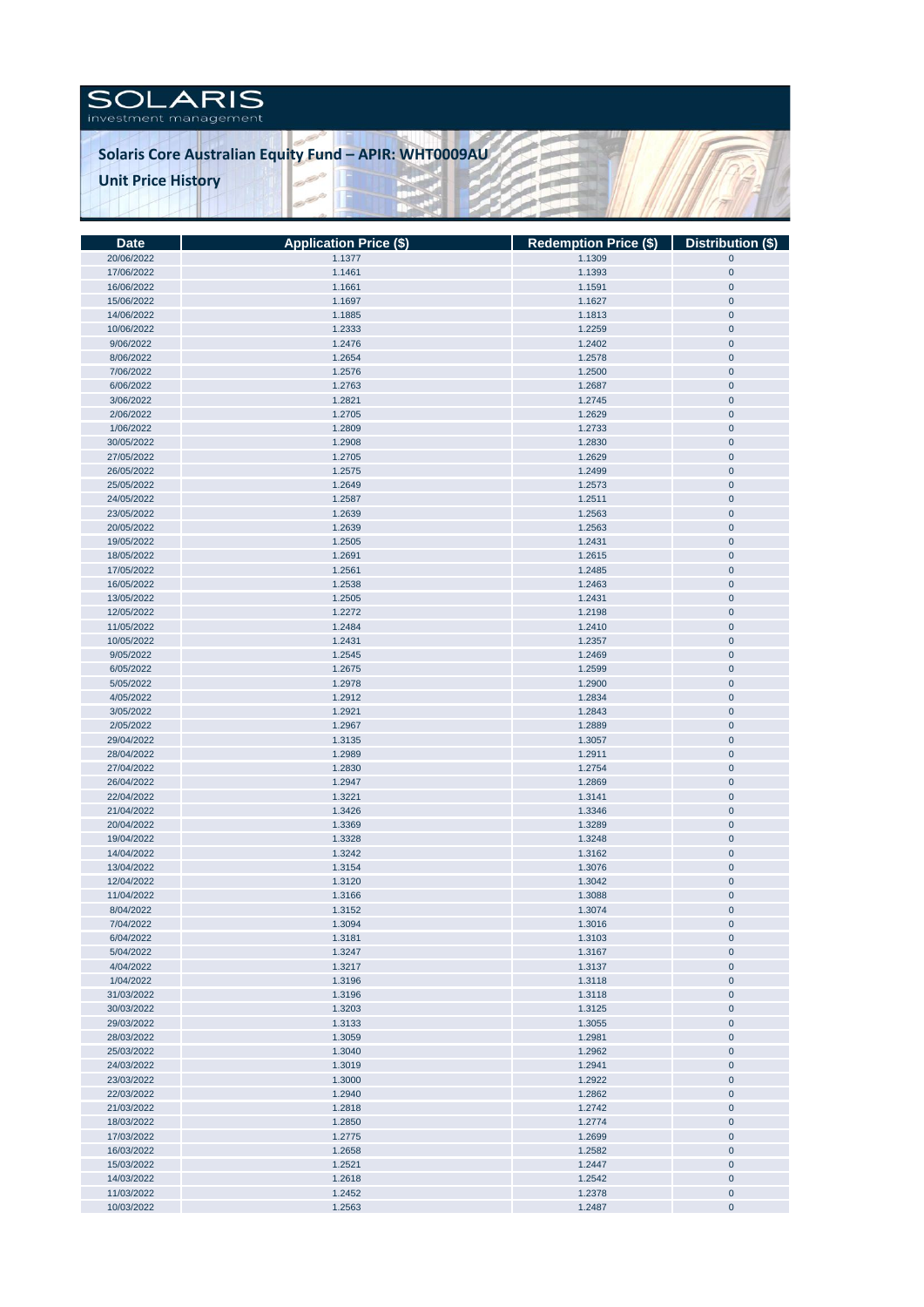| 9/03/2022                | 1.2393           | 1.2319           | $\mathbf{0}$             |
|--------------------------|------------------|------------------|--------------------------|
| 8/03/2022                | 1.2285           | 1.2211           | $\mathbf 0$              |
|                          |                  |                  |                          |
| 7/03/2022                | 1.2371           | 1.2297           | $\pmb{0}$                |
| 4/03/2022                | 1.2465           | 1.2391           | $\pmb{0}$                |
| 3/03/2022                | 1.2517           | 1.2443           | $\pmb{0}$                |
| 2/03/2022                | 1.2444           | 1.2370           | $\pmb{0}$                |
|                          |                  |                  |                          |
| 1/03/2022                | 1.2432           | 1.2358           | $\pmb{0}$                |
| 28/02/2022               | 1.2356           | 1.2282           | $\pmb{0}$                |
| 25/02/2022               | 1.2282           | 1.2208           | $\mathbf 0$              |
|                          |                  |                  |                          |
| 24/02/2022               | 1.2260           | 1.2186           | $\pmb{0}$                |
| 23/02/2022               | 1.2572           | 1.2496           | $\mathbf 0$              |
| 22/02/2022               | 1.2475           | 1.2401           | $\mathbf 0$              |
|                          |                  |                  |                          |
| 21/02/2022               | 1.2584           | 1.2508           | $\mathbf 0$              |
| 18/02/2022               | 1.2567           | 1.2491           | $\mathbf 0$              |
| 17/02/2022               | 1.2701           | 1.2625           | $\pmb{0}$                |
| 16/02/2022               | 1.2634           | 1.2558           | $\mathbf 0$              |
|                          |                  |                  |                          |
| 15/02/2022               | 1.2468           | 1.2394           | $\pmb{0}$                |
| 14/02/2022               | 1.2522           | 1.2448           | $\pmb{0}$                |
| 11/02/2022               | 1.2490           | 1.2416           | $\pmb{0}$                |
|                          |                  |                  | $\mathbf 0$              |
| 10/02/2022               | 1.2613           | 1.2537           |                          |
| 9/02/2022                | 1.2591           | 1.2515           | $\pmb{0}$                |
| 8/02/2022                | 1.2469           | 1.2395           | $\pmb{0}$                |
| 7/02/2022                | 1.2324           | 1.2250           | $\pmb{0}$                |
|                          |                  |                  |                          |
| 4/02/2022                | 1.2342           | 1.2268           | $\mathbf 0$              |
| 3/02/2022                | 1.2260           | 1.2186           | $\mathbf 0$              |
| 2/02/2022                | 1.2280           | 1.2206           | $\pmb{0}$                |
| 1/02/2022                | 1.2116           | 1.2044           | $\pmb{0}$                |
|                          |                  |                  |                          |
| 31/01/2022               | 1.2046           | 1.1974           | $\pmb{0}$                |
| 28/01/2022               | 1.2067           | 1.1995           | $\pmb{0}$                |
| 27/01/2022               | 1.1791           | 1.1721           | $\pmb{0}$                |
| 25/01/2022               | 1.2005           | 1.1933           | $\pmb{0}$                |
|                          |                  |                  |                          |
| 24/01/2022               | 1.2302           | 1.2228           | $\pmb{0}$                |
| 21/01/2022               | 1.2354           | 1.2280           | $\pmb{0}$                |
| 20/01/2022               | 1.2636           | 1.2560           | $\pmb{0}$                |
| 19/01/2022               | 1.2609           | 1.2533           | $\pmb{0}$                |
|                          |                  |                  |                          |
| 18/01/2022               | 1.2730           | 1.2654           | $\mathbf 0$              |
| 17/01/2022               | 1.2747           | 1.2671           | $\mathbf 0$              |
| 14/01/2022               | 1.2711           | 1.2635           | $\mathbf 0$              |
| 13/01/2022               | 1.2845           | 1.2769           | $\pmb{0}$                |
|                          |                  |                  |                          |
|                          |                  |                  |                          |
| 12/01/2022               | 1.2764           | 1.2688           | $\mathbf 0$              |
| 11/01/2022               | 1.2668           | 1.2592           | $\mathbf 0$              |
|                          |                  |                  |                          |
| 10/01/2022               | 1.2752           | 1.2676           | $\pmb{0}$                |
| 7/01/2022                | 1.2756           | 1.2680           | $\pmb{0}$                |
| 6/01/2022                | 1.2625           | 1.2549           | $\pmb{0}$                |
| 5/01/2022                | 1.2979           | 1.2901           | $\mathbf 0$              |
|                          |                  |                  |                          |
| 4/01/2022                | 1.3018           | 1.2940           | $\mathbf 0$              |
| 31/12/2021               | 1.2772           | 1.2696           | 0.02874548               |
| 30/12/2021               | 1.3176           | 1.3098           | $\pmb{0}$                |
| 29/12/2021               | 1.3151           | 1.3073           | $\mathbf 0$              |
|                          |                  |                  |                          |
| 24/12/2021               | 1.3000           | 1.2922           | $\pmb{0}$                |
| 23/12/2021               | 1.2952           | 1.2874           | $\pmb{0}$                |
| 22/12/2021               | 1.2908           | 1.2830           | $\bf{0}$                 |
| 21/12/2021               | 1.2900           | 1.2822           | $\pmb{0}$                |
|                          |                  |                  |                          |
| 20/12/2021               | 1.2775           | 1.2699           | $\pmb{0}$                |
| 17/12/2021               | 1.2803           | 1.2727           | $\pmb{0}$                |
| 16/12/2021               | 1.2787           | 1.2711           | $\bf{0}$                 |
| 15/12/2021               | 1.2856           | 1.2780           | $\mathbf 0$              |
|                          |                  |                  |                          |
| 14/12/2021               | 1.2943           | 1.2865           | $\pmb{0}$                |
| 13/12/2021               | 1.2962           | 1.2884           | $\mathbf 0$              |
| 10/12/2021               | 1.2917           | 1.2839           | $\mathbf{0}$             |
| 9/12/2021                | 1.2966           | 1.2888           | $\mathbf{0}$             |
| 8/12/2021                |                  |                  |                          |
|                          | 1.3015           | 1.2937           | $\bf{0}$                 |
| 7/12/2021                | 1.2841           | 1.2765           | $\mathbf{0}$             |
| 6/12/2021                | 1.2717           | 1.2641           | $\mathbf 0$              |
| 3/12/2021                | 1.2731           | 1.2655           | $\bf{0}$                 |
|                          |                  |                  |                          |
| 2/12/2021                | 1.2702           | 1.2626           | $\pmb{0}$                |
| 1/12/2021                | 1.2721           | 1.2645           | $\pmb{0}$                |
| 30/11/2021               | 1.2744           | 1.2668           | $\mathbf 0$              |
| 29/11/2021               | 1.2694           | 1.2618           | $\pmb{0}$                |
|                          |                  |                  |                          |
| 26/11/2021               | 1.2790           | 1.2714           | $\pmb{0}$                |
| 25/11/2021               | 1.3029           | 1.2951           | $\pmb{0}$                |
| 24/11/2021               | 1.3018           | 1.2940           | $\mathbf 0$              |
| 23/11/2021               | 1.3041           | 1.2963           | $\mathbf 0$              |
|                          |                  |                  |                          |
| 22/11/2021               | 1.2942           | 1.2864           | $\pmb{0}$                |
| 19/11/2021               | 1.3027           | 1.2949           | $\pmb{0}$                |
| 18/11/2021               | 1.2985           | 1.2907           | $\pmb{0}$                |
| 17/11/2021               | 1.2955           | 1.2877           | $\bf{0}$                 |
|                          |                  |                  |                          |
| 16/11/2021               | 1.3040           | 1.2962           | $\pmb{0}$                |
| 15/11/2021<br>12/11/2021 | 1.3134<br>1.3099 | 1.3056<br>1.3021 | $\pmb{0}$<br>$\mathbf 0$ |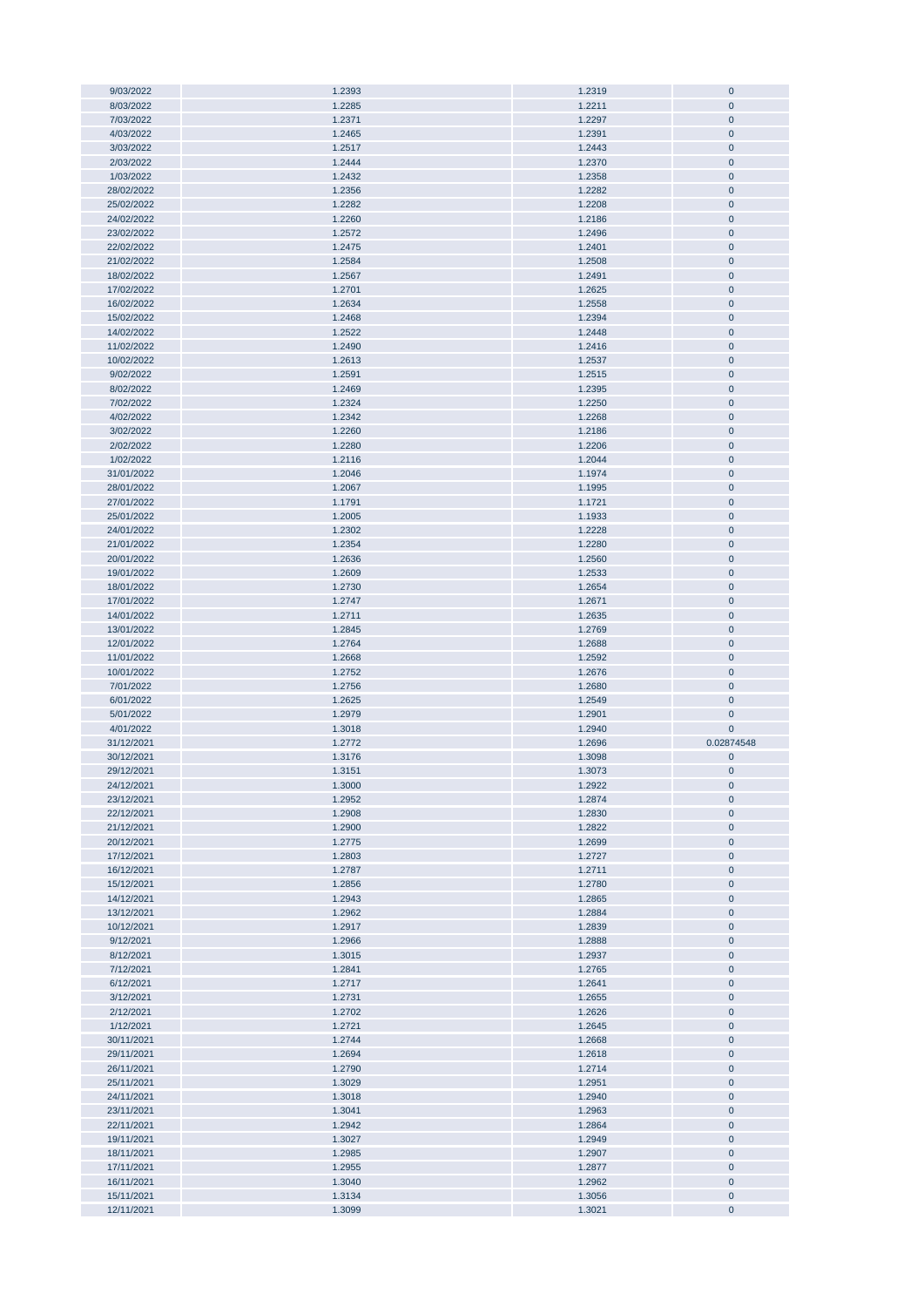| 11/11/2021 | 1.2975 | 1.2897 | $\bf{0}$    |
|------------|--------|--------|-------------|
| 10/11/2021 | 1.3064 | 1.2986 | $\pmb{0}$   |
|            |        |        |             |
| 9/11/2021  | 1.3069 | 1.2991 | $\pmb{0}$   |
| 8/11/2021  | 1.3104 | 1.3026 | $\pmb{0}$   |
| 5/11/2021  | 1.3073 | 1.2995 | $\pmb{0}$   |
| 4/11/2021  | 1.3007 | 1.2929 | $\pmb{0}$   |
|            |        |        |             |
| 3/11/2021  | 1.2933 | 1.2855 | $\pmb{0}$   |
| 2/11/2021  | 1.2817 | 1.2741 | $\pmb{0}$   |
| 1/11/2021  | 1.2893 | 1.2815 | $\pmb{0}$   |
| 29/10/2021 | 1.2846 | 1.2770 | $\pmb{0}$   |
|            |        |        |             |
| 28/10/2021 | 1.3036 | 1.2958 | $\pmb{0}$   |
| 27/10/2021 | 1.3081 | 1.3003 | $\pmb{0}$   |
| 26/10/2021 | 1.3089 | 1.3011 | $\pmb{0}$   |
| 25/10/2021 | 1.3083 | 1.3005 | $\pmb{0}$   |
|            |        |        |             |
| 22/10/2021 | 1.3083 | 1.3005 | $\pmb{0}$   |
| 21/10/2021 | 1.3068 | 1.2990 | $\pmb{0}$   |
| 20/10/2021 | 1.3047 | 1.2969 | $\pmb{0}$   |
| 19/10/2021 | 1.2977 | 1.2899 | $\pmb{0}$   |
|            |        |        |             |
| 18/10/2021 | 1.2989 | 1.2911 | $\pmb{0}$   |
| 15/10/2021 | 1.2954 | 1.2876 | $\pmb{0}$   |
| 14/10/2021 | 1.2843 | 1.2767 | $\bf{0}$    |
| 13/10/2021 | 1.2773 | 1.2697 | $\pmb{0}$   |
|            |        |        |             |
| 12/10/2021 | 1.2780 | 1.2704 | $\pmb{0}$   |
| 11/10/2021 | 1.2810 | 1.2734 | $\pmb{0}$   |
| 8/10/2021  | 1.2874 | 1.2796 | $\pmb{0}$   |
| 7/10/2021  | 1.2767 | 1.2691 | $\pmb{0}$   |
|            |        |        |             |
| 6/10/2021  | 1.2671 | 1.2595 | $\pmb{0}$   |
| 5/10/2021  | 1.2740 | 1.2664 | $\pmb{0}$   |
| 1/10/2021  | 1.2596 | 1.2520 | $\pmb{0}$   |
| 30/09/2021 | 1.2848 | 1.2772 | $\pmb{0}$   |
|            |        |        |             |
| 29/09/2021 | 1.2589 | 1.2513 | $\pmb{0}$   |
| 28/09/2021 | 1.2715 | 1.2639 | $\pmb{0}$   |
| 27/09/2021 | 1.2878 | 1.2800 | $\pmb{0}$   |
| 24/09/2021 | 1.2815 | 1.2739 | $\pmb{0}$   |
|            |        |        |             |
| 23/09/2021 | 1.2856 | 1.2780 | $\pmb{0}$   |
| 22/09/2021 | 1.2745 | 1.2669 | $\pmb{0}$   |
| 21/09/2021 | 1.2709 | 1.2633 | $\pmb{0}$   |
| 20/09/2021 | 1.2667 | 1.2591 | $\pmb{0}$   |
|            |        |        |             |
| 17/09/2021 | 1.2954 | 1.2876 | $\pmb{0}$   |
| 16/09/2021 | 1.3021 | 1.2943 | $\pmb{0}$   |
| 15/09/2021 | 1.2913 | 1.2835 | $\pmb{0}$   |
| 14/09/2021 | 1.2959 | 1.2881 | $\pmb{0}$   |
|            |        |        |             |
| 13/09/2021 | 1.2919 | 1.2841 | $\pmb{0}$   |
| 10/09/2021 | 1.2886 | 1.2808 | $\pmb{0}$   |
| 9/09/2021  | 1.2827 | 1.2751 | $\pmb{0}$   |
| 8/09/2021  | 1.3081 | 1.3003 | $\pmb{0}$   |
|            |        |        | $\pmb{0}$   |
| 7/09/2021  | 1.3103 | 1.3025 |             |
| 6/09/2021  | 1.3094 | 1.3016 | $\pmb{0}$   |
| 3/09/2021  | 1.3056 | 1.2978 | $\pmb{0}$   |
| 2/09/2021  | 1.2972 | 1.2894 | $\mathbf 0$ |
| 1/09/2021  |        |        | $\pmb{0}$   |
|            | 1.2965 | 1.2887 |             |
| 31/08/2021 | 1.2947 | 1.2869 | $\pmb{0}$   |
| 30/08/2021 | 1.2887 | 1.2809 | $\pmb{0}$   |
| 27/08/2021 | 1.2865 | 1.2789 | $\pmb{0}$   |
| 26/08/2021 | 1.2840 | 1.2764 | $\pmb{0}$   |
|            |        |        |             |
| 25/08/2021 | 1.2906 | 1.2828 | $\pmb{0}$   |
| 24/08/2021 | 1.2824 | 1.2748 | $\pmb{0}$   |
| 23/08/2021 | 1.2767 | 1.2691 | $\pmb{0}$   |
| 20/08/2021 | 1.2703 | 1.2627 | $\pmb{0}$   |
|            |        |        |             |
| 19/08/2021 | 1.2700 | 1.2624 | $\pmb{0}$   |
| 18/08/2021 | 1.2753 | 1.2677 | $\pmb{0}$   |
| 17/08/2021 | 1.2800 | 1.2724 | $\pmb{0}$   |
| 16/08/2021 | 1.2904 | 1.2826 | $\pmb{0}$   |
| 13/08/2021 | 1.2993 | 1.2915 | $\pmb{0}$   |
|            |        |        |             |
| 12/08/2021 | 1.2902 | 1.2824 | $\pmb{0}$   |
| 11/08/2021 | 1.2878 | 1.2800 | $\pmb{0}$   |
| 10/08/2021 | 1.2806 | 1.2730 | $\pmb{0}$   |
| 9/08/2021  | 1.2806 | 1.2730 | $\pmb{0}$   |
|            |        |        |             |
| 5/08/2021  | 1.2734 | 1.2658 | $\pmb{0}$   |
| 4/08/2021  | 1.2712 | 1.2636 | $\pmb{0}$   |
| 3/08/2021  | 1.2661 | 1.2585 | $\pmb{0}$   |
| 2/08/2021  | 1.2712 | 1.2636 | $\pmb{0}$   |
|            |        |        |             |
| 30/07/2021 | 1.2567 | 1.2491 | $\pmb{0}$   |
| 29/07/2021 | 1.2585 | 1.2509 | $\pmb{0}$   |
| 28/07/2021 | 1.2516 | 1.2442 | $\pmb{0}$   |
| 27/07/2021 | 1.2607 | 1.2531 | $\pmb{0}$   |
|            |        |        |             |
| 26/07/2021 | 1.2527 | 1.2453 | $\pmb{0}$   |
| 23/07/2021 | 1.2540 | 1.2464 | $\pmb{0}$   |
| 22/07/2021 | 1.2530 | 1.2456 | $\pmb{0}$   |
| 21/07/2021 | 1.2383 | 1.2309 | $\pmb{0}$   |
|            |        |        |             |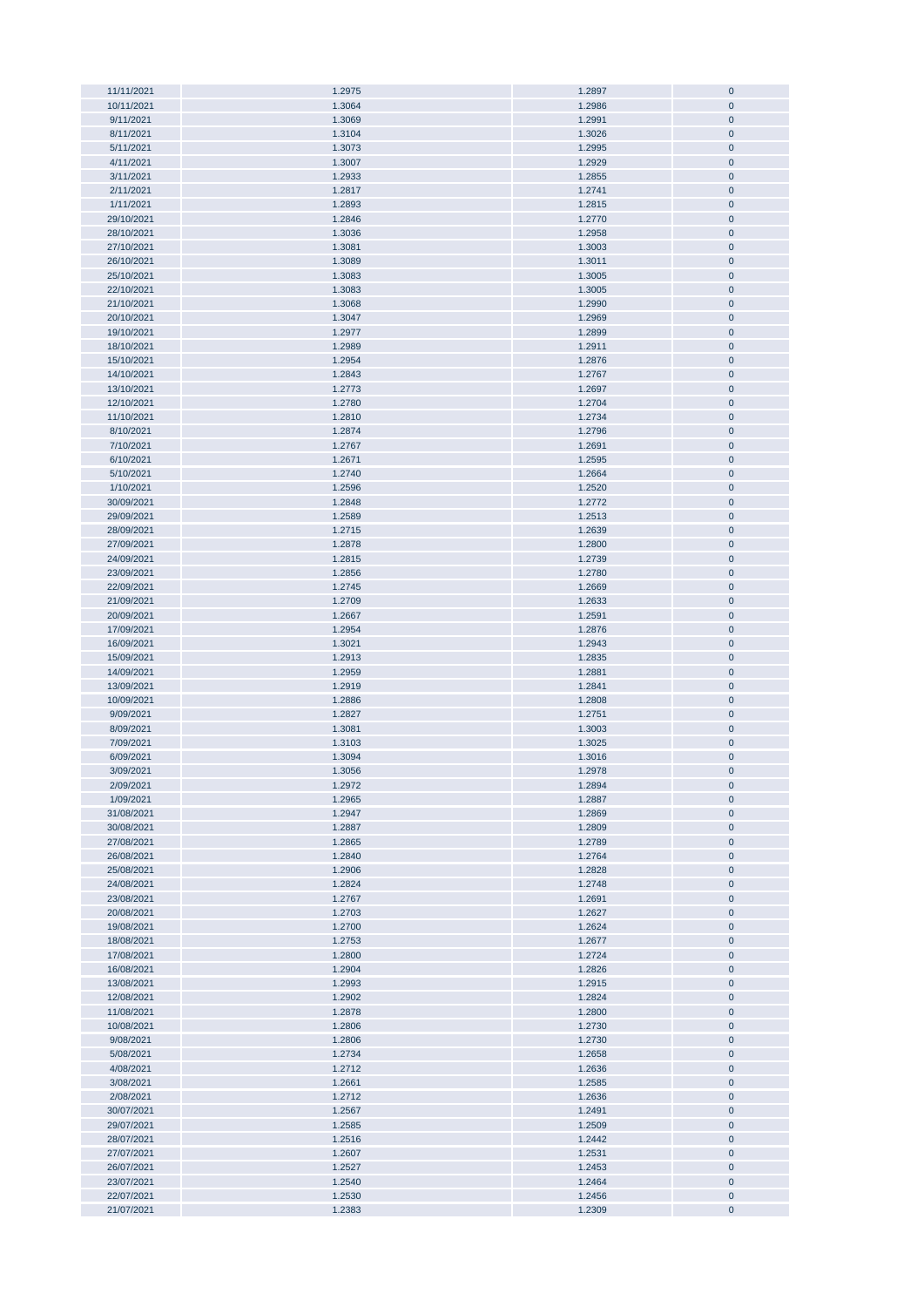| 20/07/2021 | 1.2285 | 1.2211 | $\mathbf 0$ |
|------------|--------|--------|-------------|
|            |        | 1.2294 | $\pmb{0}$   |
| 19/07/2021 | 1.2368 |        |             |
| 16/07/2021 | 1.2494 | 1.2420 | $\pmb{0}$   |
| 15/07/2021 | 1.2477 | 1.2403 | $\pmb{0}$   |
| 14/07/2021 | 1.2512 | 1.2438 | $\pmb{0}$   |
|            |        |        |             |
| 13/07/2021 | 1.2478 | 1.2404 | $\pmb{0}$   |
| 12/07/2021 | 1.2494 | 1.2420 | $\pmb{0}$   |
| 9/07/2021  | 1.2379 | 1.2305 | $\pmb{0}$   |
| 8/07/2021  | 1.2498 | 1.2424 | $\pmb{0}$   |
| 7/07/2021  |        | 1.2400 | $\pmb{0}$   |
|            | 1.2474 |        |             |
| 6/07/2021  | 1.2474 | 1.2400 | $\pmb{0}$   |
| 5/07/2021  | 1.2437 | 1.2363 | $\pmb{0}$   |
| 2/07/2021  | 1.2432 | 1.2358 | $\pmb{0}$   |
| 1/07/2021  | 1.2347 | 1.2273 | $\pmb{0}$   |
|            |        |        |             |
| 30/06/2021 | 1.2662 | 1.2586 | 0.02333073  |
| 29/06/2021 | 1.2639 | 1.2563 | $\pmb{0}$   |
| 28/06/2021 | 1.2641 | 1.2565 | $\pmb{0}$   |
| 25/06/2021 | 1.2627 | 1.2551 | $\pmb{0}$   |
|            |        |        |             |
| 24/06/2021 | 1.2561 | 1.2485 | $\pmb{0}$   |
| 23/06/2021 | 1.2605 | 1.2529 | $\pmb{0}$   |
| 22/06/2021 | 1.2699 | 1.2623 | $\pmb{0}$   |
| 21/06/2021 | 1.2503 | 1.2429 | 0           |
| 18/06/2021 | 1.2734 | 1.2658 | $\pmb{0}$   |
|            |        |        |             |
| 17/06/2021 | 1.2716 | 1.2640 | $\mathbf 0$ |
| 16/06/2021 | 1.2763 | 1.2687 | $\pmb{0}$   |
| 15/06/2021 | 1.2767 | 1.2691 | $\pmb{0}$   |
| 11/06/2021 | 1.2680 | 1.2604 | $\pmb{0}$   |
|            |        |        |             |
| 10/06/2021 | 1.2670 | 1.2594 | $\pmb{0}$   |
| 9/06/2021  | 1.2627 | 1.2551 | $\pmb{0}$   |
| 8/06/2021  | 1.2689 | 1.2613 | $\pmb{0}$   |
| 7/06/2021  | 1.2676 | 1.2600 | $\pmb{0}$   |
|            |        |        | $\mathbf 0$ |
| 4/06/2021  | 1.2663 | 1.2587 |             |
| 3/06/2021  | 1.2624 | 1.2548 | $\pmb{0}$   |
| 2/06/2021  | 1.2547 | 1.2471 | $\pmb{0}$   |
| 1/06/2021  | 1.2410 | 1.2336 | $\pmb{0}$   |
| 31/05/2021 | 1.2447 | 1.2373 | $\mathbf 0$ |
|            |        |        |             |
| 28/05/2021 | 1.2482 | 1.2408 | $\pmb{0}$   |
| 27/05/2021 | 1.2288 | 1.2214 | $\pmb{0}$   |
| 26/05/2021 | 1.2312 | 1.2238 | $\pmb{0}$   |
| 25/05/2021 | 1.2374 | 1.2300 | $\pmb{0}$   |
|            |        |        |             |
| 24/05/2021 | 1.2257 | 1.2183 | $\pmb{0}$   |
| 21/05/2021 | 1.2245 | 1.2171 | $\pmb{0}$   |
| 20/05/2021 | 1.2218 | 1.2144 | $\pmb{0}$   |
| 19/05/2021 | 1.2078 | 1.2006 | $\pmb{0}$   |
| 18/05/2021 | 1.2305 | 1.2231 | $\pmb{0}$   |
|            |        |        |             |
| 17/05/2021 | 1.2232 | 1.2158 | $\pmb{0}$   |
| 14/05/2021 | 1.2214 | 1.2140 | $\pmb{0}$   |
| 13/05/2021 | 1.2157 | 1.2085 | $\mathbf 0$ |
| 12/05/2021 | 1.2229 | 1.2155 | $\pmb{0}$   |
|            |        |        |             |
| 11/05/2021 | 1.2333 | 1.2259 | 0           |
| 10/05/2021 | 1.2463 | 1.2389 | $\pmb{0}$   |
| 7/05/2021  | 1.2312 | 1.2238 | $\pmb{0}$   |
| 5/05/2021  | 1.2344 | 1.2270 | $\pmb{0}$   |
| 4/05/2021  | 1.2299 | 1.2225 | $\pmb{0}$   |
| 3/05/2021  | 1.2219 |        | $\pmb{0}$   |
|            |        | 1.2145 |             |
| 30/04/2021 | 1.2199 | 1.2127 | $\pmb{0}$   |
| 29/04/2021 | 1.2302 | 1.2228 | $\pmb{0}$   |
| 28/04/2021 | 1.2276 | 1.2202 | $\pmb{0}$   |
| 27/04/2021 | 1.2204 | 1.2131 | $\pmb{0}$   |
|            |        |        |             |
| 26/04/2021 | 1.2208 | 1.2134 | $\pmb{0}$   |
| 23/04/2021 | 1.2224 | 1.2150 | $\pmb{0}$   |
| 22/04/2021 | 1.2200 | 1.2128 | $\pmb{0}$   |
| 21/04/2021 | 1.2093 | 1.2021 | $\pmb{0}$   |
| 20/04/2021 | 1.2144 | 1.2072 | $\pmb{0}$   |
| 19/04/2021 | 1.2227 | 1.2153 | $\pmb{0}$   |
|            |        |        |             |
| 16/04/2021 | 1.2237 | 1.2163 | $\pmb{0}$   |
| 15/04/2021 | 1.2242 | 1.2168 | $\pmb{0}$   |
| 13/04/2021 | 1.2084 | 1.2012 | $\pmb{0}$   |
| 12/04/2021 | 1.2080 | 1.2008 | $\pmb{0}$   |
|            |        |        |             |
| 9/04/2021  | 1.2135 | 1.2063 | 0           |
| 8/04/2021  | 1.2146 | 1.2074 | 0           |
| 7/04/2021  | 1.2008 | 1.1936 | 0           |
| 6/04/2021  | 1.1936 | 1.1864 | $\pmb{0}$   |
| 1/04/2021  | 1.1843 | 1.1773 | $\pmb{0}$   |
|            |        |        |             |
| 31/03/2021 | 1.1787 | 1.1717 | $\pmb{0}$   |
| 29/03/2021 | 1.1811 | 1.1741 | $\pmb{0}$   |
| 26/03/2021 | 1.1847 | 1.1777 | $\pmb{0}$   |
| 25/03/2021 | 1.1815 | 1.1745 | $\pmb{0}$   |
|            |        |        |             |
| 23/03/2021 | 1.1732 | 1.1662 | $\pmb{0}$   |
| 22/03/2021 | 1.1737 | 1.1667 | $\pmb{0}$   |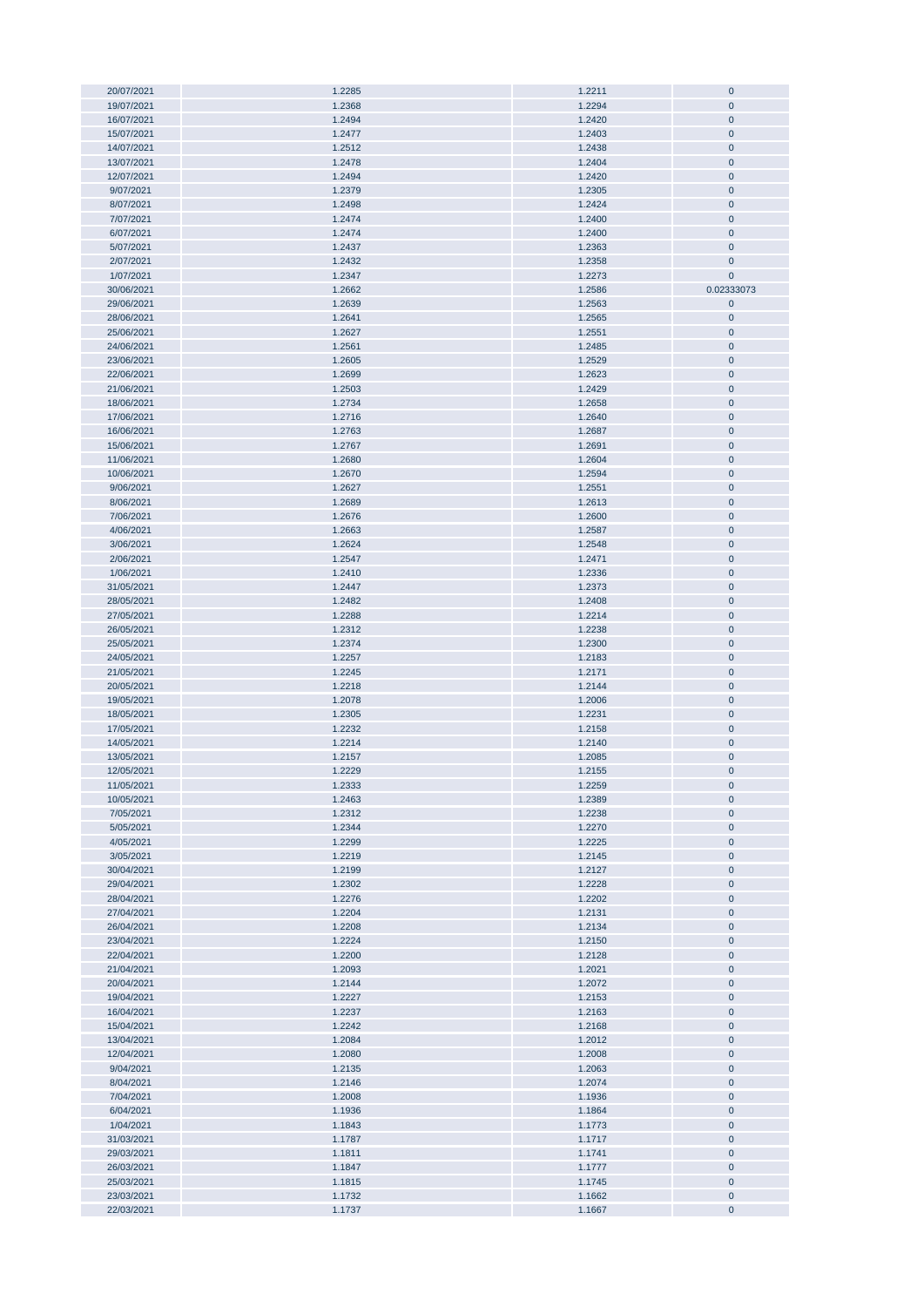| 19/03/2021<br>18/03/2021 |                  |                  |                        |
|--------------------------|------------------|------------------|------------------------|
|                          | 1.1654           | 1.1584           | $\pmb{0}$              |
|                          | 1.1708           | 1.1638           | $\mathbf 0$            |
|                          | 1.1800           | 1.1730           | $\mathbf 0$            |
| 17/03/2021               |                  |                  |                        |
| 16/03/2021               | 1.1862           | 1.1792           | $\pmb{0}$              |
| 15/03/2021               | 1.1776           | 1.1706           | $\pmb{0}$              |
|                          |                  |                  |                        |
| 12/03/2021               | 1.1741           | 1.1671           | $\pmb{0}$              |
| 11/03/2021               | 1.1640           | 1.1570           | $\pmb{0}$              |
| 10/03/2021               | 1.1651           | 1.1581           | $\pmb{0}$              |
|                          |                  |                  |                        |
| 9/03/2021                | 1.1770           | 1.1700           | $\pmb{0}$              |
| 8/03/2021                | 1.1718           | 1.1648           | $\pmb{0}$              |
| 5/03/2021                | 1.1650           | 1.1580           | $\pmb{0}$              |
|                          |                  |                  |                        |
| 4/03/2021                | 1.1747           | 1.1677           | $\pmb{0}$              |
| 3/03/2021                | 1.1789           | 1.1719           | $\pmb{0}$              |
| 2/03/2021                | 1.1683           | 1.1613           | $\pmb{0}$              |
|                          |                  |                  |                        |
| 1/03/2021                | 1.1744           | 1.1674           | $\pmb{0}$              |
| 26/02/2021               | 1.1525           | 1.1457           | $\pmb{0}$              |
| 25/02/2021               | 1.1806           | 1.1736           | $\pmb{0}$              |
|                          |                  |                  |                        |
| 24/02/2021               | 1.1714           | 1.1644           | $\pmb{0}$              |
| 23/02/2021               | 1.1832           | 1.1762           | $\pmb{0}$              |
| 22/02/2021               | 1.1652           | 1.1582           | $\pmb{0}$              |
|                          |                  |                  |                        |
| 19/02/2021               | 1.1670           | 1.1600           | $\pmb{0}$              |
| 18/02/2021               | 1.1849           | 1.1779           | $\pmb{0}$              |
|                          |                  |                  | $\pmb{0}$              |
| 17/02/2021               | 1.1869           | 1.1798           |                        |
| 16/02/2021               | 1.1933           | 1.1861           | $\mathbf 0$            |
| 15/02/2021               | 1.1794           | 1.1724           | $\pmb{0}$              |
| 12/02/2021               | 1.1703           |                  |                        |
|                          |                  | 1.1633           | $\pmb{0}$              |
| 11/02/2021               | 1.1783           | 1.1713           | $\pmb{0}$              |
| 10/02/2021               | 1.1785           | 1.1715           | $\pmb{0}$              |
|                          |                  |                  |                        |
| 9/02/2021                | 1.1704           | 1.1634           | $\pmb{0}$              |
| 8/02/2021                | 1.1784           | 1.1714           | $\pmb{0}$              |
| 5/02/2021                | 1.1707           | 1.1637           | $\pmb{0}$              |
|                          |                  |                  |                        |
| 4/02/2021                | 1.1603           | 1.1533           | $\pmb{0}$              |
| 3/02/2021                | 1.1711           | 1.1641           | $\pmb{0}$              |
| 2/02/2021                | 1.1618           | 1.1548           | $\pmb{0}$              |
|                          |                  |                  |                        |
| 1/02/2021                | 1.1449           | 1.1381           | $\pmb{0}$              |
| 29/01/2021               | 1.1355           | 1.1287           | $\pmb{0}$              |
| 28/01/2021               | 1.1436           | 1.1368           | $\pmb{0}$              |
|                          |                  |                  |                        |
| 27/01/2021               | 1.1630           | 1.1560           | $\pmb{0}$              |
| 25/01/2021               | 1.1736           | 1.1666           | $\pmb{0}$              |
| 22/01/2021               | 1.1698           | 1.1628           | $\pmb{0}$              |
|                          |                  |                  |                        |
| 21/01/2021               | 1.1739           | 1.1669           | $\pmb{0}$              |
| 20/01/2021               | 1.1662           | 1.1592           | $\bf{0}$               |
| 19/01/2021               | 1.1613           | 1.1543           | $\pmb{0}$              |
|                          |                  |                  |                        |
| 18/01/2021               | 1.1463           | 1.1395           | $\pmb{0}$              |
| 15/01/2021               | 1.1560           | 1.1490           | $\pmb{0}$              |
|                          |                  |                  |                        |
|                          |                  |                  |                        |
| 14/01/2021               | 1.1554           | 1.1484           | $\pmb{0}$              |
| 13/01/2021               | 1.1511           | 1.1443           | $\pmb{0}$              |
|                          |                  |                  |                        |
| 12/01/2021               | 1.1512           | 1.1444           | $\pmb{0}$              |
| 11/01/2021               | 1.1554           | 1.1484           | $\mathbf 0$            |
| 8/01/2021                | 1.1650           | 1.1580           | $\bf{0}$               |
|                          |                  |                  |                        |
| 7/01/2021                | 1.1577           | 1.1507           | $\bf 0$                |
| 6/01/2021                | 1.1376           | 1.1308           | $\pmb{0}$              |
| 5/01/2021                | 1.1508           | 1.1440           | $\pmb{0}$              |
|                          |                  |                  |                        |
| 4/01/2021                | 1.1521           | 1.1453           | $\pmb{0}$              |
| 31/12/2020               | 1.1381           | 1.1313           | 0.0160376              |
| 30/12/2020               | 1.1712           | 1.1642           | $\pmb{0}$              |
| 29/12/2020               |                  |                  |                        |
|                          | 1.1722           | 1.1652           | $\pmb{0}$              |
| 24/12/2020               | 1.1670           | 1.1600           | $\bf{0}$               |
| 23/12/2020               | 1.1626           | 1.1556           | $\pmb{0}$              |
|                          |                  |                  |                        |
| 22/12/2020               | 1.1543           | 1.1473           | $\bf{0}$               |
| 21/12/2020               | 1.1653           | 1.1583           | $\pmb{0}$              |
| 18/12/2020               | 1.1672           | 1.1602           | $\pmb{0}$              |
|                          |                  |                  |                        |
| 17/12/2020               | 1.1830           | 1.1760           | $\pmb{0}$              |
| 16/12/2020               | 1.1710           | 1.1640           | $\pmb{0}$              |
| 15/12/2020               | 1.1635           | 1.1565           | $\pmb{0}$              |
| 14/12/2020               | 1.1691           | 1.1621           | $\bf{0}$               |
|                          |                  |                  |                        |
| 11/12/2020               | 1.1690           | 1.1620           | $\bf{0}$               |
| 10/12/2020               | 1.1784           | 1.1714           | $\pmb{0}$              |
| 9/12/2020                | 1.1901           |                  | $\pmb{0}$              |
|                          |                  | 1.1829           |                        |
| 8/12/2020                | 1.1849           | 1.1779           | $\pmb{0}$              |
| 7/12/2020                | 1.1835           | 1.1765           | $\bf{0}$               |
|                          |                  |                  |                        |
| 4/12/2020                | 1.1764           | 1.1694           | $\pmb{0}$              |
| 3/12/2020                | 1.1706           | 1.1636           | $\pmb{0}$              |
| 2/12/2020                | 1.1667           | 1.1597           | $\pmb{0}$              |
|                          |                  |                  |                        |
| 1/12/2020                | 1.1664           | 1.1594           | $\pmb{0}$              |
| 30/11/2020               | 1.1542           | 1.1472           | $\pmb{0}$              |
| 27/11/2020               | 1.1684           | 1.1614           | $\pmb{0}$              |
|                          |                  |                  |                        |
| 26/11/2020               | 1.1769           | 1.1699           | $\pmb{0}$              |
| 25/11/2020<br>24/11/2020 | 1.1885<br>1.1800 | 1.1813<br>1.1730 | $\pmb{0}$<br>$\pmb{0}$ |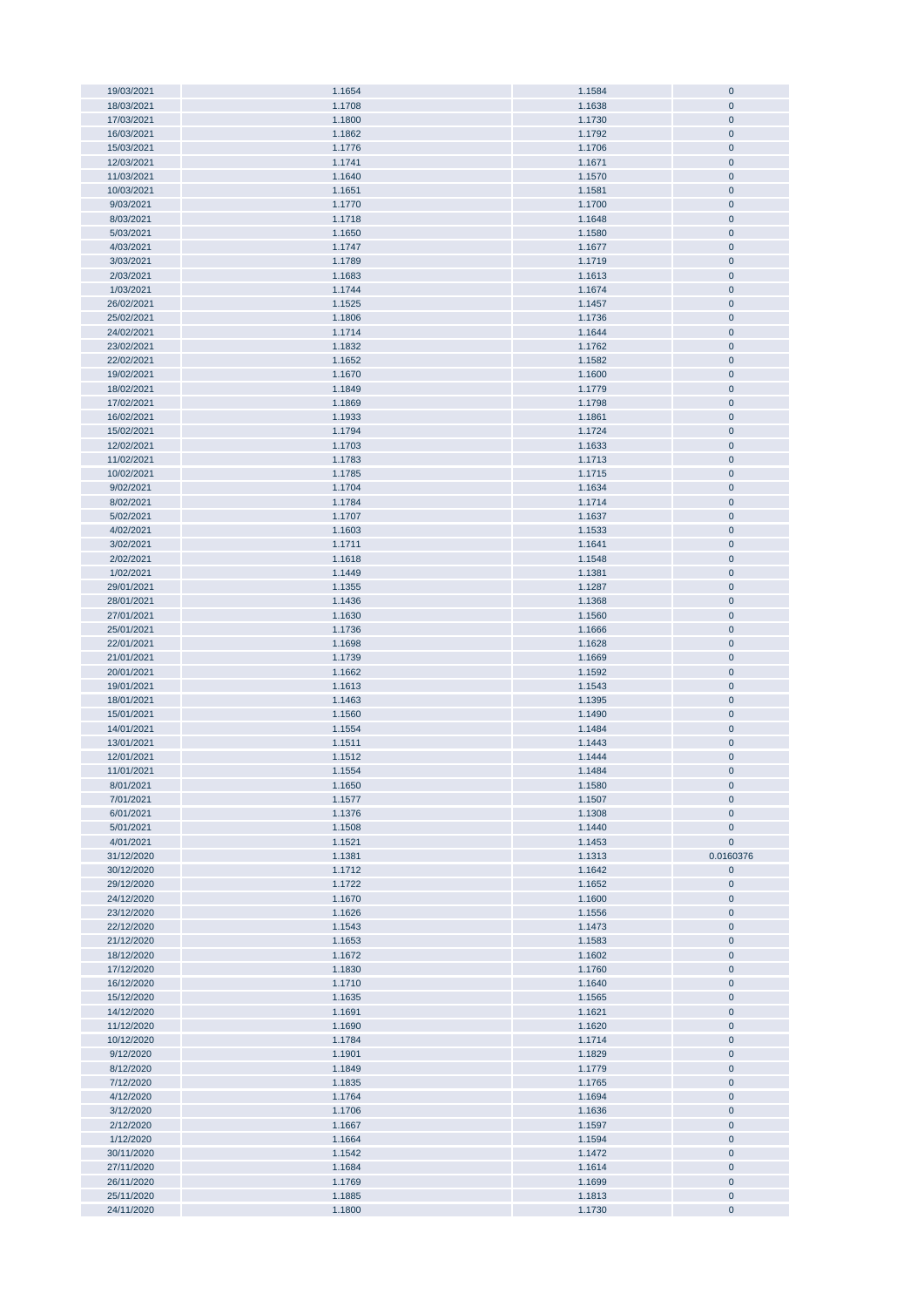| 23/11/2020 | 1.1641 | 1.1571 | $\bf{0}$     |
|------------|--------|--------|--------------|
|            |        |        |              |
| 20/11/2020 | 1.1599 | 1.1529 | $\pmb{0}$    |
| 19/11/2020 | 1.1637 | 1.1567 | $\pmb{0}$    |
| 18/11/2020 | 1.1625 | 1.1555 | $\pmb{0}$    |
|            |        |        |              |
| 17/11/2020 | 1.1558 | 1.1488 | $\pmb{0}$    |
| 16/11/2020 | 1.1526 | 1.1458 | $\bf{0}$     |
| 13/11/2020 | 1.1370 | 1.1302 | $\pmb{0}$    |
|            |        |        |              |
| 12/11/2020 | 1.1391 | 1.1323 | $\bf{0}$     |
| 11/11/2020 | 1.1459 | 1.1391 | $\pmb{0}$    |
| 10/11/2020 | 1.1251 | 1.1183 | $\bf{0}$     |
|            |        |        |              |
| 9/11/2020  | 1.1140 | 1.1074 | $\pmb{0}$    |
| 6/11/2020  | 1.0941 | 1.0875 | $\pmb{0}$    |
| 5/11/2020  | 1.0841 | 1.0777 | $\pmb{0}$    |
|            |        |        |              |
| 4/11/2020  | 1.0716 | 1.0652 | $\pmb{0}$    |
| 3/11/2020  | 1.0711 | 1.0647 | $\pmb{0}$    |
|            |        |        |              |
| 2/11/2020  | 1.0497 | 1.0435 | $\pmb{0}$    |
| 30/10/2020 | 1.0475 | 1.0413 | $\pmb{0}$    |
| 29/10/2020 | 1.0555 | 1.0491 | $\pmb{0}$    |
|            |        |        |              |
| 28/10/2020 | 1.0736 | 1.0672 | $\pmb{0}$    |
| 27/10/2020 | 1.0760 | 1.0696 | $\pmb{0}$    |
| 26/10/2020 | 1.0947 | 1.0881 | $\pmb{0}$    |
|            |        |        |              |
| 23/10/2020 | 1.0970 | 1.0904 | $\pmb{0}$    |
| 22/10/2020 | 1.0991 | 1.0925 | $\pmb{0}$    |
| 21/10/2020 | 1.1005 | 1.0939 | $\pmb{0}$    |
|            |        |        |              |
| 20/10/2020 | 1.0985 | 1.0919 | $\pmb{0}$    |
| 19/10/2020 | 1.1077 | 1.1011 | $\pmb{0}$    |
|            |        |        |              |
| 16/10/2020 | 1.0975 | 1.0909 | $\pmb{0}$    |
| 15/10/2020 | 1.1053 | 1.0987 | $\pmb{0}$    |
| 14/10/2020 | 1.0988 | 1.0922 | $\pmb{0}$    |
|            |        |        |              |
| 13/10/2020 | 1.1028 | 1.0962 | $\bf{0}$     |
| 12/10/2020 | 1.0918 | 1.0852 | $\bf{0}$     |
| 9/10/2020  | 1.0867 | 1.0802 | $\pmb{0}$    |
|            |        |        |              |
| 8/10/2020  | 1.0875 | 1.0809 | $\pmb{0}$    |
| 7/10/2020  | 1.0751 | 1.0687 | $\pmb{0}$    |
| 6/10/2020  | 1.0610 | 1.0546 | $\bf{0}$     |
|            |        |        |              |
| 2/10/2020  | 1.0281 | 1.0219 | $\pmb{0}$    |
| 1/10/2020  | 1.0424 | 1.0362 | $\pmb{0}$    |
|            |        |        |              |
| 30/09/2020 | 1.0324 | 1.0262 | $\pmb{0}$    |
| 29/09/2020 | 1.0580 | 1.0516 | $\pmb{0}$    |
| 28/09/2020 | 1.0583 | 1.0519 | $\pmb{0}$    |
|            |        |        |              |
| 25/09/2020 | 1.0620 | 1.0556 | $\pmb{0}$    |
| 24/09/2020 | 1.0457 | 1.0395 | $\pmb{0}$    |
| 23/09/2020 | 1.0548 | 1.0484 | $\pmb{0}$    |
|            |        |        |              |
| 22/09/2020 | 1.0301 | 1.0239 | $\pmb{0}$    |
| 21/09/2020 | 1.0394 | 1.0332 | $\pmb{0}$    |
| 18/09/2020 | 1.0471 | 1.0409 | $\pmb{0}$    |
|            |        |        |              |
| 17/09/2020 | 1.0483 | 1.0421 | $\pmb{0}$    |
| 16/09/2020 | 1.0604 | 1.0540 | $\pmb{0}$    |
| 15/09/2020 | 1.0475 | 1.0413 | $\mathbf{0}$ |
|            |        |        |              |
| 14/09/2020 | 1.0475 | 1.0413 | U            |
| 11/09/2020 | 1.0411 | 1.0349 | $\pmb{0}$    |
|            |        |        |              |
| 10/09/2020 | 1.0493 | 1.0431 | $\pmb{0}$    |
| 9/09/2020  | 1.0432 | 1.0370 | $\pmb{0}$    |
| 8/09/2020  | 1.0664 | 1.0600 | $\bf{0}$     |
|            |        |        |              |
| 7/09/2020  | 1.0547 | 1.0483 | $\pmb{0}$    |
| 4/09/2020  | 1.0489 | 1.0427 | $\pmb{0}$    |
| 3/09/2020  | 1.0823 | 1.0759 | $\pmb{0}$    |
|            |        | 1.0656 |              |
| 2/09/2020  | 1.0720 |        | $\pmb{0}$    |
| 1/09/2020  | 1.0522 | 1.0460 | $\pmb{0}$    |
| 31/08/2020 | 1.0705 | 1.0641 | $\pmb{0}$    |
|            |        |        |              |
| 28/08/2020 | 1.0714 | 1.0650 | $\pmb{0}$    |
| 27/08/2020 | 1.0803 | 1.0739 | $\pmb{0}$    |
| 26/08/2020 | 1.0813 | 1.0749 | $\pmb{0}$    |
| 25/08/2020 | 1.0883 | 1.0817 | $\pmb{0}$    |
|            |        |        |              |
| 24/08/2020 | 1.0818 | 1.0754 | $\pmb{0}$    |
| 21/08/2020 | 1.0797 | 1.0733 | $\pmb{0}$    |
| 20/08/2020 | 1.0799 |        | $\pmb{0}$    |
|            |        | 1.0735 |              |
| 19/08/2020 | 1.0895 | 1.0829 | $\pmb{0}$    |
| 18/08/2020 | 1.0819 | 1.0755 | $\pmb{0}$    |
|            |        |        |              |
| 17/08/2020 | 1.0746 | 1.0682 | $\pmb{0}$    |
| 14/08/2020 | 1.0827 | 1.0763 | $\pmb{0}$    |
| 13/08/2020 | 1.0777 | 1.0713 | $\pmb{0}$    |
|            |        |        |              |
| 12/08/2020 | 1.0830 | 1.0766 | $\pmb{0}$    |
| 11/08/2020 | 1.0839 | 1.0775 | $\pmb{0}$    |
| 10/08/2020 | 1.0771 | 1.0707 | $\pmb{0}$    |
|            |        |        |              |
| 7/08/2020  | 1.0592 | 1.0528 | $\pmb{0}$    |
| 6/08/2020  | 1.0646 | 1.0582 | $\pmb{0}$    |
| 5/08/2020  | 1.0565 | 1.0501 | $\pmb{0}$    |
|            |        |        |              |
| 4/08/2020  | 1.0642 | 1.0578 | $\pmb{0}$    |
| 3/08/2020  | 1.0437 | 1.0375 | $\pmb{0}$    |
|            |        |        |              |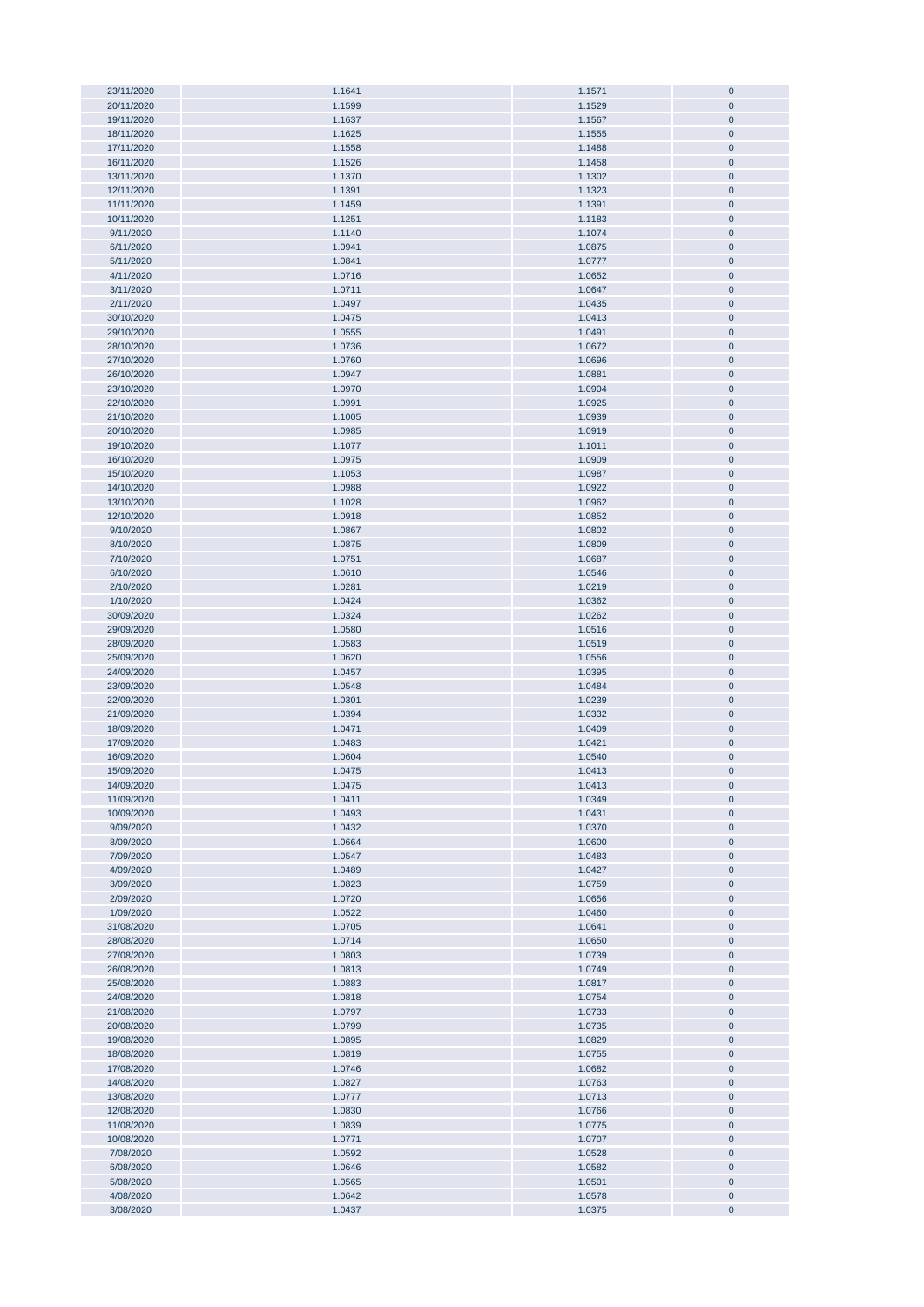| 31/07/2020 | 1.0454 | 1.0392 | $\mathbf 0$    |
|------------|--------|--------|----------------|
|            |        |        |                |
| 30/07/2020 | 1.0668 | 1.0604 | $\pmb{0}$      |
| 29/07/2020 | 1.0595 | 1.0531 | $\mathbf{0}$   |
| 28/07/2020 | 1.0630 |        |                |
|            |        | 1.0566 | $\pmb{0}$      |
| 27/07/2020 | 1.0685 | 1.0621 | $\pmb{0}$      |
| 24/07/2020 | 1.0651 | 1.0587 | $\pmb{0}$      |
| 23/07/2020 | 1.0781 | 1.0717 | $\pmb{0}$      |
|            |        |        |                |
| 22/07/2020 | 1.0731 | 1.0667 | $\pmb{0}$      |
| 21/07/2020 | 1.0881 | 1.0815 | $\pmb{0}$      |
|            |        |        |                |
| 20/07/2020 | 1.0587 | 1.0523 | $\pmb{0}$      |
| 17/07/2020 | 1.0641 | 1.0577 | $\pmb{0}$      |
| 16/07/2020 | 1.0598 | 1.0534 | $\pmb{0}$      |
|            |        |        |                |
| 15/07/2020 | 1.0684 | 1.0620 | $\pmb{0}$      |
| 14/07/2020 | 1.0488 | 1.0426 | $\pmb{0}$      |
| 13/07/2020 | 1.0540 | 1.0476 | $\pmb{0}$      |
|            |        |        |                |
| 10/07/2020 | 1.0438 | 1.0376 | $\pmb{0}$      |
| 9/07/2020  | 1.0517 | 1.0455 | $\pmb{0}$      |
| 8/07/2020  | 1.0464 | 1.0402 | $\pmb{0}$      |
|            |        |        |                |
| 7/07/2020  | 1.0617 | 1.0553 | $\pmb{0}$      |
| 6/07/2020  | 1.0633 | 1.0569 | $\pmb{0}$      |
| 3/07/2020  | 1.0723 | 1.0659 | $\mathbf 0$    |
|            |        |        |                |
| 2/07/2020  | 1.0681 | 1.0617 | $\pmb{0}$      |
| 1/07/2020  | 1.0485 | 1.0423 | $\mathbf 0$    |
| 30/06/2020 | 1.0427 | 1.0365 | 0.00673219     |
|            |        |        |                |
| 29/06/2020 | 1.0346 | 1.0284 | $\pmb{0}$      |
| 26/06/2020 | 1.0494 | 1.0432 | $\overline{0}$ |
| 25/06/2020 | 1.0345 | 1.0283 | $\pmb{0}$      |
|            |        |        |                |
| 24/06/2020 | 1.0625 | 1.0561 | $\pmb{0}$      |
| 23/06/2020 | 1.0604 | 1.0540 | $\pmb{0}$      |
| 22/06/2020 | 1.0596 | 1.0532 | $\pmb{0}$      |
|            |        |        |                |
| 19/06/2020 | 1.0593 | 1.0529 | $\pmb{0}$      |
| 18/06/2020 | 1.0577 | 1.0513 | $\pmb{0}$      |
| 17/06/2020 | 1.0674 | 1.0610 | $\pmb{0}$      |
|            |        |        |                |
| 16/06/2020 | 1.0590 | 1.0526 | $\pmb{0}$      |
| 15/06/2020 | 1.0196 | 1.0135 | $\pmb{0}$      |
| 12/06/2020 | 1.0430 | 1.0368 | $\pmb{0}$      |
|            |        |        |                |
| 11/06/2020 | 1.0650 | 1.0586 | $\pmb{0}$      |
| 10/06/2020 | 1.0990 | 1.0924 | $\pmb{0}$      |
| 9/06/2020  | 1.1000 | 1.0934 | $\pmb{0}$      |
|            |        |        |                |
| 5/06/2020  | 1.0709 | 1.0645 | $\pmb{0}$      |
| 4/06/2020  | 1.0707 | 1.0643 | $\pmb{0}$      |
| 3/06/2020  | 1.0639 | 1.0575 | $\pmb{0}$      |
|            |        |        |                |
| 2/06/2020  | 1.0443 | 1.0381 | $\pmb{0}$      |
| 1/06/2020  | 1.0421 | 1.0359 | $\pmb{0}$      |
| 29/05/2020 | 1.0309 | 1.0247 | $\overline{0}$ |
|            |        |        |                |
| 28/05/2020 | 1.0503 | 1.0441 | $\pmb{0}$      |
| 27/05/2020 | 1.0365 | 1.0303 | $\pmb{0}$      |
| 26/05/2020 | 1.0381 | 1.0319 | $\pmb{0}$      |
|            |        |        |                |
| 25/05/2020 | 1.0063 | 1.0003 | $\mathbf 0$    |
| 22/05/2020 | 0.9828 | 0.9770 | $\mathbf 0$    |
| 21/05/2020 | 0.9934 | 0.9874 | $\pmb{0}$      |
|            |        |        |                |
| 20/05/2020 | 0.9973 | 0.9913 | $\pmb{0}$      |
| 19/05/2020 | 0.9957 | 0.9897 | $\pmb{0}$      |
| 18/05/2020 | 0.9740 | 0.9682 | $\pmb{0}$      |
|            |        |        |                |
| 15/05/2020 | 0.9634 | 0.9576 | $\pmb{0}$      |
| 14/05/2020 | 0.9497 | 0.9441 | $\pmb{0}$      |
| 13/05/2020 | 0.9657 | 0.9599 | $\pmb{0}$      |
| 12/05/2020 | 0.9647 | 0.9589 | $\pmb{0}$      |
|            |        |        |                |
| 11/05/2020 | 0.9774 | 0.9716 | $\pmb{0}$      |
| 8/05/2020  | 0.9621 | 0.9563 | $\pmb{0}$      |
| 7/05/2020  | 0.9585 | 0.9527 | $\pmb{0}$      |
|            |        |        |                |
| 6/05/2020  | 0.9604 | 0.9546 | $\pmb{0}$      |
| 5/05/2020  | 0.9675 | 0.9617 | $\pmb{0}$      |
| 4/05/2020  | 0.9493 | 0.9437 | $\pmb{0}$      |
|            |        |        |                |
| 1/05/2020  | 0.9383 | 0.9327 | $\pmb{0}$      |
| 30/04/2020 | 0.9892 | 0.9832 | $\pmb{0}$      |
| 29/04/2020 | 0.9653 | 0.9595 | $\pmb{0}$      |
| 28/04/2020 | 0.9454 | 0.9398 | $\pmb{0}$      |
|            |        |        |                |
| 27/04/2020 | 0.9467 | 0.9411 | $\bf{0}$       |
| 24/04/2020 | 0.9338 | 0.9282 | $\pmb{0}$      |
| 23/04/2020 | 0.9298 | 0.9242 |                |
|            |        |        | $\bf{0}$       |
| 22/04/2020 | 0.9317 | 0.9261 | $\pmb{0}$      |
| 21/04/2020 | 0.9314 | 0.9258 | $\pmb{0}$      |
|            | 0.9566 | 0.9508 | $\pmb{0}$      |
| 20/04/2020 |        |        |                |
| 17/04/2020 | 0.9794 | 0.9736 | $\pmb{0}$      |
| 16/04/2020 | 0.9650 | 0.9592 | $\pmb{0}$      |
| 15/04/2020 | 0.9743 | 0.9685 | $\pmb{0}$      |
|            |        |        |                |
| 14/04/2020 | 0.9778 | 0.9720 | $\pmb{0}$      |
| 9/04/2020  | 0.9632 | 0.9574 | $\pmb{0}$      |
| 8/04/2020  | 0.9321 | 0.9265 | $\pmb{0}$      |
|            |        |        |                |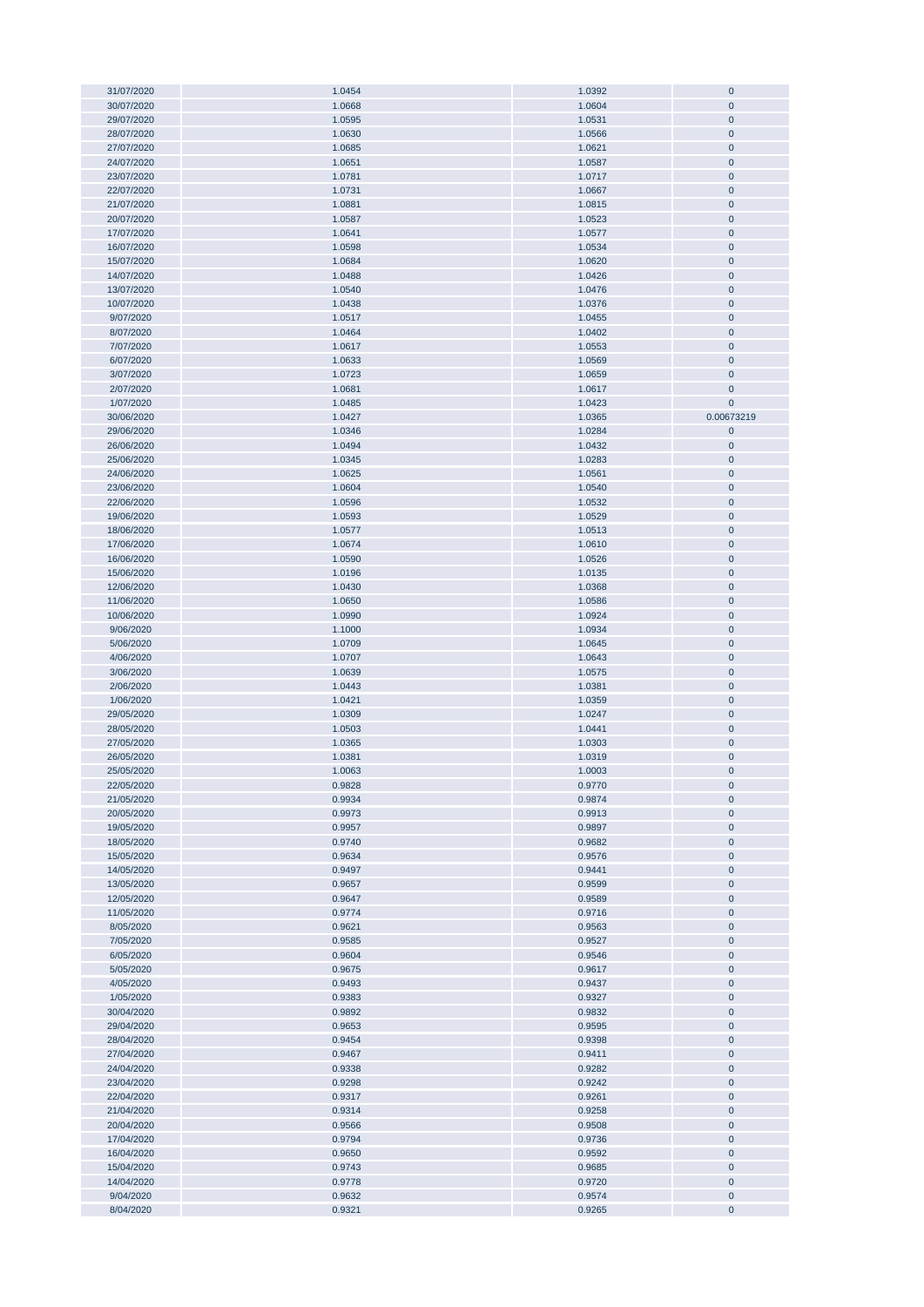| 7/04/2020  | 0.9382 | 0.9326           | $\mathbf 0$    |
|------------|--------|------------------|----------------|
|            |        |                  |                |
| 6/04/2020  | 0.9397 | 0.9341           | $\mathbf 0$    |
| 3/04/2020  | 0.9003 | 0.8949           | $\pmb{0}$      |
| 2/04/2020  | 0.9162 | 0.9108           | $\pmb{0}$      |
|            |        |                  |                |
| 1/04/2020  | 0.9340 | 0.9284           | $\pmb{0}$      |
| 31/03/2020 | 0.9005 | 0.8951           | $\pmb{0}$      |
| 30/03/2020 | 0.9235 | 0.9179           | $\pmb{0}$      |
|            |        |                  |                |
| 27/03/2020 | 0.8603 | 0.8551           | $\pmb{0}$      |
| 26/03/2020 | 0.9104 | 0.9050           | $\pmb{0}$      |
|            |        |                  |                |
| 25/03/2020 | 0.8950 | 0.8896           | $\pmb{0}$      |
| 24/03/2020 | 0.8437 | 0.8387           | $\mathbf 0$    |
| 23/03/2020 | 0.8061 | 0.8013           | $\pmb{0}$      |
|            |        |                  |                |
| 20/03/2020 | 0.8551 | 0.8499           | $\pmb{0}$      |
| 19/03/2020 | 0.8462 | 0.8412           | $\pmb{0}$      |
|            |        |                  |                |
| 18/03/2020 | 0.8757 | 0.8705           | $\pmb{0}$      |
| 17/03/2020 | 0.9383 | 0.9327           | $\pmb{0}$      |
| 16/03/2020 | 0.8905 | 0.8851           | $\pmb{0}$      |
|            |        |                  |                |
| 13/03/2020 | 0.9926 | 0.9866           | $\pmb{0}$      |
| 12/03/2020 | 0.9531 | 0.9473           | $\pmb{0}$      |
|            |        |                  |                |
| 11/03/2020 | 1.0311 | 1.0249           | $\pmb{0}$      |
| 10/03/2020 | 1.0686 | 1.0622           | $\mathbf{0}$   |
| 9/03/2020  | 1.0377 | 1.0315           | $\pmb{0}$      |
|            |        |                  |                |
| 6/03/2020  | 1.1233 | 1.1165           | $\mathbf{0}$   |
| 5/03/2020  | 1.1586 | 1.1516           | $\mathbf{0}$   |
| 4/03/2020  |        | 1.1374           | $\mathbf{0}$   |
|            | 1.1442 |                  |                |
| 3/03/2020  | 1.1659 | 1.1589           | $\pmb{0}$      |
| 2/03/2020  | 1.1555 | 1.1485           | $\pmb{0}$      |
|            |        |                  |                |
| 28/02/2020 | 1.1626 | 1.1556           | $\pmb{0}$      |
| 27/02/2020 | 1.2019 | 1.1947           | $\overline{0}$ |
| 26/02/2020 | 1.2100 | 1.2028           | $\pmb{0}$      |
|            |        |                  |                |
| 25/02/2020 | 1.2400 | 1.2326           | $\pmb{0}$      |
| 24/02/2020 | 1.2582 | 1.2506           | $\pmb{0}$      |
|            |        |                  |                |
| 21/02/2020 | 1.2895 | 1.2817           | $\pmb{0}$      |
| 20/02/2020 | 1.2946 | 1.2868           | $\pmb{0}$      |
| 19/02/2020 | 1.2929 | 1.2851           | $\pmb{0}$      |
|            |        |                  |                |
| 18/02/2020 | 1.2846 | 1.2770           | $\mathbf{0}$   |
| 17/02/2020 | 1.2876 | 1.2798           | $\pmb{0}$      |
| 14/02/2020 |        |                  |                |
|            | 1.2861 | 1.2785           | $\pmb{0}$      |
| 13/02/2020 | 1.2819 | 1.2743           | $\pmb{0}$      |
| 12/02/2020 | 1.2778 | 1.2702           | $\pmb{0}$      |
|            |        |                  |                |
| 11/02/2020 | 1.2711 | 1.2635           | $\pmb{0}$      |
| 10/02/2020 | 1.2636 | 1.2560           | $\pmb{0}$      |
|            |        |                  |                |
| 7/02/2020  | 1.2646 | 1.2570           | $\pmb{0}$      |
| 6/02/2020  | 1.2700 | 1.2624           | $\pmb{0}$      |
| 5/02/2020  | 1.2550 | 1.2474           | $\pmb{0}$      |
|            |        |                  |                |
| 4/02/2020  | 1.2495 | 1.2421           | $\pmb{0}$      |
| 3/02/2020  | 1.2454 | 1.2380           | $\pmb{0}$      |
| 31/01/2020 | 1.2623 | 1.2547           | $\mathbf{0}$   |
|            |        |                  |                |
| 30/01/2020 | 1.2610 | 1.2534           | $\mathbf 0$    |
| 29/01/2020 | 1.2639 | 1.2563           | $\mathbf{0}$   |
|            |        |                  |                |
| 28/01/2020 | 1.2629 | 1.2553           | $\pmb{0}$      |
| 24/01/2020 | 1.2796 | 1.2720           | $\bf{0}$       |
| 23/01/2020 | 1.2804 | 1.2728           | $\pmb{0}$      |
|            |        |                  |                |
| 22/01/2020 | 1.2863 | 1.2787           | $\pmb{0}$      |
| 21/01/2020 | 1.2763 | 1.2687           | $\pmb{0}$      |
| 20/01/2020 | 1.2790 | 1.2714           | $\pmb{0}$      |
|            |        |                  |                |
| 17/01/2020 | 1.2761 | 1.2685           | $\pmb{0}$      |
| 16/01/2020 | 1.2697 | 1.2621           | $\pmb{0}$      |
|            | 1.2589 |                  |                |
| 15/01/2020 |        |                  |                |
| 14/01/2020 |        | 1.2513           | $\pmb{0}$      |
|            | 1.2448 | 1.2374           | $\pmb{0}$      |
|            |        |                  |                |
| 13/01/2020 | 1.2448 | 1.2374           | $\pmb{0}$      |
| 10/01/2020 | 1.2487 | 1.2413           | $\pmb{0}$      |
| 9/01/2020  | 1.2396 | 1.2322           | $\pmb{0}$      |
|            |        |                  |                |
| 8/01/2020  | 1.2287 | 1.2213           | $\bf{0}$       |
| 7/01/2020  | 1.2311 | 1.2237           | $\pmb{0}$      |
| 6/01/2020  |        |                  |                |
|            | 1.2136 | 1.2064           | $\pmb{0}$      |
| 3/01/2020  | 1.2124 | 1.2052           | $\bf{0}$       |
| 2/01/2020  | 1.2051 | 1.1979           | 0              |
|            |        |                  |                |
| 31/12/2019 | 1.2039 | 1.1967           | 0.02781836     |
| 30/12/2019 | 1.2545 | 1.2469           | 0              |
| 27/12/2019 | 1.2552 | 1.2476           | $\bf{0}$       |
|            |        |                  |                |
| 24/12/2019 | 1.2506 | 1.2432           | $\pmb{0}$      |
| 23/12/2019 | 1.2495 | 1.2421           | $\pmb{0}$      |
| 20/12/2019 | 1.2552 |                  |                |
|            |        | 1.2476           | 0              |
| 19/12/2019 | 1.2583 | 1.2507           | $\pmb{0}$      |
| 18/12/2019 | 1.2610 | 1.2534           | $\bf{0}$       |
|            |        |                  |                |
| 17/12/2019 | 1.2604 | 1.2528           | $\pmb{0}$      |
| 16/12/2019 | 1.2612 | 1.2536           | $\pmb{0}$      |
| 13/12/2019 | 1.2408 |                  | $\pmb{0}$      |
| 12/12/2019 | 1.2353 | 1.2334<br>1.2279 | $\pmb{0}$      |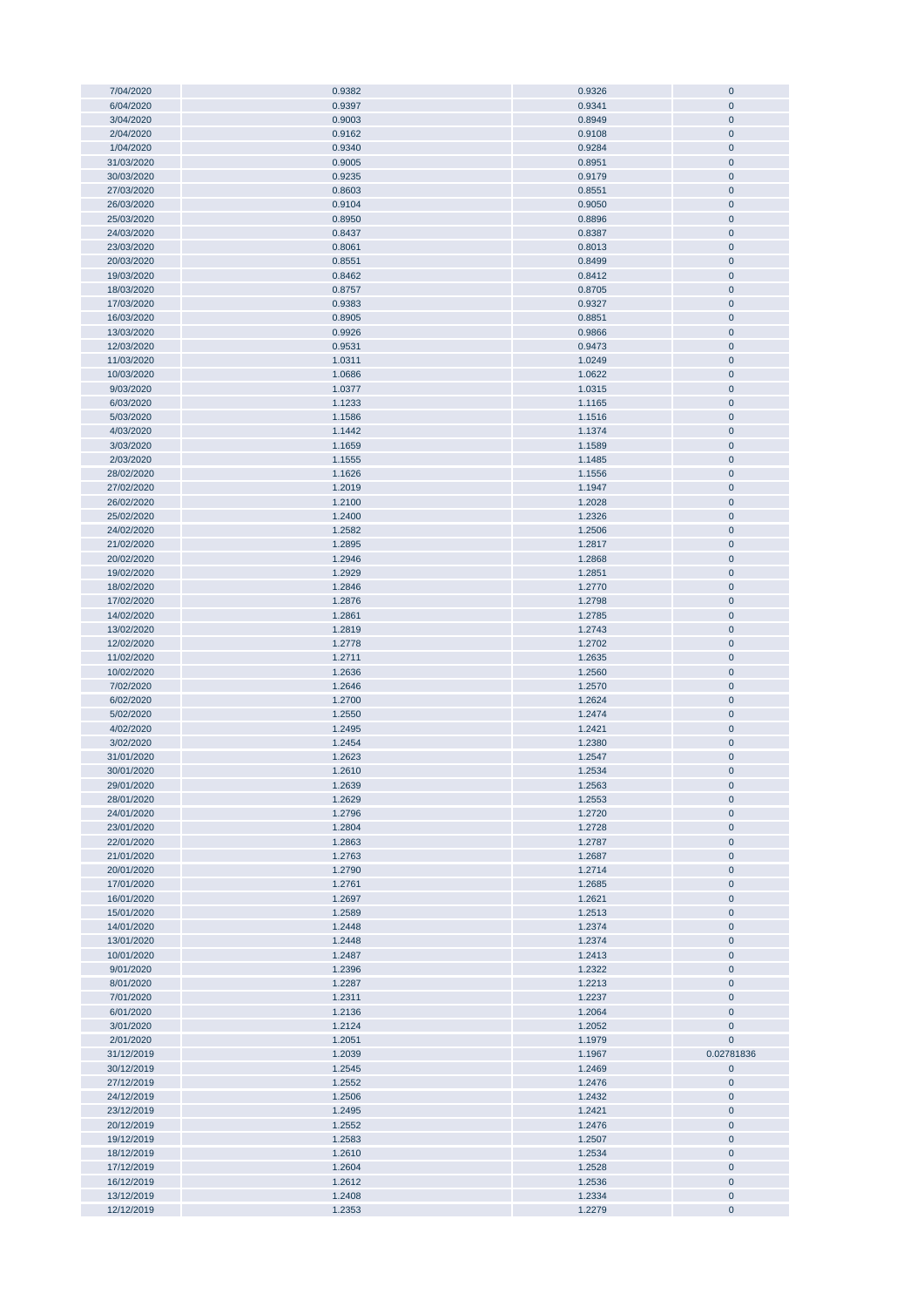| 11/12/2019<br>10/12/2019<br>9/12/2019 |                  |                  |                        |
|---------------------------------------|------------------|------------------|------------------------|
|                                       | 1.2418           | 1.2344           | $\pmb{0}$              |
|                                       | 1.2328           | 1.2254           | $\pmb{0}$              |
|                                       |                  |                  |                        |
|                                       | 1.2359           | 1.2285           | $\pmb{0}$              |
| 6/12/2019                             | 1.2315           | 1.2241           | $\pmb{0}$              |
| 5/12/2019                             | 1.2268           | 1.2194           | $\pmb{0}$              |
|                                       |                  |                  |                        |
| 4/12/2019                             | 1.2132           | 1.2060           | $\pmb{0}$              |
| 3/12/2019                             | 1.2332           | 1.2258           | $\pmb{0}$              |
|                                       |                  |                  |                        |
| 2/12/2019                             | 1.2606           | 1.2530           | $\pmb{0}$              |
| 29/11/2019                            | 1.2572           | 1.2496           | $\pmb{0}$              |
|                                       |                  |                  |                        |
| 28/11/2019                            | 1.2589           | 1.2513           | $\pmb{0}$              |
| 27/11/2019                            | 1.2566           | 1.2490           | $\pmb{0}$              |
|                                       |                  |                  |                        |
| 26/11/2019                            | 1.2449           | 1.2375           | $\pmb{0}$              |
| 25/11/2019                            | 1.2346           | 1.2272           | $\pmb{0}$              |
|                                       |                  | 1.2229           |                        |
| 22/11/2019                            | 1.2303           |                  | $\pmb{0}$              |
| 21/11/2019                            | 1.2243           | 1.2169           | $\pmb{0}$              |
| 20/11/2019                            | 1.2337           | 1.2263           | $\pmb{0}$              |
|                                       |                  |                  |                        |
| 19/11/2019                            | 1.2514           | 1.2440           | $\pmb{0}$              |
| 18/11/2019                            | 1.2422           | 1.2348           | $\pmb{0}$              |
|                                       |                  |                  |                        |
| 15/11/2019                            | 1.2447           | 1.2373           | $\pmb{0}$              |
| 14/11/2019                            | 1.2347           | 1.2273           | $\pmb{0}$              |
| 13/11/2019                            | 1.2271           | 1.2197           | $\pmb{0}$              |
|                                       |                  |                  |                        |
| 12/11/2019                            | 1.2365           | 1.2291           | $\pmb{0}$              |
| 11/11/2019                            | 1.2392           | 1.2318           | $\pmb{0}$              |
|                                       |                  |                  |                        |
| 8/11/2019                             | 1.2266           | 1.2192           | $\pmb{0}$              |
| 7/11/2019                             | 1.2257           | 1.2183           | $\pmb{0}$              |
|                                       |                  |                  |                        |
| 6/11/2019                             | 1.2126           | 1.2054           | $\pmb{0}$              |
| 5/11/2019                             | 1.2186           | 1.2114           | $\pmb{0}$              |
| 4/11/2019                             | 1.2176           | 1.2104           | $\pmb{0}$              |
|                                       |                  |                  |                        |
| 1/11/2019                             | 1.2142           | 1.2070           | $\pmb{0}$              |
| 31/10/2019                            | 1.2139           | 1.2067           | $\pmb{0}$              |
|                                       |                  |                  |                        |
| 30/10/2019                            | 1.2189           | 1.2117           | $\pmb{0}$              |
| 29/10/2019                            | 1.2300           | 1.2226           | $\pmb{0}$              |
| 28/10/2019                            | 1.2290           |                  | $\pmb{0}$              |
|                                       |                  | 1.2216           |                        |
| 25/10/2019                            | 1.2298           | 1.2224           | $\pmb{0}$              |
| 24/10/2019                            | 1.2223           | 1.2149           | $\pmb{0}$              |
| 23/10/2019                            | 1.2170           | 1.2098           | $\pmb{0}$              |
|                                       |                  |                  |                        |
| 22/10/2019                            | 1.2175           | 1.2103           | $\pmb{0}$              |
| 21/10/2019                            | 1.2116           | 1.2044           | $\pmb{0}$              |
| 18/10/2019                            | 1.2170           | 1.2098           | $\pmb{0}$              |
|                                       |                  |                  |                        |
| 17/10/2019                            | 1.2229           | 1.2155           | $\pmb{0}$              |
| 16/10/2019                            | 1.2330           | 1.2256           | $\pmb{0}$              |
| 15/10/2019                            |                  |                  | $\pmb{0}$              |
|                                       | 1.2179           | 1.2107           |                        |
| 14/10/2019                            | 1.2142           | 1.2070           | $\pmb{0}$              |
| 11/10/2019                            | 1.2057           | 1.1985           | $\pmb{0}$              |
|                                       |                  |                  |                        |
| 10/10/2019                            | 1.1939           | 1.1867           | $\pmb{0}$              |
| 9/10/2019                             | 1.1933           | 1.1861           | $\pmb{0}$              |
| 8/10/2019                             | 1.2007           | 1.1935           |                        |
|                                       |                  |                  |                        |
|                                       |                  |                  | $\pmb{0}$              |
| 4/10/2019                             | 1.1886           | 1.1814           | $\mathbf 0$            |
| 3/10/2019                             | 1.1825           | 1.1755           | $\mathbf 0$            |
|                                       |                  |                  |                        |
| 2/10/2019                             | 1.2104           | 1.2032           | $\pmb{0}$              |
| 1/10/2019                             | 1.2283           | 1.2209           | $\pmb{0}$              |
| 30/09/2019                            | 1.2175           | 1.2103           | $\mathbf 0$            |
|                                       |                  |                  |                        |
| 27/09/2019                            | 1.2214           | 1.2140           | $\pmb{0}$              |
| 26/09/2019                            | 1.2156           | 1.2084           | $\mathbf 0$            |
|                                       | 1.2221           |                  |                        |
| 25/09/2019                            |                  | 1.2147           | $\pmb{0}$              |
| 24/09/2019                            | 1.2296           | 1.2222           | $\mathbf 0$            |
| 23/09/2019                            | 1.2307           | 1.2233           | $\pmb{0}$              |
|                                       |                  |                  |                        |
| 20/09/2019                            | 1.2276           | 1.2202           | $\pmb{0}$              |
| 19/09/2019                            | 1.2239           | 1.2165           | $\pmb{0}$              |
| 18/09/2019                            |                  |                  |                        |
|                                       | 1.2165           | 1.2093           | $\pmb{0}$              |
| 17/09/2019                            | 1.2180           | 1.2108           | $\pmb{0}$              |
| 16/09/2019                            | 1.2149           | 1.2077           | $\pmb{0}$              |
|                                       |                  | 1.2044           |                        |
| 13/09/2019                            | 1.2116           |                  | $\pmb{0}$              |
| 12/09/2019                            | 1.2103           | 1.2031           | $\pmb{0}$              |
| 11/09/2019                            | 1.2088           | 1.2016           | $\pmb{0}$              |
|                                       |                  |                  |                        |
| 10/09/2019                            | 1.2058           | 1.1986           | $\pmb{0}$              |
| 9/09/2019                             | 1.2105           | 1.2033           | $\pmb{0}$              |
| 6/09/2019                             | 1.2106           | 1.2034           | $\pmb{0}$              |
|                                       |                  |                  |                        |
| 5/09/2019                             | 1.2045           | 1.1973           | $\pmb{0}$              |
| 4/09/2019                             | 1.1918           | 1.1846           | $\pmb{0}$              |
| 3/09/2019                             | 1.1960           | 1.1888           | $\pmb{0}$              |
|                                       |                  |                  |                        |
| 2/09/2019                             | 1.1970           | 1.1898           | $\pmb{0}$              |
| 30/08/2019                            | 1.2011           | 1.1939           | $\pmb{0}$              |
| 29/08/2019                            | 1.1830           | 1.1760           | $\pmb{0}$              |
|                                       |                  |                  |                        |
| 28/08/2019                            | 1.1819           | 1.1749           | $\pmb{0}$              |
| 27/08/2019                            | 1.1742           | 1.1672           | $\pmb{0}$              |
| 26/08/2019                            | 1.1696           | 1.1626           | $\pmb{0}$              |
|                                       |                  |                  |                        |
| 23/08/2019                            | 1.1829           | 1.1759           | $\pmb{0}$              |
| 22/08/2019<br>21/08/2019              | 1.1784<br>1.1737 | 1.1714<br>1.1667 | $\pmb{0}$<br>$\pmb{0}$ |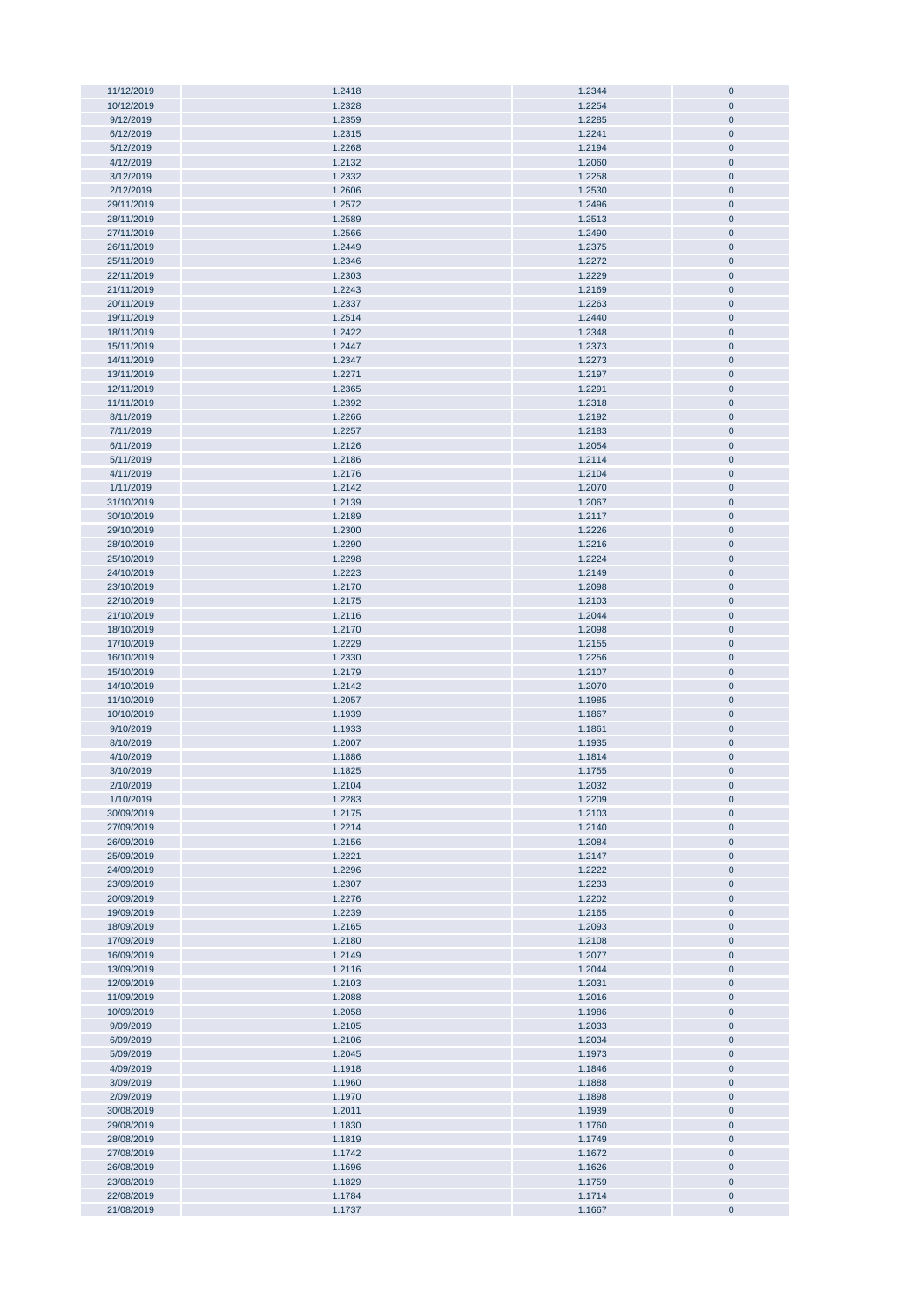| 20/08/2019 | 1.1839 | 1.1769 | $\bf{0}$    |
|------------|--------|--------|-------------|
|            |        |        |             |
| 19/08/2019 | 1.1697 | 1.1627 | $\pmb{0}$   |
| 16/08/2019 | 1.1575 | 1.1505 | $\pmb{0}$   |
| 15/08/2019 | 1.1581 | 1.1511 | $\pmb{0}$   |
|            |        |        |             |
| 14/08/2019 | 1.1892 | 1.1820 | $\pmb{0}$   |
| 13/08/2019 | 1.1792 | 1.1722 | $\mathbf 0$ |
| 12/08/2019 | 1.1824 | 1.1754 | $\pmb{0}$   |
|            |        |        |             |
| 9/08/2019  | 1.1803 | 1.1733 | $\mathbf 0$ |
| 8/08/2019  | 1.1756 | 1.1686 | $\pmb{0}$   |
| 7/08/2019  | 1.1681 | 1.1611 | $\pmb{0}$   |
|            |        |        |             |
| 6/08/2019  | 1.1610 | 1.1540 | $\pmb{0}$   |
| 5/08/2019  | 1.1893 | 1.1821 | $\pmb{0}$   |
|            |        |        |             |
| 2/08/2019  | 1.2148 | 1.2076 | $\pmb{0}$   |
| 1/08/2019  | 1.2214 | 1.2140 | $\pmb{0}$   |
| 31/07/2019 | 1.2268 | 1.2194 | $\pmb{0}$   |
|            |        |        |             |
| 30/07/2019 | 1.2319 | 1.2245 | $\pmb{0}$   |
| 29/07/2019 | 1.2296 | 1.2222 | $\pmb{0}$   |
| 26/07/2019 | 1.2229 | 1.2155 | $\pmb{0}$   |
|            |        |        |             |
| 25/07/2019 | 1.2262 | 1.2188 | $\pmb{0}$   |
| 24/07/2019 | 1.2191 | 1.2119 | $\pmb{0}$   |
| 23/07/2019 | 1.2103 | 1.2031 | $\pmb{0}$   |
|            |        |        |             |
| 22/07/2019 | 1.2024 | 1.1952 | $\pmb{0}$   |
| 19/07/2019 | 1.2031 | 1.1959 | $\pmb{0}$   |
| 18/07/2019 | 1.1947 | 1.1875 | $\pmb{0}$   |
|            |        |        |             |
| 17/07/2019 | 1.1977 | 1.1905 | $\pmb{0}$   |
| 16/07/2019 | 1.1913 | 1.1841 | $\pmb{0}$   |
|            |        |        |             |
| 15/07/2019 | 1.1938 | 1.1866 | $\pmb{0}$   |
| 12/07/2019 | 1.1999 | 1.1927 | $\pmb{0}$   |
| 11/07/2019 | 1.2054 | 1.1982 | $\pmb{0}$   |
|            |        |        |             |
| 10/07/2019 | 1.1998 | 1.1926 | $\pmb{0}$   |
| 9/07/2019  | 1.1950 | 1.1878 | $\mathbf 0$ |
| 8/07/2019  | 1.1965 | 1.1893 | $\pmb{0}$   |
|            |        |        |             |
| 5/07/2019  | 1.2101 | 1.2029 | $\pmb{0}$   |
| 4/07/2019  | 1.2043 | 1.1971 | $\pmb{0}$   |
| 3/07/2019  | 1.1982 | 1.1910 | $\pmb{0}$   |
|            |        |        |             |
| 2/07/2019  | 1.1951 | 1.1879 | $\pmb{0}$   |
| 1/07/2019  | 1.1939 | 1.1867 | $\pmb{0}$   |
| 30/06/2019 | 1.1872 | 1.1800 | 0.0489      |
|            |        |        |             |
| 28/06/2019 | 1.2364 | 1.2290 | $\pmb{0}$   |
| 27/06/2019 | 1.2446 | 1.2372 | $\pmb{0}$   |
|            |        |        |             |
|            |        |        |             |
| 26/06/2019 | 1.2366 | 1.2292 | $\pmb{0}$   |
| 25/06/2019 | 1.2415 | 1.2341 | $\pmb{0}$   |
| 24/06/2019 | 1.2423 | 1.2349 | $\pmb{0}$   |
|            |        |        |             |
| 21/06/2019 | 1.2388 | 1.2314 | $\pmb{0}$   |
| 20/06/2019 | 1.2444 | 1.2370 | $\pmb{0}$   |
| 19/06/2019 | 1.2359 | 1.2285 | $\pmb{0}$   |
|            |        |        |             |
| 18/06/2019 | 1.2215 | 1.2141 | $\pmb{0}$   |
| 17/06/2019 | 1.2161 | 1.2089 | $\pmb{0}$   |
| 14/06/2019 | 1.2170 | 1.2098 | $\pmb{0}$   |
|            |        |        |             |
| 13/06/2019 | 1.2128 | 1.2056 | U           |
| 12/06/2019 | 1.2105 | 1.2033 | $\pmb{0}$   |
| 11/06/2019 | 1.2117 | 1.2045 | $\pmb{0}$   |
|            |        |        |             |
| 7/06/2019  | 1.1937 | 1.1865 | $\pmb{0}$   |
| 6/06/2019  | 1.1807 | 1.1737 | $\pmb{0}$   |
| 5/06/2019  | 1.1768 | 1.1698 | $\pmb{0}$   |
|            |        |        |             |
| 4/06/2019  | 1.1702 | 1.1632 | $\pmb{0}$   |
| 3/06/2019  | 1.1691 | 1.1621 | $\pmb{0}$   |
| 31/05/2019 | 1.1880 | 1.1808 | 0           |
|            | 1.2038 |        | $\pmb{0}$   |
| 29/05/2019 |        | 1.1966 |             |
| 28/05/2019 | 1.2114 | 1.2042 | $\pmb{0}$   |
| 27/05/2019 | 1.2032 | 1.1960 | $\pmb{0}$   |
| 24/05/2019 | 1.2032 | 1.1960 | $\pmb{0}$   |
|            |        |        |             |
| 23/05/2019 | 1.2088 | 1.2016 | $\pmb{0}$   |
| 22/05/2019 | 1.2115 | 1.2043 | $\pmb{0}$   |
| 21/05/2019 | 1.2093 | 1.2021 | $\pmb{0}$   |
|            |        |        |             |
| 20/05/2019 | 1.2038 | 1.1966 | $\pmb{0}$   |
| 17/05/2019 | 1.1866 | 1.1796 | $\pmb{0}$   |
| 16/05/2019 | 1.1784 | 1.1714 | $\pmb{0}$   |
|            |        |        |             |
| 14/05/2019 | 1.1579 | 1.1509 | $\pmb{0}$   |
| 13/05/2019 | 1.1684 | 1.1614 | $\pmb{0}$   |
| 10/05/2019 | 1.1718 | 1.1648 | $\pmb{0}$   |
|            |        |        |             |
| 9/05/2019  | 1.1694 | 1.1624 | $\pmb{0}$   |
| 8/05/2019  | 1.1642 | 1.1572 | $\pmb{0}$   |
| 7/05/2019  | 1.1698 | 1.1628 | $\pmb{0}$   |
|            |        |        |             |
| 6/05/2019  | 1.1675 | 1.1605 | $\pmb{0}$   |
| 3/05/2019  | 1.1800 | 1.1730 | $\pmb{0}$   |
| 2/05/2019  | 1.1846 | 1.1776 | $\pmb{0}$   |
| 1/05/2019  | 1.1939 | 1.1867 | $\pmb{0}$   |
|            |        |        |             |
| 30/04/2019 | 1.1852 | 1.1782 | $\pmb{0}$   |
| 29/04/2019 | 1.1913 | 1.1841 | $\pmb{0}$   |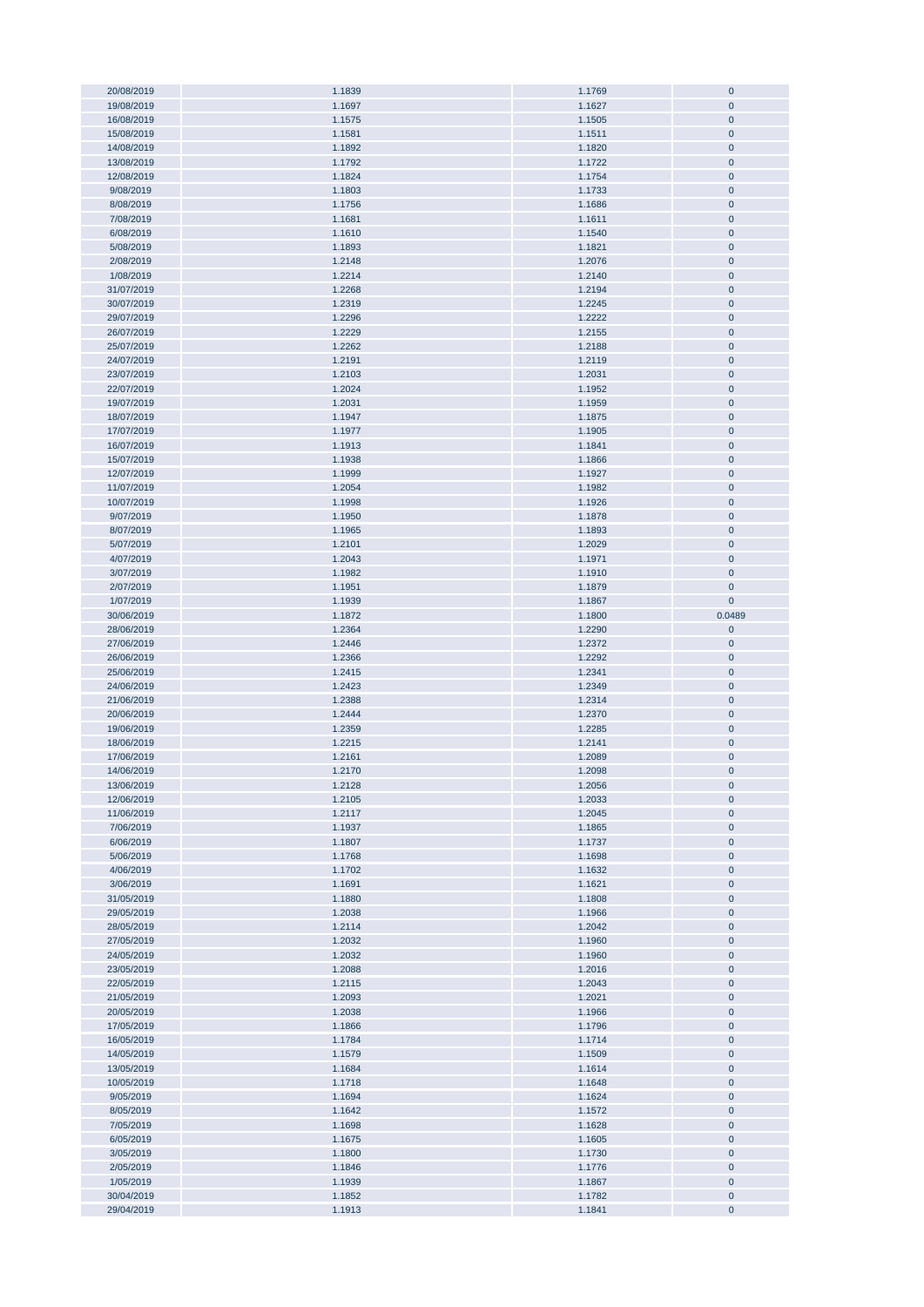| 26/04/2019 | 1.1958 | 1.1886 | $\bf{0}$     |
|------------|--------|--------|--------------|
|            |        |        |              |
| 24/04/2019 | 1.1977 | 1.1905 | $\pmb{0}$    |
| 23/04/2019 | 1.1858 | 1.1788 | $\pmb{0}$    |
| 18/04/2019 | 1.1727 | 1.1657 | $\pmb{0}$    |
|            |        |        |              |
| 17/04/2019 | 1.1721 | 1.1651 | $\pmb{0}$    |
| 16/04/2019 | 1.1766 | 1.1696 | $\pmb{0}$    |
| 15/04/2019 | 1.1721 | 1.1651 | $\pmb{0}$    |
|            |        |        |              |
| 12/04/2019 | 1.1720 | 1.1650 | $\pmb{0}$    |
| 11/04/2019 | 1.1627 | 1.1557 | $\pmb{0}$    |
| 10/04/2019 |        |        | $\pmb{0}$    |
|            | 1.1661 | 1.1591 |              |
| 9/04/2019  | 1.1669 | 1.1599 | $\pmb{0}$    |
| 8/04/2019  | 1.1654 | 1.1584 | $\pmb{0}$    |
|            |        |        |              |
| 5/04/2019  | 1.1564 | 1.1494 | $\pmb{0}$    |
| 4/04/2019  | 1.1660 | 1.1590 | $\pmb{0}$    |
| 3/04/2019  | 1.1761 | 1.1691 | $\pmb{0}$    |
|            |        |        |              |
| 2/04/2019  | 1.1684 | 1.1614 | $\pmb{0}$    |
| 1/04/2019  | 1.1626 | 1.1556 | $\pmb{0}$    |
| 29/03/2019 | 1.1559 | 1.1489 | $\pmb{0}$    |
|            |        |        |              |
| 28/03/2019 | 1.1544 | 1.1474 | $\pmb{0}$    |
| 27/03/2019 | 1.1477 | 1.1409 | $\pmb{0}$    |
|            |        |        |              |
| 26/03/2019 | 1.1468 | 1.1400 | $\bf{0}$     |
| 25/03/2019 | 1.1456 | 1.1388 | $\pmb{0}$    |
| 22/03/2019 | 1.1606 | 1.1536 | $\pmb{0}$    |
|            |        |        |              |
| 21/03/2019 | 1.1546 | 1.1476 | $\pmb{0}$    |
| 20/03/2019 | 1.1556 | 1.1486 | $\pmb{0}$    |
| 19/03/2019 | 1.1578 | 1.1508 | $\pmb{0}$    |
|            |        |        |              |
| 18/03/2019 | 1.1572 | 1.1502 | $\pmb{0}$    |
| 15/03/2019 | 1.1535 | 1.1466 | $\pmb{0}$    |
| 14/03/2019 | 1.1532 | 1.1464 | $\pmb{0}$    |
|            |        |        |              |
| 13/03/2019 | 1.1478 | 1.1410 | $\pmb{0}$    |
| 12/03/2019 | 1.1511 | 1.1443 | $\pmb{0}$    |
|            |        |        |              |
| 11/03/2019 | 1.1527 | 1.1459 | $\pmb{0}$    |
| 8/03/2019  | 1.1597 | 1.1527 | $\pmb{0}$    |
| 7/03/2019  | 1.1710 | 1.1640 | $\pmb{0}$    |
|            |        |        |              |
| 6/03/2019  | 1.1625 | 1.1555 | $\pmb{0}$    |
| 5/03/2019  | 1.1540 | 1.1470 | $\pmb{0}$    |
| 4/03/2019  | 1.1585 | 1.1515 | $\pmb{0}$    |
|            |        |        |              |
| 1/03/2019  | 1.1528 | 1.1460 | $\pmb{0}$    |
| 28/02/2019 | 1.1474 | 1.1406 | $\pmb{0}$    |
| 27/02/2019 | 1.1441 | 1.1373 | $\pmb{0}$    |
|            |        |        |              |
| 26/02/2019 | 1.1398 | 1.1330 | $\pmb{0}$    |
| 25/02/2019 | 1.1488 | 1.1420 | $\pmb{0}$    |
|            |        |        |              |
| 22/02/2019 | 1.1429 | 1.1361 | $\pmb{0}$    |
| 21/02/2019 | 1.1375 | 1.1307 | $\pmb{0}$    |
| 20/02/2019 | 1.1286 | 1.1218 | $\pmb{0}$    |
|            |        |        |              |
| 19/02/2019 | 1.1294 | 1.1226 | $\pmb{0}$    |
| 18/02/2019 | 1.1234 | 1.1166 | $\pmb{0}$    |
| 15/02/2019 | 1.1177 | 1.1111 | $\pmb{0}$    |
|            |        |        |              |
| 14/02/2019 | 1.1164 | 1.1098 | $\mathbf{0}$ |
| 13/02/2019 | 1.1173 | 1.1107 | $\mathbf 0$  |
| 12/02/2019 | 1.1163 | 1.1097 | $\pmb{0}$    |
|            |        |        |              |
| 11/02/2019 | 1.1114 | 1.1048 | $\pmb{0}$    |
| 8/02/2019  | 1.1129 | 1.1063 | $\pmb{0}$    |
|            |        |        |              |
| 7/02/2019  | 1.1192 | 1.1126 | $\pmb{0}$    |
| 6/02/2019  | 1.1051 | 1.0985 | $\pmb{0}$    |
| 5/02/2019  | 1.1019 | 1.0953 | $\pmb{0}$    |
| 4/02/2019  | 1.0812 | 1.0748 | $\pmb{0}$    |
|            |        |        |              |
| 1/02/2019  | 1.0751 | 1.0687 | $\pmb{0}$    |
| 31/01/2019 | 1.0764 | 1.0700 | $\pmb{0}$    |
| 30/01/2019 | 1.0790 | 1.0726 | $\pmb{0}$    |
|            |        |        |              |
| 29/01/2019 | 1.0766 | 1.0702 | $\pmb{0}$    |
| 25/01/2019 | 1.0824 | 1.0760 | $\pmb{0}$    |
|            |        | 1.0669 |              |
| 24/01/2019 | 1.0733 |        | $\pmb{0}$    |
| 23/01/2019 | 1.0701 | 1.0637 | $\pmb{0}$    |
| 22/01/2019 | 1.0741 | 1.0677 | $\pmb{0}$    |
|            |        |        |              |
| 21/01/2019 | 1.0794 | 1.0730 | $\pmb{0}$    |
| 18/01/2019 | 1.0753 | 1.0689 | $\pmb{0}$    |
| 17/01/2019 | 1.0689 | 1.0625 | $\pmb{0}$    |
|            |        |        |              |
| 16/01/2019 | 1.0678 | 1.0614 | $\bf{0}$     |
| 15/01/2019 | 1.0637 | 1.0573 | $\pmb{0}$    |
| 14/01/2019 | 1.0567 | 1.0503 | $\bf{0}$     |
|            |        |        |              |
| 11/01/2019 | 1.0571 | 1.0507 | $\pmb{0}$    |
| 10/01/2019 | 1.0595 | 1.0531 | $\pmb{0}$    |
| 9/01/2019  | 1.0610 | 1.0546 | $\pmb{0}$    |
|            |        |        |              |
| 8/01/2019  | 1.0487 | 1.0425 | $\pmb{0}$    |
| 7/01/2019  | 1.0408 | 1.0346 | $\pmb{0}$    |
| 4/01/2019  | 1.0290 | 1.0228 | $\pmb{0}$    |
|            |        |        |              |
| 3/01/2019  | 1.0334 | 1.0272 | $\pmb{0}$    |
| 2/01/2019  | 1.0186 | 1.0126 | $\pmb{0}$    |
| 31/12/2018 | 1.0351 | 1.0289 | 0.0274711    |
|            |        |        |              |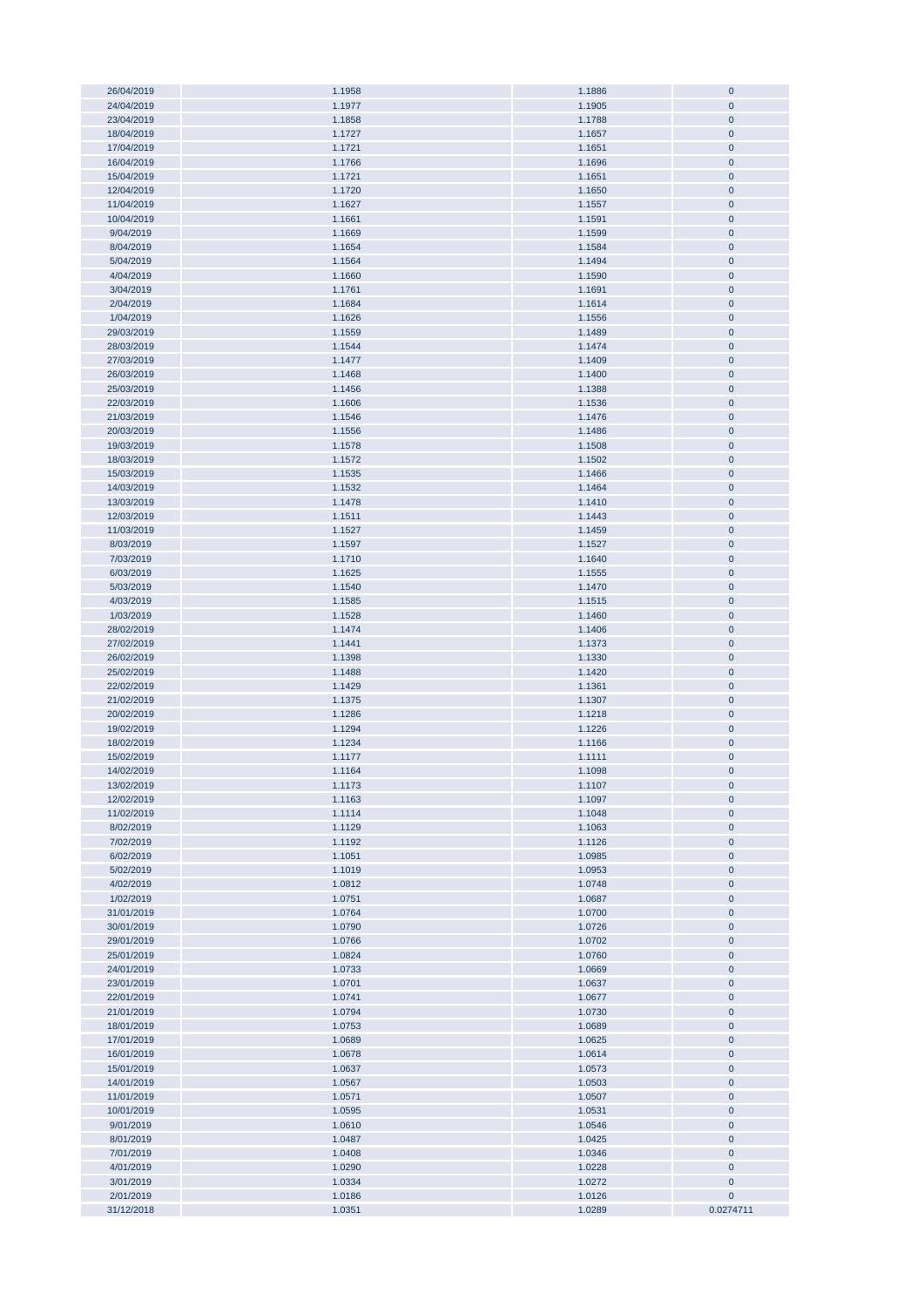| 28/12/2018 | 1.0621 | 1.0557 | $\bf{0}$     |
|------------|--------|--------|--------------|
|            |        |        |              |
| 27/12/2018 | 1.0484 | 1.0422 | $\pmb{0}$    |
| 24/12/2018 | 1.0281 | 1.0219 | $\mathbf 0$  |
| 21/12/2018 | 1.0236 | 1.0174 | $\pmb{0}$    |
|            |        |        |              |
| 20/12/2018 | 1.0291 | 1.0229 | $\pmb{0}$    |
| 19/12/2018 | 1.0452 | 1.0390 | $\pmb{0}$    |
| 18/12/2018 | 1.0489 | 1.0427 | $\pmb{0}$    |
|            |        |        |              |
| 17/12/2018 | 1.0632 | 1.0568 | $\pmb{0}$    |
| 14/12/2018 | 1.0535 | 1.0471 | $\pmb{0}$    |
| 13/12/2018 | 1.0644 | 1.0580 | $\pmb{0}$    |
|            |        |        |              |
| 12/12/2018 | 1.0616 | 1.0552 | $\pmb{0}$    |
| 11/12/2018 | 1.0453 | 1.0391 | $\pmb{0}$    |
| 10/12/2018 | 1.0414 | 1.0352 | $\pmb{0}$    |
|            |        |        |              |
| 7/12/2018  | 1.0650 | 1.0586 | $\pmb{0}$    |
| 6/12/2018  | 1.0583 | 1.0519 | $\pmb{0}$    |
| 5/12/2018  | 1.0598 | 1.0534 | $\pmb{0}$    |
|            |        |        |              |
| 4/12/2018  | 1.0720 | 1.0656 | $\pmb{0}$    |
| 3/12/2018  | 1.0831 | 1.0767 | $\pmb{0}$    |
| 30/11/2018 | 1.0625 | 1.0561 | $\pmb{0}$    |
|            |        |        |              |
| 29/11/2018 | 1.0807 | 1.0743 | $\pmb{0}$    |
| 28/11/2018 | 1.0730 | 1.0666 | $\mathbf 0$  |
| 27/11/2018 | 1.0749 | 1.0685 | $\pmb{0}$    |
| 26/11/2018 | 1.0628 | 1.0564 | $\pmb{0}$    |
|            |        |        |              |
| 23/11/2018 | 1.0720 | 1.0656 | $\pmb{0}$    |
| 22/11/2018 | 1.0674 | 1.0610 | $\pmb{0}$    |
| 21/11/2018 | 1.0588 | 1.0524 | $\pmb{0}$    |
|            |        |        |              |
| 20/11/2018 | 1.0701 | 1.0637 | $\pmb{0}$    |
| 19/11/2018 | 1.0807 | 1.0743 | $\pmb{0}$    |
| 16/11/2018 | 1.0807 | 1.0743 | $\pmb{0}$    |
|            |        |        |              |
| 15/11/2018 | 1.0819 | 1.0755 | $\pmb{0}$    |
| 14/11/2018 | 1.0790 | 1.0726 | $\pmb{0}$    |
| 13/11/2018 | 1.0986 | 1.0920 | $\pmb{0}$    |
|            |        |        |              |
| 12/11/2018 | 1.1181 | 1.1115 | $\pmb{0}$    |
| 9/11/2018  | 1.1123 | 1.1057 | $\pmb{0}$    |
| 8/11/2018  | 1.1156 | 1.1090 | $\pmb{0}$    |
| 7/11/2018  | 1.1096 | 1.1030 | $\pmb{0}$    |
|            |        |        |              |
| 6/11/2018  | 1.1045 | 1.0979 | $\pmb{0}$    |
| 5/11/2018  | 1.0952 | 1.0886 | $\pmb{0}$    |
| 2/11/2018  | 1.1042 | 1.0976 | $\pmb{0}$    |
|            |        |        |              |
| 1/11/2018  | 1.1001 | 1.0935 | $\pmb{0}$    |
| 31/10/2018 | 1.0970 | 1.0904 | $\pmb{0}$    |
| 30/10/2018 | 1.0904 | 1.0838 | $\pmb{0}$    |
| 29/10/2018 | 1.0746 | 1.0682 | $\pmb{0}$    |
|            |        |        |              |
| 26/10/2018 | 1.0642 | 1.0578 | $\pmb{0}$    |
| 25/10/2018 | 1.0629 | 1.0565 | $\pmb{0}$    |
| 24/10/2018 | 1.0933 | 1.0867 | $\pmb{0}$    |
|            |        |        |              |
| 23/10/2018 | 1.0971 | 1.0905 | $\pmb{0}$    |
| 22/10/2018 | 1.1053 | 1.0987 | $\pmb{0}$    |
| 19/10/2018 | 1.1119 | 1.1053 | $\mathbf{0}$ |
|            |        |        |              |
| 18/10/2018 | 1.1127 | 1.1061 | $\mathbf 0$  |
| 17/10/2018 | 1.1140 | 1.1074 | $\pmb{0}$    |
| 16/10/2018 | 1.0982 | 1.0916 | $\pmb{0}$    |
| 15/10/2018 | 1.0928 | 1.0862 | $\pmb{0}$    |
|            |        |        |              |
| 12/10/2018 | 1.1052 | 1.0986 | $\pmb{0}$    |
| 11/10/2018 | 1.1007 | 1.0941 | $\pmb{0}$    |
| 10/10/2018 | 1.1326 | 1.1258 | $\pmb{0}$    |
|            |        |        |              |
| 9/10/2018  | 1.1297 | 1.1229 | $\pmb{0}$    |
| 8/10/2018  | 1.1410 | 1.1342 | $\pmb{0}$    |
| 5/10/2018  | 1.1563 | 1.1493 | $\pmb{0}$    |
| 4/10/2018  | 1.1544 | 1.1474 | $\pmb{0}$    |
|            |        |        |              |
| 3/10/2018  | 1.1501 | 1.1433 | $\pmb{0}$    |
| 2/10/2018  | 1.1476 | 1.1408 | $\pmb{0}$    |
| 28/09/2018 | 1.1635 | 1.1565 | $\pmb{0}$    |
|            |        |        |              |
| 27/09/2018 | 1.1599 | 1.1529 | $\pmb{0}$    |
| 26/09/2018 | 1.1623 | 1.1553 | $\pmb{0}$    |
| 25/09/2018 | 1.1599 | 1.1529 | $\pmb{0}$    |
| 24/09/2018 | 1.1593 | 1.1523 | $\pmb{0}$    |
|            |        |        |              |
| 21/09/2018 | 1.1611 | 1.1541 | $\pmb{0}$    |
| 20/09/2018 | 1.1571 | 1.1501 | $\bf{0}$     |
| 19/09/2018 | 1.1588 | 1.1518 | $\pmb{0}$    |
| 18/09/2018 | 1.1519 |        |              |
|            |        | 1.1451 | $\pmb{0}$    |
| 17/09/2018 | 1.1572 | 1.1502 | $\pmb{0}$    |
| 14/09/2018 | 1.1539 | 1.1469 | $\pmb{0}$    |
| 13/09/2018 | 1.1467 | 1.1399 | $\pmb{0}$    |
|            |        |        |              |
| 12/09/2018 | 1.1534 | 1.1465 | $\pmb{0}$    |
| 11/09/2018 | 1.1538 | 1.1468 | $\pmb{0}$    |
| 10/09/2018 | 1.1476 | 1.1408 | $\pmb{0}$    |
|            |        |        |              |
| 7/09/2018  | 1.1479 | 1.1411 | $\pmb{0}$    |
| 6/09/2018  | 1.1525 | 1.1457 | $\pmb{0}$    |
| 5/09/2018  | 1.1655 | 1.1585 | $\pmb{0}$    |
|            |        |        |              |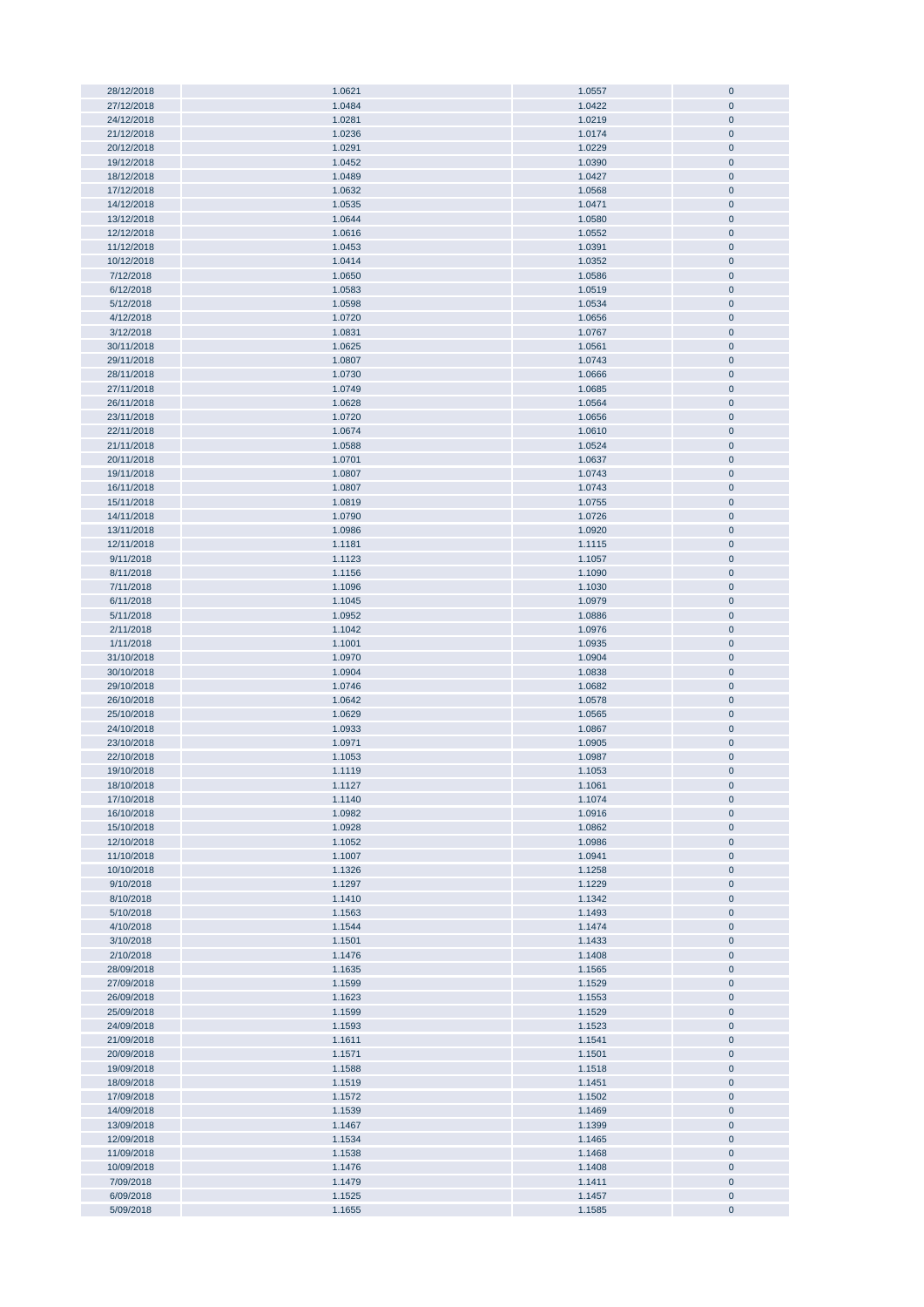| 4/09/2018<br>3/09/2018   |                  |                  |                        |
|--------------------------|------------------|------------------|------------------------|
|                          | 1.1747           | 1.1677           | $\pmb{0}$              |
|                          | 1.1787           | 1.1717           | $\mathbf 0$            |
| 31/08/2018               | 1.1782           | 1.1712           | $\mathbf 0$            |
| 30/08/2018               | 1.1813           | 1.1743           | $\pmb{0}$              |
|                          |                  |                  |                        |
| 29/08/2018               | 1.1833           | 1.1763           | $\pmb{0}$              |
| 28/08/2018               | 1.1764           | 1.1694           | $\pmb{0}$              |
| 27/08/2018               | 1.1680           | 1.1610           | $\pmb{0}$              |
| 24/08/2018               | 1.1642           | 1.1572           | $\pmb{0}$              |
|                          |                  |                  |                        |
| 23/08/2018               | 1.1646           | 1.1576           | $\pmb{0}$              |
| 22/08/2018               | 1.1661           | 1.1591           | $\pmb{0}$              |
| 21/08/2018               | 1.1678           | 1.1608           | $\pmb{0}$              |
|                          |                  |                  |                        |
| 20/08/2018               | 1.1770           | 1.1700           | $\pmb{0}$              |
| 17/08/2018               | 1.1750           | 1.1680           | $\pmb{0}$              |
| 16/08/2018               | 1.1710           | 1.1640           | $\pmb{0}$              |
| 15/08/2018               | 1.1727           | 1.1657           | $\pmb{0}$              |
|                          |                  |                  |                        |
| 14/08/2018               | 1.1653           | 1.1583           | $\pmb{0}$              |
| 13/08/2018               | 1.1542           | 1.1472           | $\pmb{0}$              |
| 10/08/2018               | 1.1593           | 1.1523           | $\pmb{0}$              |
| 9/08/2018                | 1.1642           | 1.1572           | $\pmb{0}$              |
|                          |                  |                  |                        |
| 8/08/2018                | 1.1590           | 1.1520           | $\mathbf 0$            |
| 7/08/2018                | 1.1560           | 1.1490           | $\pmb{0}$              |
| 6/08/2018                | 1.1601           | 1.1531           | $\pmb{0}$              |
|                          |                  |                  |                        |
| 3/08/2018                | 1.1528           | 1.1460           | $\overline{0}$         |
| 2/08/2018                | 1.1530           | 1.1462           | $\pmb{0}$              |
| 1/08/2018                | 1.1586           | 1.1516           | $\pmb{0}$              |
| 31/07/2018               | 1.1605           | 1.1535           | $\pmb{0}$              |
|                          |                  |                  |                        |
| 30/07/2018               | 1.1596           | 1.1526           | $\pmb{0}$              |
| 27/07/2018               | 1.1642           | 1.1572           | $\pmb{0}$              |
| 26/07/2018               | 1.1531           | 1.1463           | $\pmb{0}$              |
| 25/07/2018               | 1.1551           | 1.1481           | $\pmb{0}$              |
|                          |                  |                  |                        |
| 24/07/2018               | 1.1584           | 1.1514           | $\pmb{0}$              |
| 23/07/2018               | 1.1496           | 1.1428           | $\pmb{0}$              |
| 20/07/2018               | 1.1599           | 1.1529           | $\pmb{0}$              |
|                          |                  |                  |                        |
| 19/07/2018               | 1.1549           | 1.1479           | $\pmb{0}$              |
| 18/07/2018               | 1.1542           | 1.1472           | $\pmb{0}$              |
| 17/07/2018               | 1.1457           | 1.1389           | $\pmb{0}$              |
| 16/07/2018               | 1.1528           | 1.1460           | $\pmb{0}$              |
|                          |                  |                  |                        |
| 13/07/2018               | 1.1593           | 1.1523           | $\pmb{0}$              |
| 12/07/2018               | 1.1588           | 1.1518           | $\pmb{0}$              |
|                          |                  |                  |                        |
|                          |                  |                  |                        |
| 11/07/2018               | 1.1480           | 1.1412           | $\pmb{0}$              |
| 10/07/2018               | 1.1564           | 1.1494           | $\pmb{0}$              |
| 9/07/2018                | 1.1628           | 1.1558           | $\overline{0}$         |
| 6/07/2018                | 1.1606           | 1.1536           | $\pmb{0}$              |
|                          |                  |                  |                        |
| 5/07/2018                | 1.1511           | 1.1443           | $\overline{0}$         |
| 4/07/2018                | 1.1455           | 1.1387           | $\pmb{0}$              |
| 3/07/2018                | 1.1499           | 1.1431           | $\mathbf 0$            |
| 2/07/2018                | 1.1455           | 1.1387           | $\pmb{0}$              |
|                          |                  |                  |                        |
| 30/06/2018               | 1.1490           | 1.1422           | 0.04375947             |
| 29/06/2018               | 1.1930           | 1.1858           | $\pmb{0}$              |
| 28/06/2018               | 1.1967           | 1.1895           | $\bf{0}$               |
| 27/06/2018               | 1.1906           |                  | $\pmb{0}$              |
|                          |                  | 1.1834           |                        |
| 26/06/2018               | 1.1888           | 1.1816           | $\pmb{0}$              |
| 25/06/2018               | 1.1919           | 1.1847           | $\pmb{0}$              |
| 22/06/2018               | 1.1940           | 1.1868           | $\pmb{0}$              |
| 21/06/2018               | 1.1967           | 1.1895           | $\pmb{0}$              |
|                          |                  |                  |                        |
| 20/06/2018               | 1.1847           | 1.1777           | $\pmb{0}$              |
| 19/06/2018               | 1.1684           | 1.1614           | $\pmb{0}$              |
| 18/06/2018               | 1.1676           | 1.1606           | $\pmb{0}$              |
| 15/06/2018               | 1.1656           | 1.1586           | $\pmb{0}$              |
|                          |                  |                  |                        |
| 14/06/2018               | 1.1511           | 1.1443           | $\pmb{0}$              |
| 13/06/2018               | 1.1516           | 1.1448           | $\pmb{0}$              |
| 12/06/2018               | 1.1578           | 1.1508           | $\pmb{0}$              |
| 8/06/2018                | 1.1546           | 1.1476           | $\pmb{0}$              |
|                          |                  |                  |                        |
| 7/06/2018                | 1.1571           | 1.1501           | $\pmb{0}$              |
| 6/06/2018                | 1.1510           | 1.1442           | $\pmb{0}$              |
| 5/06/2018                | 1.1462           | 1.1394           | $\bf{0}$               |
| 4/06/2018                | 1.1529           | 1.1461           | $\bf{0}$               |
|                          |                  |                  |                        |
| 1/06/2018                | 1.1445           | 1.1377           | $\pmb{0}$              |
| 31/05/2018               | 1.1493           | 1.1425           | $\pmb{0}$              |
| 30/05/2018               | 1.1439           | 1.1371           | $\pmb{0}$              |
|                          |                  |                  |                        |
| 29/05/2018               | 1.1504           | 1.1436           | $\overline{0}$         |
| 28/05/2018               | 1.1496           | 1.1428           | $\pmb{0}$              |
| 25/05/2018               | 1.1528           | 1.1460           | $\pmb{0}$              |
| 24/05/2018               | 1.1548           | 1.1478           | $\pmb{0}$              |
|                          |                  |                  |                        |
| 23/05/2018               | 1.1532           | 1.1464           | $\mathbf 0$            |
| 22/05/2018               | 1.1549           | 1.1479           | $\pmb{0}$              |
| 21/05/2018               | 1.1635           | 1.1565           | $\mathbf 0$            |
| 18/05/2018               | 1.1631           | 1.1561           |                        |
|                          |                  |                  | $\pmb{0}$              |
| 17/05/2018<br>16/05/2018 | 1.1654<br>1.1667 | 1.1584<br>1.1597 | $\pmb{0}$<br>$\pmb{0}$ |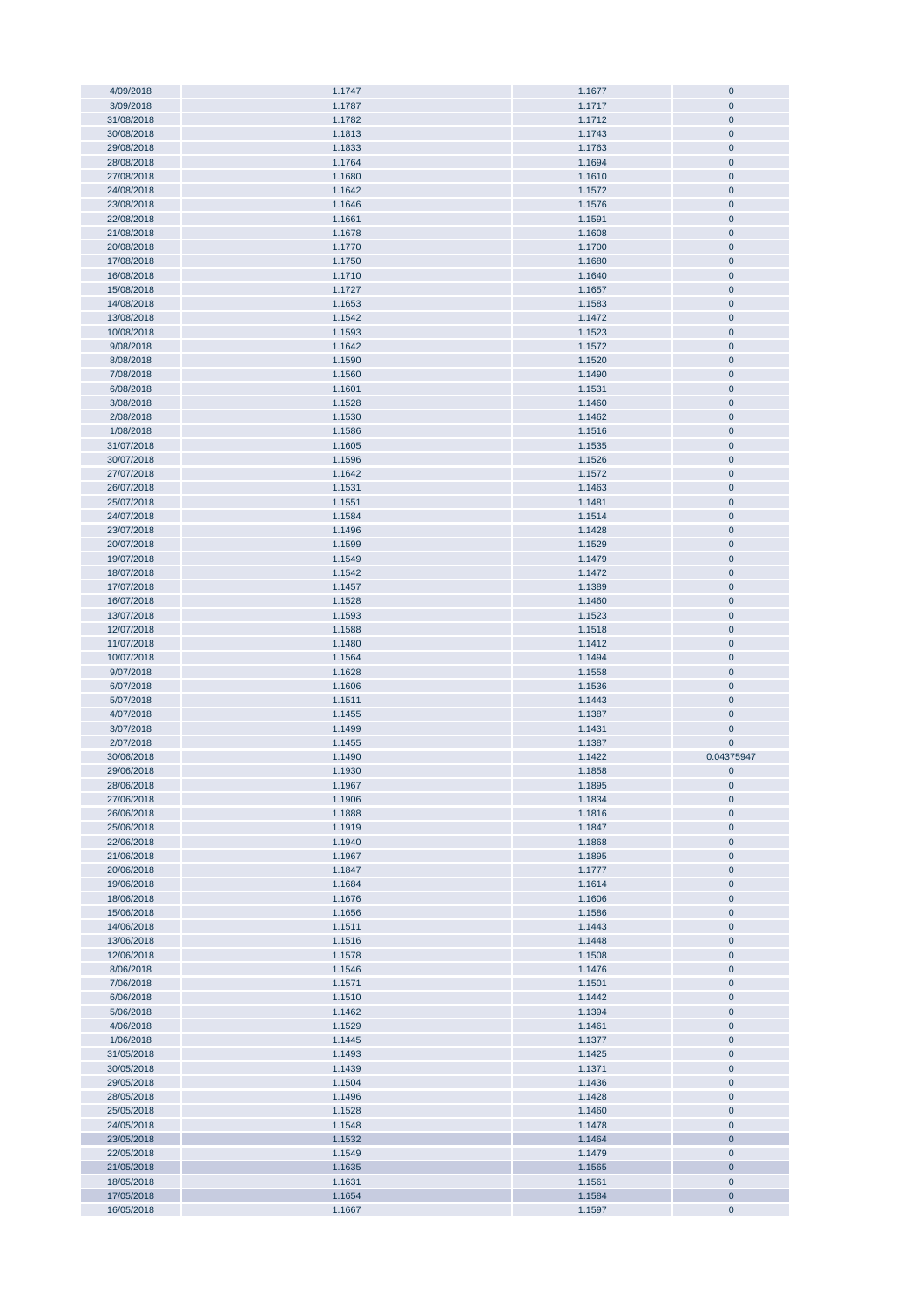| 15/05/2018 | 1.1638 | 1.1568 | $\mathbf{0}$   |
|------------|--------|--------|----------------|
| 14/05/2018 | 1.1660 | 1.1590 | $\mathbf 0$    |
| 11/05/2018 | 1.1602 | 1.1532 | $\mathbf{0}$   |
| 10/05/2018 | 1.1616 | 1.1546 | $\pmb{0}$      |
|            |        |        |                |
| 9/05/2018  | 1.1574 | 1.1504 | $\bf 0$        |
| 8/05/2018  | 1.1534 | 1.1465 | $\pmb{0}$      |
| 7/05/2018  | 1.1523 | 1.1455 | $\pmb{0}$      |
| 4/05/2018  | 1.1504 | 1.1436 | $\pmb{0}$      |
| 3/05/2018  | 1.1568 | 1.1498 | $\pmb{0}$      |
|            |        |        |                |
| 2/05/2018  | 1.1496 | 1.1428 | $\pmb{0}$      |
| 1/05/2018  | 1.1439 | 1.1371 | $\pmb{0}$      |
| 30/04/2018 | 1.1379 | 1.1311 | $\pmb{0}$      |
| 27/04/2018 | 1.1319 | 1.1251 | $\pmb{0}$      |
|            |        |        |                |
| 26/04/2018 | 1.1232 | 1.1164 | $\pmb{0}$      |
| 24/04/2018 | 1.1244 | 1.1176 | $\pmb{0}$      |
| 23/04/2018 | 1.1146 | 1.1080 | $\pmb{0}$      |
| 20/04/2018 | 1.1104 | 1.1038 | $\pmb{0}$      |
| 19/04/2018 |        |        |                |
|            | 1.1138 | 1.1072 | $\pmb{0}$      |
| 18/04/2018 | 1.1096 | 1.1030 | $\pmb{0}$      |
| 17/04/2018 | 1.1075 | 1.1009 | $\pmb{0}$      |
| 16/04/2018 | 1.1076 | 1.1010 | $\pmb{0}$      |
| 13/04/2018 | 1.1046 | 1.0980 | $\pmb{0}$      |
|            |        |        |                |
| 12/04/2018 | 1.1025 | 1.0959 | $\bf 0$        |
| 11/04/2018 | 1.1053 | 1.0987 | $\pmb{0}$      |
| 10/04/2018 | 1.1087 | 1.1021 | $\bf 0$        |
| 9/04/2018  | 1.0991 | 1.0925 | $\pmb{0}$      |
|            |        |        |                |
| 6/04/2018  | 1.0940 | 1.0874 | $\mathbf{0}$   |
| 5/04/2018  | 1.0946 | 1.0880 | $\pmb{0}$      |
| 4/04/2018  | 1.0876 | 1.0810 | $\pmb{0}$      |
| 3/04/2018  | 1.0863 | 1.0799 | $\pmb{0}$      |
| 29/03/2018 | 1.0862 | 1.0798 | $\pmb{0}$      |
|            |        |        |                |
| 28/03/2018 | 1.0928 | 1.0862 | $\pmb{0}$      |
| 27/03/2018 | 1.0994 | 1.0928 | $\pmb{0}$      |
| 26/03/2018 | 1.0919 | 1.0853 | $\pmb{0}$      |
| 23/03/2018 | 1.0972 | 1.0906 | $\pmb{0}$      |
|            |        |        |                |
| 22/03/2018 | 1.1181 | 1.1115 | $\pmb{0}$      |
| 21/03/2018 | 1.1190 | 1.1124 | $\pmb{0}$      |
| 20/03/2018 | 1.1167 | 1.1101 | $\pmb{0}$      |
| 19/03/2018 | 1.1218 | 1.1150 | $\pmb{0}$      |
| 16/03/2018 | 1.1183 | 1.1117 | $\pmb{0}$      |
|            |        |        |                |
| 15/03/2018 | 1.1156 | 1.1090 | $\pmb{0}$      |
| 14/03/2018 | 1.1197 | 1.1131 | $\pmb{0}$      |
| 13/03/2018 | 1.1262 | 1.1194 | $\pmb{0}$      |
| 12/03/2018 | 1.1284 | 1.1216 | $\pmb{0}$      |
|            |        |        |                |
| 9/03/2018  | 1.1206 | 1.1138 | $\pmb{0}$      |
| 8/03/2018  | 1.1160 | 1.1094 | $\pmb{0}$      |
| 7/03/2018  | 1.1052 | 1.0986 | $\mathbf 0$    |
| 6/03/2018  | 1.1165 | 1.1099 | $\mathbf 0$    |
|            |        |        |                |
| 5/03/2018  | 1.1039 | 1.0973 | $\overline{0}$ |
| 2/03/2018  | 1.1103 | 1.1037 | $\pmb{0}$      |
| 1/03/2018  | 1.1185 | 1.1119 | $\bf 0$        |
| 28/02/2018 | 1.1239 | 1.1171 | $\pmb{0}$      |
| 27/02/2018 | 1.1299 | 1.1231 | $\pmb{0}$      |
|            |        |        |                |
| 26/02/2018 | 1.1250 | 1.1182 | $\pmb{0}$      |
| 23/02/2018 | 1.1149 | 1.1083 | $\pmb{0}$      |
| 22/02/2018 | 1.1068 | 1.1002 | $\pmb{0}$      |
| 21/02/2018 | 1.1057 | 1.0991 | $\pmb{0}$      |
| 20/02/2018 | 1.1044 | 1.0978 | $\pmb{0}$      |
|            |        |        |                |
| 19/02/2018 | 1.1004 | 1.0938 | $\pmb{0}$      |
| 16/02/2018 | 1.0964 | 1.0898 | $\pmb{0}$      |
| 15/02/2018 | 1.0968 | 1.0902 | $\pmb{0}$      |
| 14/02/2018 | 1.0834 | 1.0770 | $\pmb{0}$      |
|            |        |        |                |
| 13/02/2018 | 1.0808 | 1.0744 | $\pmb{0}$      |
| 12/02/2018 | 1.0729 | 1.0665 | $\pmb{0}$      |
| 9/02/2018  | 1.0761 | 1.0697 | $\pmb{0}$      |
| 8/02/2018  | 1.0855 | 1.0791 | $\pmb{0}$      |
| 7/02/2018  | 1.0847 | 1.0783 | $\pmb{0}$      |
|            |        |        |                |
| 6/02/2018  | 1.0766 | 1.0702 | $\pmb{0}$      |
| 5/02/2018  | 1.1122 | 1.1056 | $\bf 0$        |
| 2/02/2018  | 1.1299 | 1.1231 | $\pmb{0}$      |
| 1/02/2018  | 1.1233 | 1.1165 | $\bf 0$        |
| 31/01/2018 | 1.1133 | 1.1067 | $\pmb{0}$      |
|            |        |        |                |
| 30/01/2018 | 1.1118 | 1.1052 | $\bf 0$        |
| 29/01/2018 | 1.1216 | 1.1148 | $\pmb{0}$      |
| 25/01/2018 | 1.1175 | 1.1109 | $\bf 0$        |
| 24/01/2018 | 1.1195 | 1.1129 | $\pmb{0}$      |
|            |        |        |                |
| 23/01/2018 | 1.1140 | 1.1074 | $\pmb{0}$      |
| 22/01/2018 | 1.1065 | 1.0999 | $\pmb{0}$      |
| 19/01/2018 | 1.1074 | 1.1008 | $\pmb{0}$      |
| 18/01/2018 | 1.1086 | 1.1020 | $\pmb{0}$      |
|            |        |        |                |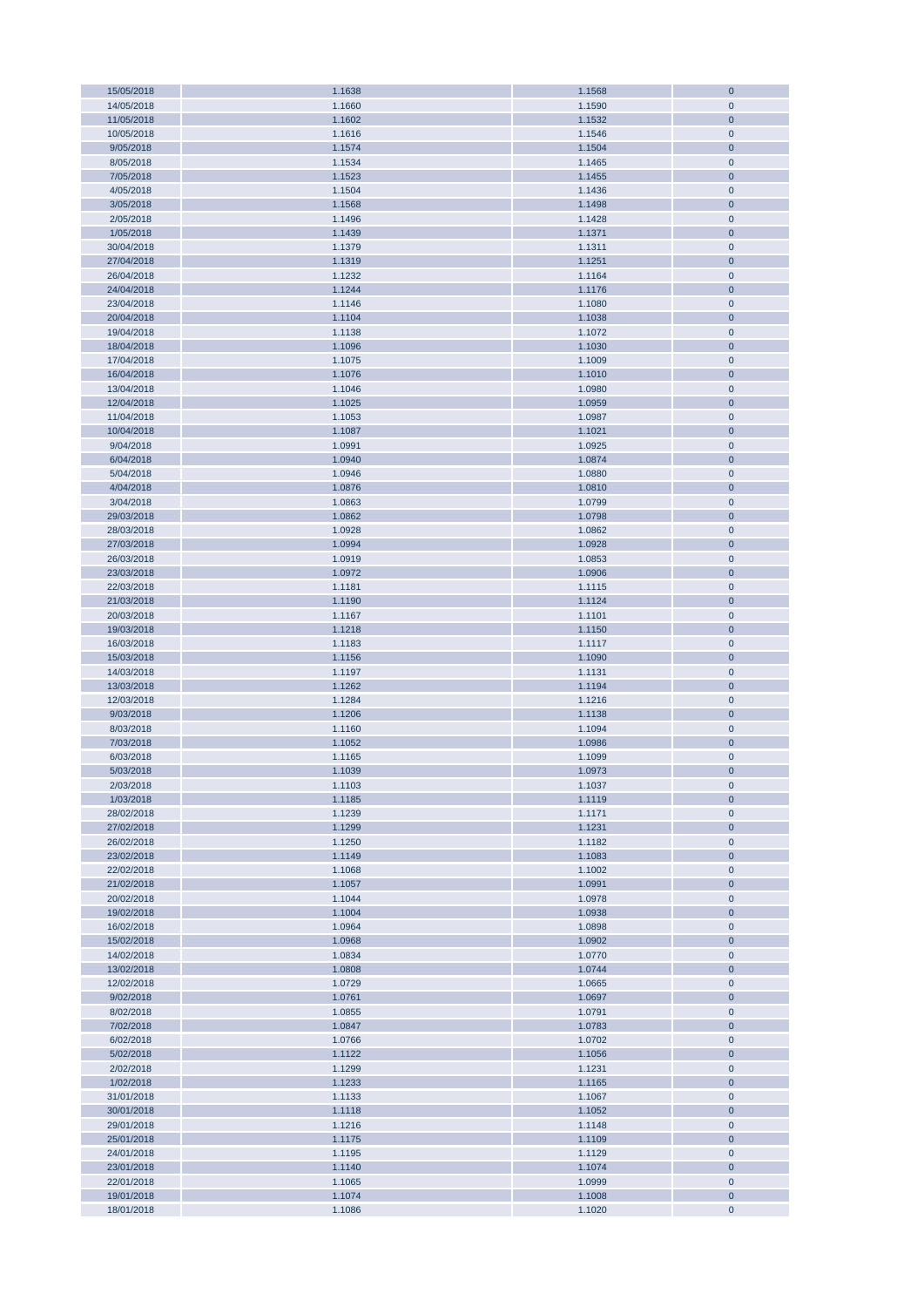| 17/01/2018 | 1.1071 | 1.1005 | $\bf 0$        |
|------------|--------|--------|----------------|
| 16/01/2018 | 1.1139 | 1.1073 | $\mathbf 0$    |
| 15/01/2018 | 1.1183 | 1.1117 | $\bf 0$        |
|            |        |        |                |
| 12/01/2018 | 1.1170 | 1.1104 | $\mathbf 0$    |
| 11/01/2018 | 1.1152 | 1.1086 | $\bf 0$        |
| 10/01/2018 | 1.1219 | 1.1151 | $\pmb{0}$      |
| 9/01/2018  | 1.1293 | 1.1225 | $\mathbf 0$    |
|            |        |        |                |
| 8/01/2018  | 1.1299 | 1.1231 | $\mathbf 0$    |
| 5/01/2018  | 1.1296 | 1.1228 | $\mathbf 0$    |
| 4/01/2018  | 1.1213 | 1.1145 | $\mathbf 0$    |
| 3/01/2018  | 1.1195 | 1.1129 | $\mathbf 0$    |
|            |        |        |                |
| 2/01/2018  | 1.1181 | 1.1115 | $\mathbf{0}$   |
| 29/12/2017 | 1.1187 | 1.1121 | 0.02432775     |
| 28/12/2017 | 1.1463 | 1.1395 | $\pmb{0}$      |
| 27/12/2017 | 1.1422 | 1.1354 | $\mathbf 0$    |
|            |        |        |                |
| 22/12/2017 | 1.1414 | 1.1346 | $\mathbf 0$    |
| 21/12/2017 | 1.1394 | 1.1326 | $\mathbf 0$    |
| 20/12/2017 | 1.1422 | 1.1354 | $\pmb{0}$      |
| 19/12/2017 | 1.1407 | 1.1339 | $\mathbf 0$    |
|            |        |        |                |
| 18/12/2017 | 1.1344 | 1.1276 | $\pmb{0}$      |
| 15/12/2017 | 1.1277 | 1.1209 | $\overline{0}$ |
| 14/12/2017 | 1.1296 | 1.1228 | $\pmb{0}$      |
| 13/12/2017 | 1.1305 | 1.1237 | $\mathbf 0$    |
| 12/12/2017 |        |        |                |
|            | 1.1306 | 1.1238 | $\pmb{0}$      |
| 11/12/2017 | 1.1256 | 1.1188 | $\bf 0$        |
| 8/12/2017  | 1.1230 | 1.1162 | $\pmb{0}$      |
| 7/12/2017  | 1.1188 | 1.1122 | $\bf 0$        |
|            |        |        |                |
| 6/12/2017  | 1.1113 | 1.1047 | $\pmb{0}$      |
| 5/12/2017  | 1.1139 | 1.1073 | $\bf 0$        |
| 4/12/2017  | 1.1205 | 1.1137 | $\pmb{0}$      |
| 1/12/2017  | 1.1222 | 1.1154 | $\mathbf 0$    |
| 30/11/2017 | 1.1191 |        | $\pmb{0}$      |
|            |        | 1.1125 |                |
| 29/11/2017 | 1.1271 | 1.1203 | $\mathbf 0$    |
| 28/11/2017 | 1.1226 | 1.1158 | $\pmb{0}$      |
| 27/11/2017 | 1.1246 | 1.1178 | $\mathbf 0$    |
| 24/11/2017 |        |        |                |
|            | 1.1234 | 1.1166 | $\pmb{0}$      |
| 23/11/2017 | 1.1262 | 1.1194 | $\mathbf 0$    |
| 22/11/2017 | 1.1267 | 1.1199 | $\pmb{0}$      |
| 21/11/2017 | 1.1234 | 1.1166 | $\mathbf 0$    |
| 20/11/2017 |        |        | $\pmb{0}$      |
|            | 1.1180 | 1.1114 |                |
| 17/11/2017 | 1.1196 | 1.1130 | $\mathbf 0$    |
| 16/11/2017 | 1.1152 | 1.1086 | $\mathbf 0$    |
| 15/11/2017 | 1.1143 | 1.1077 | $\mathbf 0$    |
|            |        |        | $\mathbf 0$    |
| 14/11/2017 | 1.1195 | 1.1129 |                |
| 13/11/2017 | 1.1292 | 1.1224 | $\mathbf 0$    |
| 10/11/2017 | 1.1258 | 1.1190 | $\pmb{0}$      |
| 9/11/2017  | 1.1290 | 1.1222 | $\pmb{0}$      |
|            |        |        |                |
| 8/11/2017  | 1.1189 | 1.1123 | $\pmb{0}$      |
| 7/11/2017  | 1.1194 | 1.1128 | $\bf{0}$       |
| 6/11/2017  | 1.1089 | 1.1023 | $\mathbf 0$    |
| 3/11/2017  | 1.1074 | 1.1008 | $\bf 0$        |
|            |        | 1.0942 | $\mathbf 0$    |
| 2/11/2017  | 1.1008 |        |                |
| 1/11/2017  | 1.1028 | 1.0962 | $\mathbf 0$    |
| 31/10/2017 | 1.0969 | 1.0903 | $\pmb{0}$      |
| 30/10/2017 | 1.0996 | 1.0930 | $\mathbf 0$    |
| 27/10/2017 | 1.0948 | 1.0882 | $\mathbf 0$    |
|            |        |        |                |
| 26/10/2017 | 1.0959 | 1.0893 | $\mathbf 0$    |
| 25/10/2017 | 1.0933 | 1.0867 | $\mathbf 0$    |
| 24/10/2017 | 1.0892 | 1.0826 | $\mathbf 0$    |
| 23/10/2017 | 1.0886 | 1.0820 | $\pmb{0}$      |
|            |        |        |                |
| 20/10/2017 | 1.0899 | 1.0833 | $\mathbf 0$    |
| 19/10/2017 | 1.0881 | 1.0815 | $\pmb{0}$      |
| 18/10/2017 | 1.0857 | 1.0793 | $\mathbf 0$    |
| 17/10/2017 | 1.0874 | 1.0808 | $\pmb{0}$      |
|            |        |        | $\mathbf 0$    |
| 16/10/2017 | 1.0814 | 1.0750 |                |
| 13/10/2017 | 1.0758 | 1.0694 | $\pmb{0}$      |
| 12/10/2017 | 1.0724 | 1.0660 | $\mathbf 0$    |
| 11/10/2017 | 1.0675 | 1.0611 | $\pmb{0}$      |
|            |        |        |                |
| 10/10/2017 | 1.0610 | 1.0546 | $\mathbf 0$    |
| 9/10/2017  | 1.0627 | 1.0563 | $\pmb{0}$      |
| 6/10/2017  | 1.0576 | 1.0512 | $\mathbf 0$    |
| 5/10/2017  | 1.0462 | 1.0400 | $\pmb{0}$      |
|            |        |        |                |
| 4/10/2017  | 1.0474 | 1.0412 | $\bf 0$        |
| 3/10/2017  | 1.0555 | 1.0491 | $\pmb{0}$      |
| 29/09/2017 | 1.0518 | 1.0456 | $\mathbf 0$    |
| 28/09/2017 | 1.0493 | 1.0431 | $\pmb{0}$      |
| 27/09/2017 | 1.0481 | 1.0419 | $\mathbf 0$    |
|            |        |        |                |
| 26/09/2017 | 1.0498 | 1.0436 | $\mathbf 0$    |
| 25/09/2017 | 1.0521 | 1.0459 | $\mathbf 0$    |
| 22/09/2017 | 1.0498 | 1.0436 | $\mathbf 0$    |
|            |        |        |                |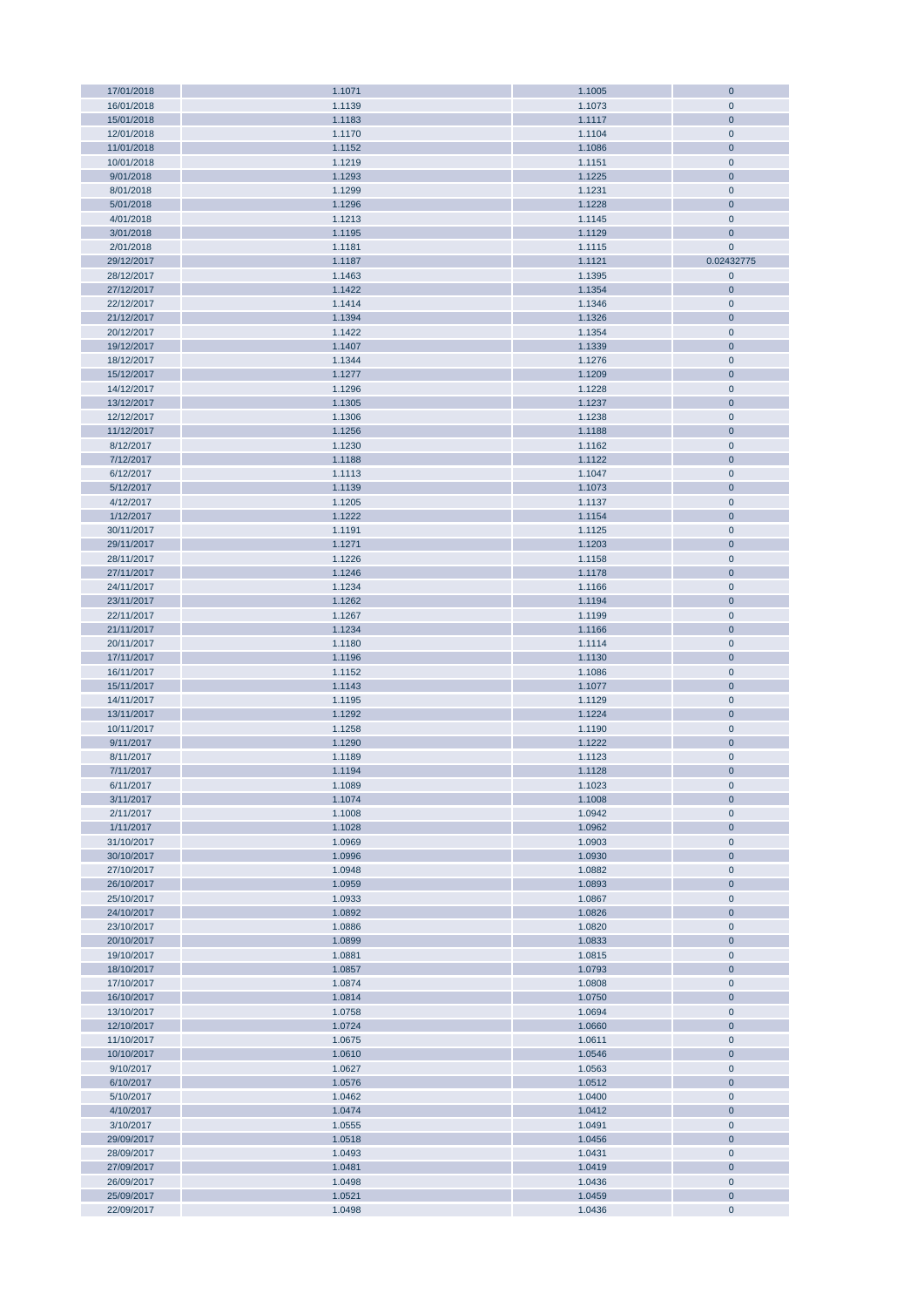| 21/09/2017             | 1.0437           | 1.0375           | $\mathbf 0$          |
|------------------------|------------------|------------------|----------------------|
| 20/09/2017             | 1.0537           | 1.0473           | $\mathbf 0$          |
| 19/09/2017             | 1.0546           | 1.0482           | $\mathbf 0$          |
| 18/09/2017             | 1.0549           | 1.0485           | $\mathbf 0$          |
|                        |                  |                  |                      |
| 15/09/2017             | 1.0486           | 1.0424           | $\mathbf 0$          |
| 14/09/2017             | 1.0573           | 1.0509           | $\mathbf 0$          |
| 13/09/2017             | 1.0576           | 1.0512           | $\mathbf 0$          |
| 12/09/2017             | 1.0573           | 1.0509           | $\mathbf 0$          |
|                        |                  |                  |                      |
| 11/09/2017             | 1.0491           | 1.0429           | $\bf 0$              |
| 8/09/2017              | 1.0407           | 1.0345           | $\mathbf 0$          |
| 7/09/2017              | 1.0430           | 1.0368           | $\mathbf 0$          |
| 6/09/2017              | 1.0431           | 1.0369           | $\mathbf 0$          |
|                        |                  |                  |                      |
| 5/09/2017              | 1.0472           | 1.0410           | $\bf 0$              |
| 4/09/2017              | 1.0454           | 1.0392           | $\pmb{0}$            |
| 1/09/2017              | 1.0491           | 1.0429           | $\mathbf 0$          |
| 31/08/2017             | 1.0468           | 1.0406           | $\mathbf 0$          |
|                        |                  |                  |                      |
| 30/08/2017             | 1.0380           | 1.0318           | $\mathbf 0$          |
| 29/08/2017             | 1.0357           | 1.0295           | $\mathbf 0$          |
| 28/08/2017             | 1.0420           | 1.0358           | $\mathbf 0$          |
| 25/08/2017             | 1.0466           | 1.0404           | $\mathbf 0$          |
|                        |                  |                  |                      |
| 24/08/2017             | 1.0467           | 1.0405           | $\mathbf 0$          |
| 23/08/2017             | 1.0451           | 1.0389           | $\mathbf 0$          |
| 22/08/2017             | 1.0495           | 1.0433           | $\mathbf 0$          |
| 21/08/2017             | 1.0437           | 1.0375           | $\mathbf 0$          |
| 18/08/2017             | 1.0461           | 1.0399           | $\mathbf 0$          |
|                        |                  |                  |                      |
| 17/08/2017             | 1.0539           | 1.0475           | $\pmb{0}$            |
| 16/08/2017             | 1.0524           | 1.0462           | $\mathbf 0$          |
| 15/08/2017             | 1.0451           | 1.0389           | $\mathbf 0$          |
| 14/08/2017             | 1.0401           | 1.0339           | $\mathbf 0$          |
|                        |                  |                  |                      |
| 11/08/2017             | 1.0331           | 1.0269           | $\mathbf 0$          |
| 10/08/2017             | 1.0448           | 1.0386           | $\overline{0}$       |
| 9/08/2017              | 1.0459           | 1.0397           | $\mathbf 0$          |
| 8/08/2017              | 1.0411           | 1.0349           | $\overline{0}$       |
|                        |                  |                  |                      |
| 7/08/2017              | 1.0473           | 1.0411           | $\pmb{0}$            |
| 4/08/2017              | 1.0379           | 1.0317           | $\mathbf 0$          |
| 3/08/2017              | 1.0388           | 1.0326           | $\pmb{0}$            |
| 2/08/2017              | 1.0395           | 1.0333           | $\mathbf 0$          |
|                        |                  |                  |                      |
| 1/08/2017              | 1.0449           | 1.0387           | $\pmb{0}$            |
| 31/07/2017             | 1.0367           | 1.0305           | $\mathbf 0$          |
| 28/07/2017             | 1.0339           | 1.0277           | $\mathbf 0$          |
| 27/07/2017             | 1.0514           | 1.0452           | $\mathbf 0$          |
|                        |                  |                  |                      |
| 26/07/2017             | 1.0504           | 1.0442           | $\mathbf 0$          |
| 25/07/2017             | 1.0397           | 1.0335           | $\mathbf 0$          |
| 24/07/2017             | 1.0315           | 1.0253           | $\mathbf 0$          |
| 21/07/2017             | 1.0388           | 1.0326           | $\mathbf 0$          |
|                        |                  |                  |                      |
| 20/07/2017             | 1.0470           | 1.0408           | $\mathbf 0$          |
| 19/07/2017             | 1.0403           | 1.0341           | $\mathbf 0$          |
| 18/07/2017             | 1.0313           | 1.0251           | $\mathbf 0$          |
| 17/07/2017             | 1.0445           | 1.0383           | $\overline{0}$       |
|                        |                  |                  |                      |
| 14/07/2017             | 1.0454           | 1.0392           | $\mathbf 0$          |
| 13/07/2017             | 1.0405           | 1.0343           | $\mathbf 0$          |
| 12/07/2017             | 1.0267           | 1.0205           | $\mathbf 0$          |
| 11/07/2017             | 1.0378           | 1.0316           | $\pmb{0}$            |
| 10/07/2017             |                  |                  |                      |
|                        | 1.0367           | 1.0305           | $\pmb{0}$            |
| 7/07/2017              | 1.0328           | 1.0266           | $\pmb{0}$            |
| 6/07/2017              | 1.0420           | 1.0358           | $\pmb{0}$            |
| 5/07/2017              | 1.0417           | 1.0355           | $\bf 0$              |
| 4/07/2017              | 1.0453           | 1.0391           | $\pmb{0}$            |
|                        |                  |                  |                      |
| 3/07/2017              | 1.0275           | 1.0213           | $\mathbf{0}$         |
| 30/06/2017             | 1.0352           | 1.0290           | 0.07571786           |
| 29/06/2017             | 1.1310           | 1.1242           | $\mathbf 0$          |
| 28/06/2017             | 1.1142           | 1.1076           | $\pmb{0}$            |
|                        |                  |                  |                      |
| 27/06/2017             | 1.1046           | 1.0980           | $\mathbf 0$          |
| 26/06/2017             | 1.1065           | 1.0999           | $\pmb{0}$            |
| 23/06/2017             | 1.1061           | 1.0995           | $\mathbf 0$          |
| 22/06/2017             | 1.1062           | 1.0996           | $\pmb{0}$            |
| 21/06/2017             | 1.0979           | 1.0913           | $\mathbf 0$          |
|                        |                  |                  |                      |
| 20/06/2017             | 1.1158           | 1.1092           | $\pmb{0}$            |
| 19/06/2017             | 1.1254           | 1.1186           | $\mathbf 0$          |
| 16/06/2017             | 1.1193           | 1.1127           | $\pmb{0}$            |
|                        |                  |                  | $\mathbf 0$          |
| 15/06/2017             | 1.1176           | 1.1110           |                      |
| 14/06/2017             | 1.1338           | 1.1270           | $\pmb{0}$            |
| 13/06/2017             | 1.1205           | 1.1137           | $\mathbf 0$          |
| 9/06/2017              | 1.1004           | 1.0938           | $\pmb{0}$            |
| 8/06/2017              | 1.1010           | 1.0944           | $\bf 0$              |
|                        |                  |                  |                      |
| 7/06/2017              | 1.0984           | 1.0918           | $\pmb{0}$            |
| 6/06/2017              | 1.0978           | 1.0912           | $\bf 0$              |
|                        |                  |                  |                      |
| 5/06/2017              | 1.1149           | 1.1083           | $\pmb{0}$            |
|                        |                  |                  |                      |
| 2/06/2017<br>1/06/2017 | 1.1219<br>1.1116 | 1.1151<br>1.1050 | $\bf 0$<br>$\pmb{0}$ |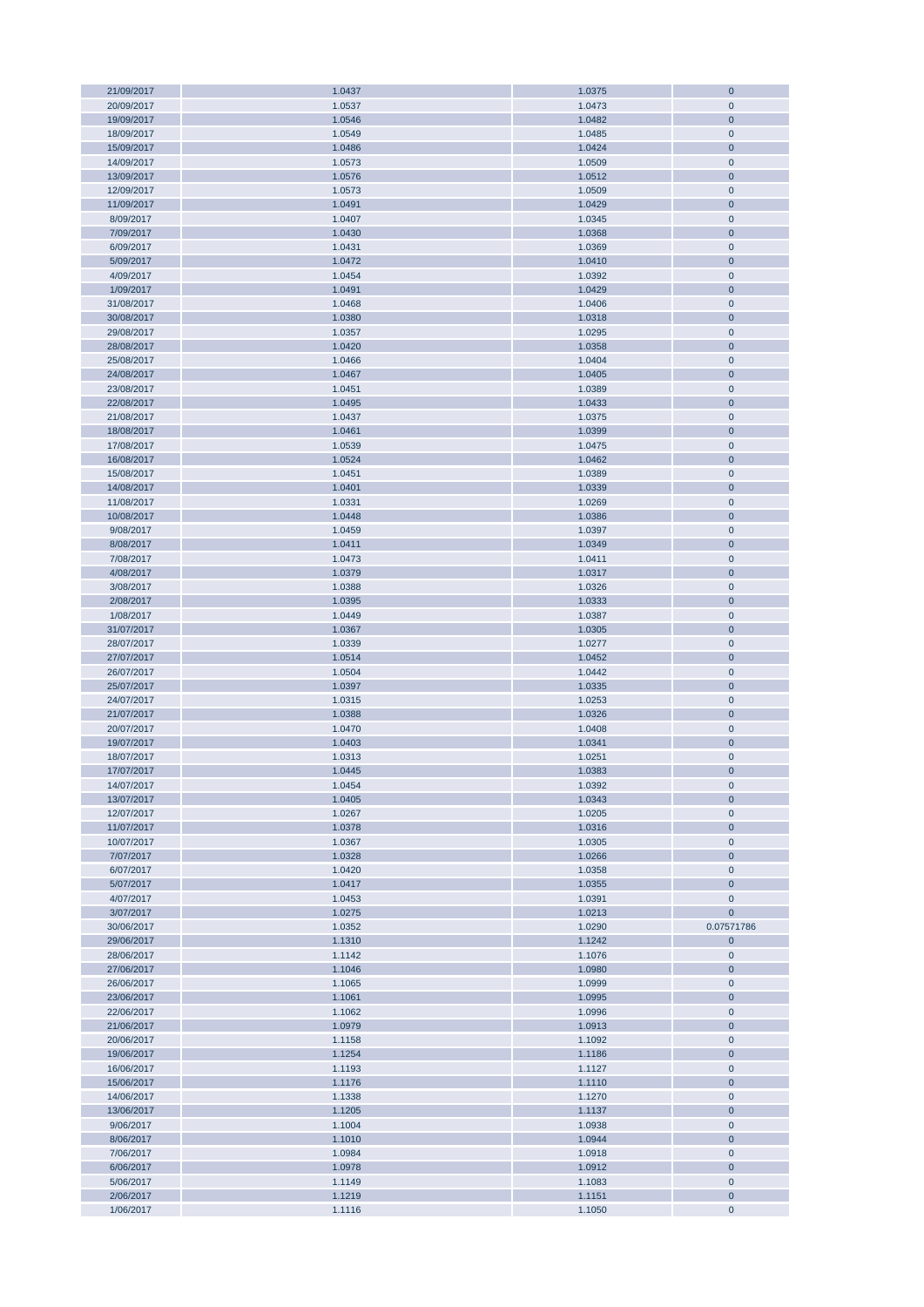| 31/05/2017 | 1.1084 | 1.1018 | $\mathbf 0$    |
|------------|--------|--------|----------------|
| 30/05/2017 | 1.1063 | 1.0997 | $\mathbf 0$    |
| 29/05/2017 | 1.1044 | 1.0978 | $\mathbf{0}$   |
|            |        |        |                |
| 26/05/2017 | 1.1143 | 1.1077 | $\pmb{0}$      |
| 25/05/2017 | 1.1219 | 1.1151 | $\bf 0$        |
| 24/05/2017 | 1.1199 | 1.1132 | $\pmb{0}$      |
| 23/05/2017 | 1.1188 | 1.1122 | $\bf 0$        |
|            |        |        |                |
| 22/05/2017 | 1.1201 | 1.1134 | $\pmb{0}$      |
| 19/05/2017 | 1.1114 | 1.1048 | $\bf 0$        |
| 18/05/2017 | 1.1123 | 1.1057 | $\pmb{0}$      |
| 17/05/2017 |        |        | $\pmb{0}$      |
|            | 1.1214 | 1.1146 |                |
| 16/05/2017 | 1.1353 | 1.1285 | $\pmb{0}$      |
| 15/05/2017 | 1.1294 | 1.1226 | $\pmb{0}$      |
| 12/05/2017 | 1.1287 | 1.1219 | $\pmb{0}$      |
|            |        |        |                |
| 11/05/2017 | 1.1361 | 1.1293 | $\pmb{0}$      |
| 10/05/2017 | 1.1356 | 1.1288 | $\pmb{0}$      |
| 9/05/2017  | 1.1298 | 1.1230 | $\pmb{0}$      |
|            |        |        |                |
| 8/05/2017  | 1.1367 | 1.1299 | $\pmb{0}$      |
| 5/05/2017  | 1.1289 | 1.1221 | $\pmb{0}$      |
| 4/05/2017  | 1.1350 | 1.1282 | $\pmb{0}$      |
| 3/05/2017  | 1.1378 | 1.1310 | $\bf 0$        |
|            |        |        |                |
| 2/05/2017  | 1.1488 | 1.1420 | $\pmb{0}$      |
| 1/05/2017  | 1.1496 | 1.1428 | $\mathbf{0}$   |
| 28/04/2017 | 1.1425 | 1.1357 | $\pmb{0}$      |
|            |        |        |                |
| 27/04/2017 | 1.1419 | 1.1351 | $\bf 0$        |
| 26/04/2017 | 1.1383 | 1.1315 | $\pmb{0}$      |
| 24/04/2017 | 1.1311 | 1.1243 | $\bf 0$        |
| 21/04/2017 | 1.1256 | 1.1188 | $\pmb{0}$      |
|            |        |        |                |
| 20/04/2017 | 1.1182 | 1.1116 | $\bf 0$        |
| 19/04/2017 | 1.1156 | 1.1090 | $\pmb{0}$      |
| 18/04/2017 | 1.1241 | 1.1173 | $\bf 0$        |
| 13/04/2017 | 1.1313 | 1.1245 | $\pmb{0}$      |
|            |        |        |                |
| 12/04/2017 | 1.1393 | 1.1325 | $\bf 0$        |
| 11/04/2017 | 1.1387 | 1.1319 | $\pmb{0}$      |
| 10/04/2017 | 1.1342 | 1.1274 | $\bf 0$        |
|            |        |        |                |
| 7/04/2017  | 1.1238 | 1.1170 | $\pmb{0}$      |
| 6/04/2017  | 1.1216 | 1.1148 | $\pmb{0}$      |
| 5/04/2017  | 1.1245 | 1.1177 | $\pmb{0}$      |
| 4/04/2017  | 1.1197 | 1.1131 | $\pmb{0}$      |
|            |        |        |                |
| 3/04/2017  | 1.1230 | 1.1162 | $\pmb{0}$      |
| 31/03/2017 | 1.1218 | 1.1150 | $\pmb{0}$      |
| 30/03/2017 | 1.1281 | 1.1213 | $\pmb{0}$      |
|            |        |        |                |
| 29/03/2017 | 1.1230 | 1.1162 | $\pmb{0}$      |
| 28/03/2017 | 1.1134 | 1.1068 | $\pmb{0}$      |
| 27/03/2017 | 1.0998 | 1.0932 | $\bf{0}$       |
| 24/03/2017 | 1.0997 | 1.0931 | $\pmb{0}$      |
|            |        |        |                |
| 23/03/2017 | 1.0909 | 1.0843 | $\bf{0}$       |
| 22/03/2017 | 1.0851 | 1.0787 | $\mathbf 0$    |
| 21/03/2017 | 1.1020 | 1.0954 | $\overline{0}$ |
| 20/03/2017 | 1.1045 | 1.0979 | $\mathbf 0$    |
|            |        |        |                |
| 17/03/2017 | 1.1092 | 1.1026 | $\mathbf 0$    |
| 16/03/2017 | 1.1058 | 1.0992 | $\mathbf 0$    |
| 15/03/2017 | 1.1056 | 1.0990 | $\pmb{0}$      |
|            |        |        |                |
| 14/03/2017 | 1.1029 | 1.0963 | $\pmb{0}$      |
| 13/03/2017 | 1.1020 | 1.0954 | $\bf 0$        |
| 10/03/2017 | 1.1039 | 1.0973 | $\pmb{0}$      |
| 9/03/2017  | 1.0971 | 1.0905 | $\pmb{0}$      |
|            |        |        |                |
| 8/03/2017  | 1.0977 | 1.0911 | $\pmb{0}$      |
| 7/03/2017  | 1.0984 | 1.0918 | $\pmb{0}$      |
| 6/03/2017  | 1.0941 | 1.0875 | $\pmb{0}$      |
| 3/03/2017  | 1.0908 | 1.0842 | $\pmb{0}$      |
|            |        |        |                |
| 2/03/2017  | 1.0977 | 1.0911 | $\pmb{0}$      |
| 1/03/2017  | 1.0824 | 1.0760 | $\bf{0}$       |
| 28/02/2017 | 1.0825 | 1.0761 | $\pmb{0}$      |
|            |        |        |                |
| 27/02/2017 | 1.0853 | 1.0789 | $\pmb{0}$      |
| 24/02/2017 | 1.0877 | 1.0811 | $\pmb{0}$      |
| 23/02/2017 | 1.0949 | 1.0883 | $\bf 0$        |
| 22/02/2017 | 1.0980 | 1.0914 | $\pmb{0}$      |
|            |        |        |                |
| 21/02/2017 | 1.0954 | 1.0888 | $\bf 0$        |
| 20/02/2017 | 1.0954 | 1.0888 | $\pmb{0}$      |
| 17/02/2017 | 1.0953 | 1.0887 | $\mathbf{0}$   |
| 16/02/2017 | 1.0976 | 1.0910 | $\pmb{0}$      |
|            |        |        |                |
| 15/02/2017 | 1.0929 | 1.0863 | $\mathbf{0}$   |
| 14/02/2017 | 1.0815 | 1.0751 | $\pmb{0}$      |
| 13/02/2017 | 1.0835 | 1.0771 | $\overline{0}$ |
| 10/02/2017 | 1.0768 | 1.0704 | $\pmb{0}$      |
|            |        |        |                |
| 9/02/2017  | 1.0660 | 1.0596 | $\bf 0$        |
| 8/02/2017  | 1.0633 | 1.0569 | $\pmb{0}$      |
| 7/02/2017  | 1.0567 | 1.0503 | $\bf 0$        |
| 6/02/2017  | 1.0562 |        | $\pmb{0}$      |
|            |        | 1.0498 |                |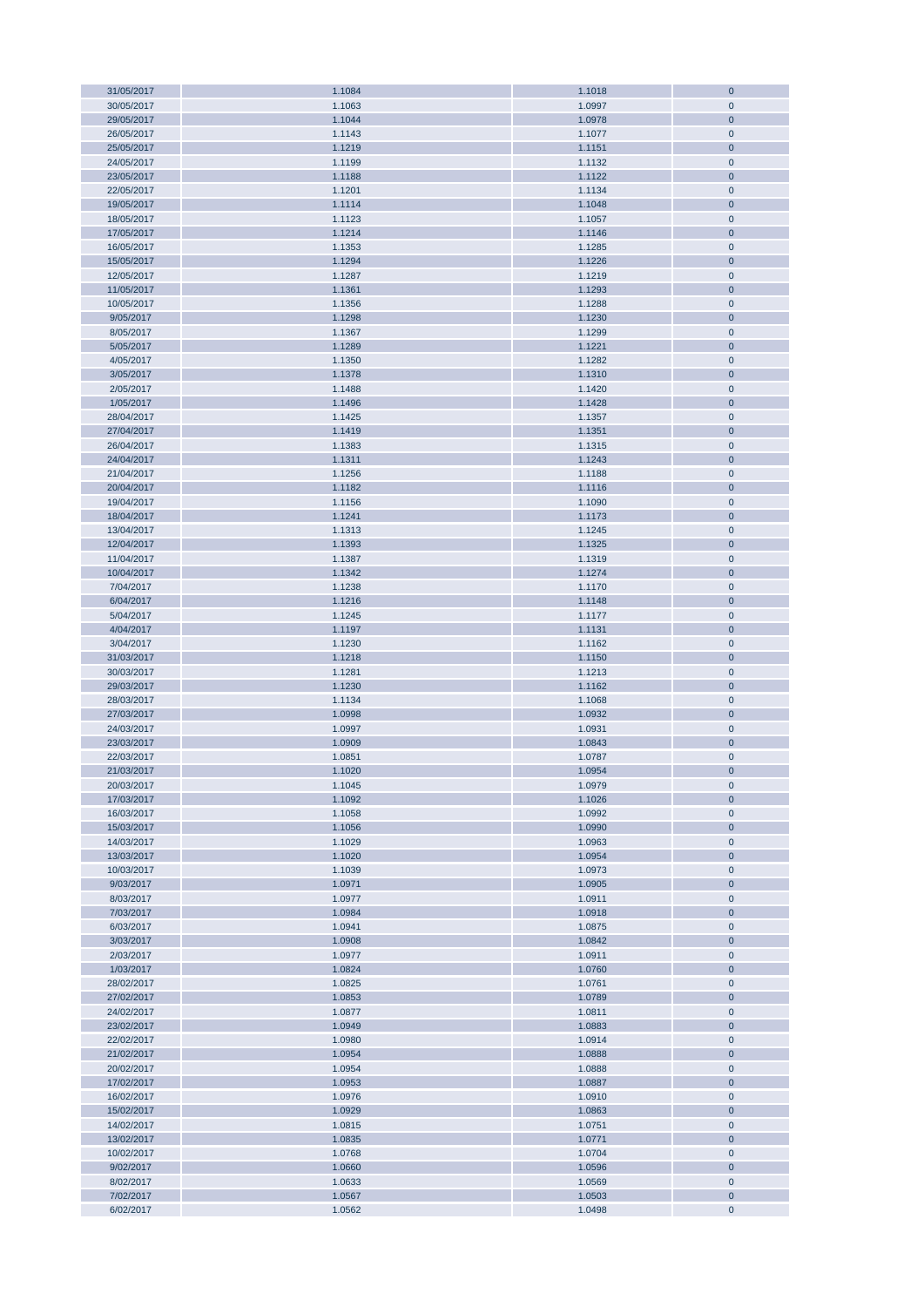| 3/02/2017  | 1.0573 | 1.0509 | $\mathbf 0$    |
|------------|--------|--------|----------------|
| 2/02/2017  | 1.0629 | 1.0565 | $\mathbf 0$    |
| 1/02/2017  | 1.0648 | 1.0584 | $\mathbf 0$    |
|            |        |        |                |
| 31/01/2017 | 1.0579 | 1.0515 | $\mathbf 0$    |
| 30/01/2017 | 1.0648 | 1.0584 | $\mathbf 0$    |
| 27/01/2017 | 1.0744 | 1.0680 | $\pmb{0}$      |
| 25/01/2017 | 1.0657 | 1.0593 | $\mathbf 0$    |
| 24/01/2017 | 1.0607 | 1.0543 | $\mathbf 0$    |
|            |        |        |                |
| 23/01/2017 | 1.0538 | 1.0474 | $\bf 0$        |
| 20/01/2017 | 1.0602 | 1.0538 | $\pmb{0}$      |
| 19/01/2017 | 1.0677 | 1.0613 | $\mathbf 0$    |
| 18/01/2017 | 1.0655 | 1.0591 | $\mathbf 0$    |
| 17/01/2017 | 1.0688 | 1.0624 | $\mathbf 0$    |
|            |        |        |                |
| 16/01/2017 | 1.0792 | 1.0728 | $\mathbf 0$    |
| 13/01/2017 | 1.0750 | 1.0686 | $\mathbf 0$    |
| 12/01/2017 | 1.0824 | 1.0760 | $\mathbf 0$    |
| 11/01/2017 | 1.0839 | 1.0775 | $\mathbf 0$    |
| 10/01/2017 | 1.0825 | 1.0761 | $\mathbf 0$    |
|            |        |        |                |
| 9/01/2017  | 1.0916 | 1.0850 | $\mathbf 0$    |
| 6/01/2017  | 1.0805 | 1.0741 | $\mathbf 0$    |
| 5/01/2017  | 1.0810 | 1.0746 | $\mathbf 0$    |
| 4/01/2017  | 1.0787 | 1.0723 | $\mathbf 0$    |
| 3/01/2017  | 1.0782 | 1.0718 | $\mathbf{0}$   |
|            |        |        |                |
| 30/12/2016 | 1.0669 | 1.0605 | 0.03448382     |
| 29/12/2016 | 1.1076 | 1.1010 | $\mathbf 0$    |
| 28/12/2016 | 1.1030 | 1.0964 | $\pmb{0}$      |
| 23/12/2016 | 1.0913 | 1.0847 | $\overline{0}$ |
| 22/12/2016 | 1.0936 | 1.0870 | $\mathbf 0$    |
|            |        |        |                |
| 21/12/2016 | 1.0869 | 1.0803 | $\mathbf 0$    |
| 20/12/2016 | 1.0835 | 1.0771 | $\pmb{0}$      |
| 19/12/2016 | 1.0790 | 1.0726 | $\mathbf 0$    |
| 16/12/2016 | 1.0735 | 1.0671 | $\pmb{0}$      |
|            |        |        |                |
| 15/12/2016 | 1.0742 | 1.0678 | $\bf 0$        |
| 14/12/2016 | 1.0836 | 1.0772 | $\pmb{0}$      |
| 13/12/2016 | 1.0772 | 1.0708 | $\bf 0$        |
| 12/12/2016 | 1.0814 | 1.0750 | $\mathbf 0$    |
| 9/12/2016  | 1.0800 | 1.0736 | $\mathbf 0$    |
|            |        |        |                |
| 8/12/2016  | 1.0739 | 1.0675 | $\pmb{0}$      |
| 7/12/2016  | 1.0612 | 1.0548 | $\mathbf 0$    |
| 6/12/2016  | 1.0520 | 1.0458 | $\mathbf 0$    |
| 5/12/2016  | 1.0476 | 1.0414 | $\mathbf 0$    |
| 2/12/2016  | 1.0585 | 1.0521 | $\pmb{0}$      |
|            |        |        |                |
| 1/12/2016  | 1.0686 | 1.0622 | $\mathbf 0$    |
| 30/11/2016 | 1.0548 | 1.0484 | $\pmb{0}$      |
| 29/11/2016 | 1.0574 | 1.0510 | $\mathbf 0$    |
| 28/11/2016 | 1.0581 | 1.0517 | $\pmb{0}$      |
| 25/11/2016 | 1.0663 | 1.0599 | $\mathbf 0$    |
|            |        |        |                |
| 24/11/2016 | 1.0614 | 1.0550 | $\mathbf 0$    |
| 23/11/2016 | 1.0596 | 1.0532 | $\overline{0}$ |
| 22/11/2016 | 1.0460 | 1.0398 | $\mathbf 0$    |
| 21/11/2016 | 1.0335 | 1.0273 | $\mathbf 0$    |
| 18/11/2016 | 1.0358 | 1.0296 | $\mathbf 0$    |
|            |        |        |                |
| 17/11/2016 | 1.0301 | 1.0239 | $\mathbf 0$    |
| 16/11/2016 | 1.0304 | 1.0242 | $\pmb{0}$      |
| 15/11/2016 | 1.0301 | 1.0239 | $\bf 0$        |
| 14/11/2016 | 1.0338 | 1.0276 | $\mathbf 0$    |
| 11/11/2016 | 1.0337 | 1.0275 | $\bf 0$        |
|            |        |        |                |
| 10/11/2016 | 1.0222 | 1.0160 | $\pmb{0}$      |
| 9/11/2016  | 0.9872 | 0.9812 | $\bf 0$        |
| 8/11/2016  | 1.0098 | 1.0038 | $\mathbf 0$    |
| 7/11/2016  | 1.0075 | 1.0015 | $\mathbf 0$    |
| 4/11/2016  | 0.9926 | 0.9866 | $\pmb{0}$      |
| 3/11/2016  | 1.0010 | 0.9950 | $\mathbf 0$    |
|            |        |        |                |
| 2/11/2016  | 1.0015 | 0.9955 | $\mathbf 0$    |
| 1/11/2016  | 1.0146 | 1.0086 | $\mathbf 0$    |
| 31/10/2016 | 1.0196 | 1.0135 | $\pmb{0}$      |
| 28/10/2016 | 1.0149 | 1.0089 | $\mathbf 0$    |
| 27/10/2016 | 1.0141 | 1.0081 | $\pmb{0}$      |
|            |        |        |                |
| 26/10/2016 | 1.0267 | 1.0205 | $\mathbf 0$    |
| 25/10/2016 | 1.0436 | 1.0374 | $\pmb{0}$      |
| 24/10/2016 | 1.0362 | 1.0300 | $\mathbf 0$    |
| 21/10/2016 | 1.0410 | 1.0348 | $\pmb{0}$      |
| 20/10/2016 | 1.0464 | 1.0402 | $\mathbf 0$    |
|            |        |        |                |
| 19/10/2016 | 1.0455 | 1.0393 | $\pmb{0}$      |
| 18/10/2016 | 1.0409 | 1.0347 | $\mathbf 0$    |
| 17/10/2016 | 1.0372 | 1.0310 | $\pmb{0}$      |
| 14/10/2016 | 1.0462 | 1.0400 | $\overline{0}$ |
| 13/10/2016 | 1.0482 | 1.0420 | $\pmb{0}$      |
|            |        |        |                |
| 12/10/2016 | 1.0572 | 1.0508 | $\mathbf 0$    |
| 11/10/2016 | 1.0595 | 1.0531 | $\pmb{0}$      |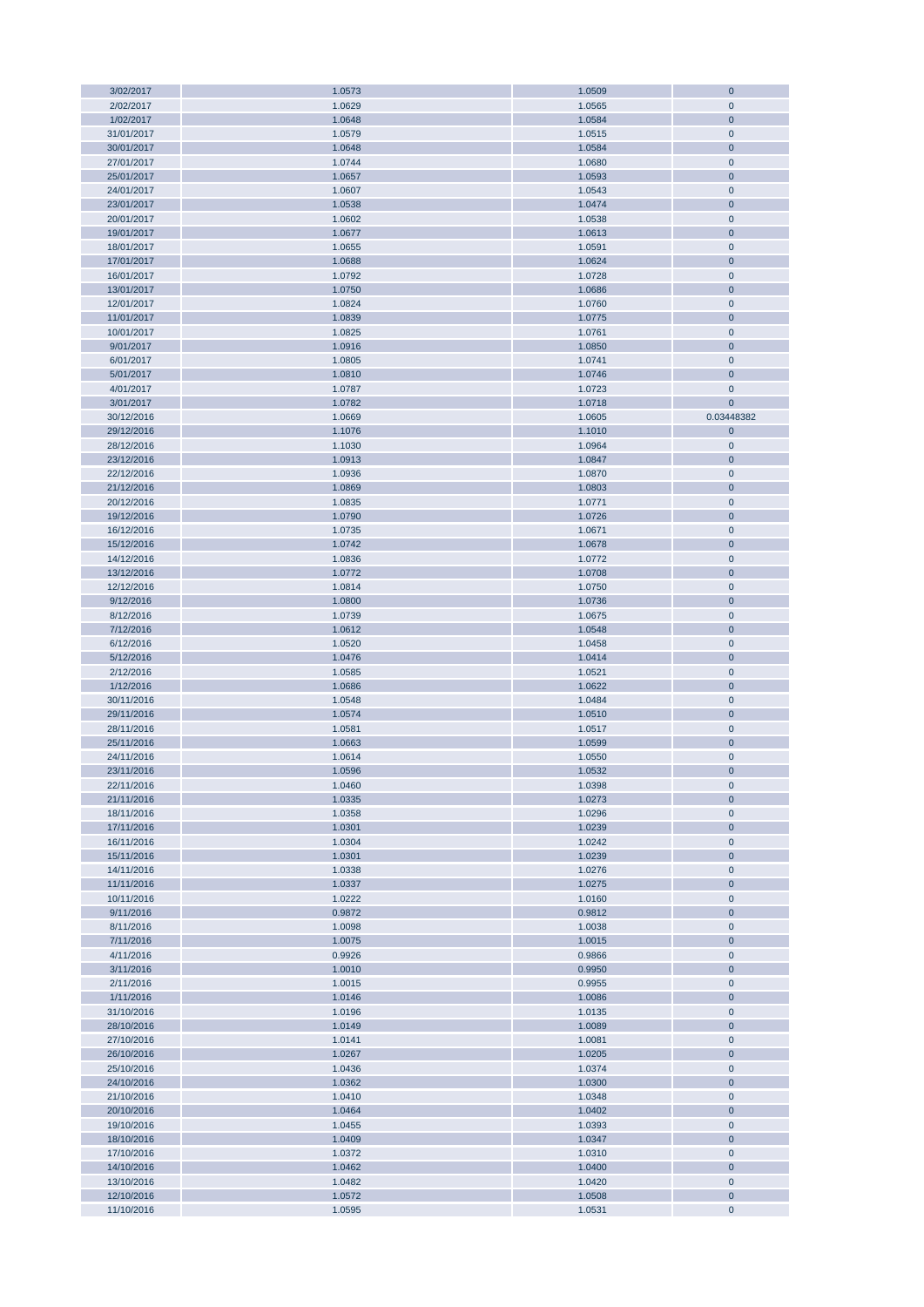| 10/10/2016               | 1.0582           | 1.0518           | $\mathbf 0$              |
|--------------------------|------------------|------------------|--------------------------|
| 7/10/2016                | 1.0565           | 1.0501           | $\mathbf 0$              |
| 6/10/2016                | 1.0604           | 1.0540           | $\mathbf 0$              |
| 5/10/2016                | 1.0528           | 1.0466           | $\mathbf 0$              |
| 4/10/2016                | 1.0579           | 1.0515           | $\mathbf 0$              |
| 3/10/2016                |                  |                  |                          |
|                          | 1.0569           | 1.0505           | $\pmb{0}$                |
| 30/09/2016               | 1.0468           | 1.0406           | $\mathbf 0$              |
| 29/09/2016               | 1.0542           | 1.0478           | $\mathbf 0$              |
| 28/09/2016               | 1.0418           | 1.0356           | $\bf 0$                  |
| 27/09/2016               | 1.0416           | 1.0354           | $\pmb{0}$                |
| 26/09/2016               | 1.0453           | 1.0391           | $\bf 0$                  |
| 23/09/2016               | 1.0458           | 1.0396           | $\mathbf 0$              |
| 22/09/2016               | 1.0357           | 1.0295           | $\mathbf 0$              |
| 21/09/2016               | 1.0291           | 1.0229           | $\mathbf 0$              |
|                          |                  |                  |                          |
| 20/09/2016               | 1.0230           | 1.0168           | $\mathbf 0$              |
| 19/09/2016               | 1.0232           | 1.0170           | $\mathbf 0$              |
| 16/09/2016               | 1.0222           | 1.0160           | $\mathbf 0$              |
| 15/09/2016               | 1.0122           | 1.0062           | $\pmb{0}$                |
| 14/09/2016               | 1.0082           | 1.0022           | $\mathbf 0$              |
| 13/09/2016               | 1.0052           | 0.9992           | $\mathbf 0$              |
| 12/09/2016               | 1.0078           | 1.0018           | $\mathbf 0$              |
| 9/09/2016                | 1.0311           | 1.0249           | $\pmb{0}$                |
| 8/09/2016                | 1.0374           | 1.0312           | $\mathbf 0$              |
| 7/09/2016                | 1.0448           | 1.0386           | $\mathbf 0$              |
|                          |                  |                  |                          |
| 6/09/2016                | 1.0416           | 1.0354           | $\mathbf 0$              |
| 5/09/2016                | 1.0439           | 1.0377           | $\pmb{0}$                |
| 2/09/2016                | 1.0324           | 1.0262           | $\overline{0}$           |
| 1/09/2016                | 1.0398           | 1.0336           | $\pmb{0}$                |
| 31/08/2016               | 1.0417           | 1.0355           | $\mathbf 0$              |
| 30/08/2016               | 1.0491           | 1.0429           | $\pmb{0}$                |
| 29/08/2016               | 1.0493           | 1.0431           | $\bf 0$                  |
| 26/08/2016               | 1.0570           | 1.0506           | $\pmb{0}$                |
| 25/08/2016               | 1.0608           | 1.0544           | $\bf 0$                  |
| 24/08/2016               | 1.0652           | 1.0588           | $\pmb{0}$                |
|                          |                  |                  |                          |
| 23/08/2016               | 1.0591           | 1.0527           | $\bf 0$                  |
| 22/08/2016               | 1.0501           | 1.0439           | $\mathbf 0$              |
| 19/08/2016               | 1.0540           | 1.0476           | $\mathbf 0$              |
| 18/08/2016               | 1.0508           | 1.0446           | $\pmb{0}$                |
| 17/08/2016               | 1.0543           | 1.0479           | $\mathbf 0$              |
| 16/08/2016               | 1.0522           | 1.0460           | $\mathbf 0$              |
| 15/08/2016               | 1.0510           | 1.0448           | $\mathbf 0$              |
| 12/08/2016               | 1.0492           | 1.0430           | $\pmb{0}$                |
| 11/08/2016               | 1.0423           | 1.0361           | $\mathbf 0$              |
| 10/08/2016               | 1.0473           | 1.0411           | $\pmb{0}$                |
|                          |                  |                  |                          |
| 9/08/2016                | 1.0485           | 1.0423           | $\mathbf 0$              |
| 8/08/2016                | 1.0467           | 1.0405           | $\pmb{0}$                |
| 5/08/2016                | 1.0384           | 1.0322           | $\mathbf 0$              |
| 4/08/2016                | 1.0337           | 1.0275           | $\mathbf 0$              |
| 3/08/2016                | 1.0313           | 1.0251           | $\bf{0}$                 |
| 2/08/2016                | 1.0446           | 1.0384           | $\mathbf 0$              |
| 1/08/2016                | 1.0538           | 1.0474           | $\mathbf 0$              |
| 29/07/2016               | 1.0499           | 1.0437           | $\mathbf 0$              |
| 28/07/2016               | 1.0484           | 1.0422           | $\mathbf 0$              |
| 27/07/2016               | 1.0455           | 1.0393           | $\pmb{0}$                |
|                          |                  |                  |                          |
| 26/07/2016               | 1.0446           | 1.0384           | $\mathbf 0$              |
| 25/07/2016               | 1.0428           | 1.0366           | $\mathbf 0$              |
| 22/07/2016               | 1.0396           | 1.0334           | $\mathbf 0$              |
| 21/07/2016               | 1.0423           | 1.0361           | $\mathbf 0$              |
| 20/07/2016               | 1.0373           |                  |                          |
|                          |                  | 1.0311           | $\bf 0$                  |
| 19/07/2016               | 1.0302           | 1.0240           | $\mathbf 0$              |
| 18/07/2016               | 1.0315           | 1.0253           | $\mathbf 0$              |
| 15/07/2016               | 1.0244           | 1.0182           | $\mathbf 0$              |
| 14/07/2016               | 1.0207           | 1.0145           | $\mathbf 0$              |
| 13/07/2016               |                  |                  | $\mathbf 0$              |
|                          | 1.0160           | 1.0100           |                          |
| 12/07/2016               | 1.0085           | 1.0025           | $\mathbf 0$              |
| 11/07/2016               | 1.0048           | 0.9988           | $\mathbf 0$              |
| 8/07/2016                | 0.9850           | 0.9792           | $\mathbf 0$              |
| 7/07/2016                | 0.9845           | 0.9787           | $\mathbf 0$              |
| 6/07/2016                | 0.9779           | 0.9721           | $\mathbf 0$              |
| 5/07/2016                | 0.9872           | 0.9812           | $\pmb{0}$                |
| 4/07/2016                | 0.9965           | 0.9905           | $\mathbf 0$              |
| 1/07/2016                | 0.9892           | 0.9832           | $\mathbf 0$              |
| 30/06/2016               | 0.9883           | 0.9823           | 0.06166103               |
| 29/06/2016               | 1.0334           | 1.0272           | $\pmb{0}$                |
|                          |                  |                  |                          |
| 28/06/2016               | 1.0239           | 1.0177           | $\mathbf 0$              |
| 27/06/2016               | 1.0309           | 1.0247           | $\mathbf 0$              |
| 24/06/2016               | 1.0306           | 1.0244           | $\mathbf 0$              |
| 23/06/2016               | 1.0679           | 1.0615           | $\pmb{0}$                |
| 22/06/2016<br>21/06/2016 | 1.0667<br>1.0664 | 1.0603<br>1.0600 | $\mathbf 0$<br>$\pmb{0}$ |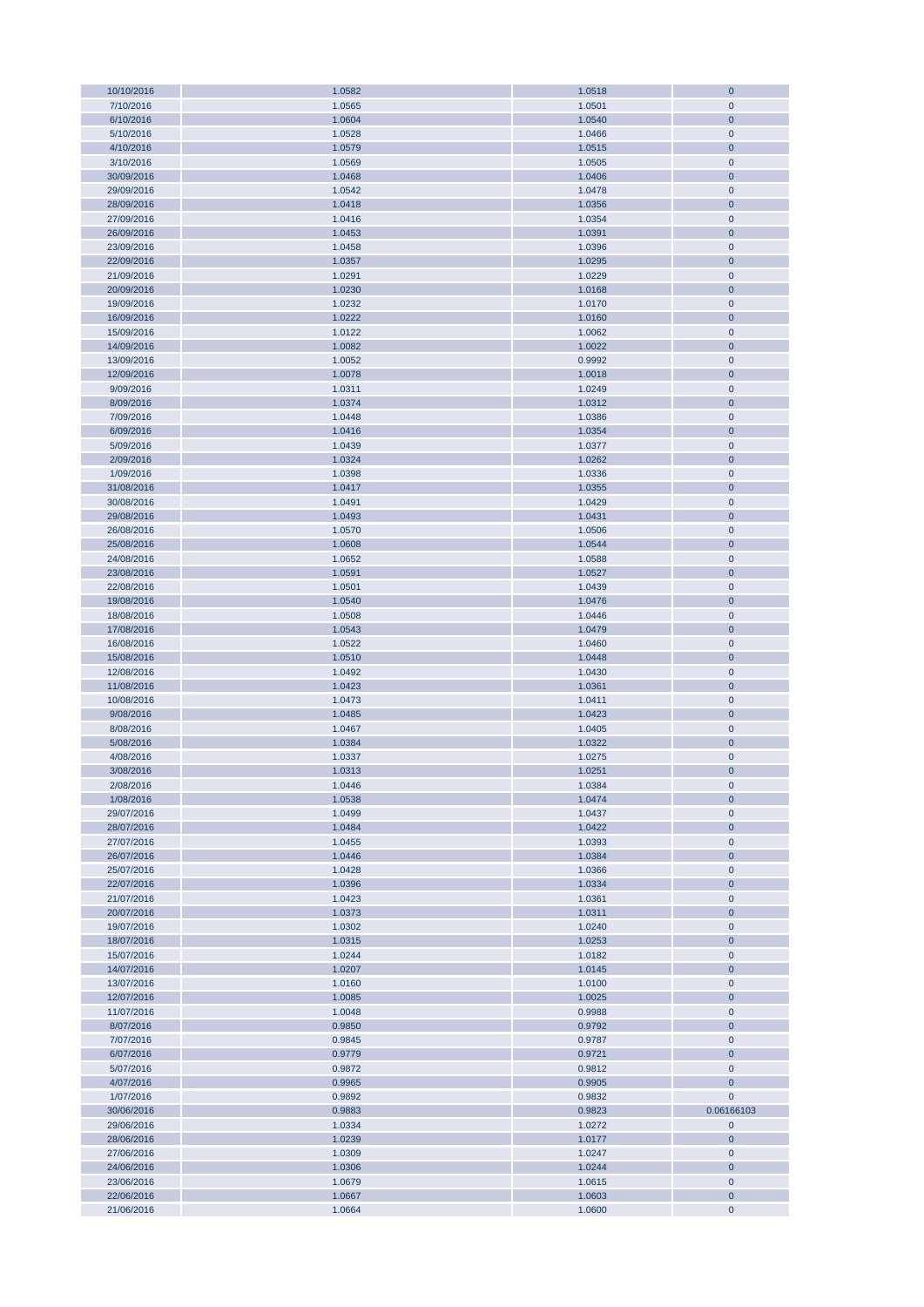| 20/06/2016               |                  | 1.0542           | $\mathbf{0}$         |
|--------------------------|------------------|------------------|----------------------|
|                          | 1.0606           |                  |                      |
| 17/06/2016               | 1.0402           | 1.0340           | $\mathbf{0}$         |
| 16/06/2016               | 1.0341           | 1.0279           | $\mathbf{0}$         |
|                          | 1.0358           | 1.0296           |                      |
| 15/06/2016               |                  |                  | $\pmb{0}$            |
| 14/06/2016               | 1.0464           | 1.0402           | $\mathbf 0$          |
| 10/06/2016               | 1.0710           | 1.0646           | $\mathbf{0}$         |
| 9/06/2016                | 1.0826           | 1.0762           | $\mathbf{0}$         |
|                          |                  |                  |                      |
| 8/06/2016                | 1.0830           | 1.0766           | $\mathbf{0}$         |
| 7/06/2016                | 1.0831           | 1.0767           | $\mathbf 0$          |
| 6/06/2016                | 1.0804           | 1.0740           | $\pmb{0}$            |
|                          |                  |                  |                      |
| 3/06/2016                | 1.0742           | 1.0678           | $\mathbf 0$          |
| 2/06/2016                | 1.0647           | 1.0583           | $\pmb{0}$            |
| 1/06/2016                | 1.0740           | 1.0676           | $\mathbf 0$          |
|                          |                  |                  |                      |
| 31/05/2016               | 1.0875           | 1.0809           | $\pmb{0}$            |
| 30/05/2016               | 1.0928           | 1.0862           | $\pmb{0}$            |
| 27/05/2016               |                  |                  |                      |
|                          | 1.0914           | 1.0848           | $\pmb{0}$            |
| 26/05/2016               | 1.0879           | 1.0813           | $\pmb{0}$            |
| 25/05/2016               | 1.0829           | 1.0765           | $\pmb{0}$            |
| 24/05/2016               | 1.0665           | 1.0601           | $\mathbf{0}$         |
|                          |                  |                  |                      |
| 23/05/2016               | 1.0703           | 1.0639           | $\mathbf{0}$         |
| 20/05/2016               | 1.0751           | 1.0687           | $\pmb{0}$            |
| 19/05/2016               | 1.0684           | 1.0620           | $\pmb{0}$            |
|                          |                  |                  |                      |
| 18/05/2016               | 1.0720           | 1.0656           | $\pmb{0}$            |
| 17/05/2016               | 1.0817           | 1.0753           | $\pmb{0}$            |
| 16/05/2016               | 1.0727           | 1.0663           | $\mathbf{0}$         |
|                          |                  |                  |                      |
| 13/05/2016               | 1.0684           | 1.0620           | $\pmb{0}$            |
| 12/05/2016               | 1.0739           | 1.0675           | $\bf{0}$             |
| 11/05/2016               | 1.0732           | 1.0668           | $\pmb{0}$            |
|                          |                  |                  |                      |
| 10/05/2016               | 1.0653           | 1.0589           | $\bf{0}$             |
| 9/05/2016                | 1.0592           | 1.0528           | $\pmb{0}$            |
| 6/05/2016                | 1.0484           | 1.0422           | $\bf{0}$             |
|                          |                  |                  |                      |
| 5/05/2016                | 1.0482           | 1.0420           | $\pmb{0}$            |
| 4/05/2016                | 1.0467           | 1.0405           | $\bf{0}$             |
| 3/05/2016                | 1.0629           | 1.0565           | $\pmb{0}$            |
|                          |                  |                  |                      |
| 2/05/2016                | 1.0403           | 1.0341           | $\bf{0}$             |
| 29/04/2016               | 1.0432           | 1.0370           | $\pmb{0}$            |
| 28/04/2016               | 1.0361           | 1.0299           | $\bf{0}$             |
|                          |                  |                  |                      |
| 27/04/2016               | 1.0300           | 1.0238           | $\pmb{0}$            |
| 26/04/2016               | 1.0370           | 1.0308           | $\pmb{0}$            |
| 22/04/2016               | 1.0400           | 1.0338           | $\pmb{0}$            |
|                          |                  |                  |                      |
| 21/04/2016               | 1.0468           | 1.0406           | $\pmb{0}$            |
| 20/04/2016               | 1.0334           | 1.0272           | $\pmb{0}$            |
| 19/04/2016               | 1.0282           | 1.0220           | $\mathbf{0}$         |
|                          |                  |                  |                      |
| 18/04/2016               | 1.0166           | 1.0106           | $\pmb{0}$            |
| 15/04/2016               | 1.0229           | 1.0167           | $\mathbf{0}$         |
|                          |                  |                  |                      |
| 14/04/2016               | 1.0157           | 1.0097           | $\pmb{0}$            |
| 13/04/2016               | 1.0013           | 0.9953           | $\mathbf 0$          |
| 12/04/2016               | 0.9845           | 0.9787           | $\pmb{0}$            |
|                          |                  |                  | $\mathbf 0$          |
| 11/04/2016               | 0.9741           | 0.9683           |                      |
| 8/04/2016                | 0.9762           | 0.9704           | $\mathbf{0}$         |
| 7/04/2016                | 0.9819           | 0.9761           | $\bf 0$              |
|                          |                  |                  |                      |
| 6/04/2016                | 0.9790           | 0.9732           | $\pmb{0}$            |
| 5/04/2016                | 0.9750           | 0.9692           | $\pmb{0}$            |
| 4/04/2016                | 0.9889           | 0.9829           | $\pmb{0}$            |
| 1/04/2016                | 0.9909           | 0.9849           | $\bf 0$              |
|                          |                  |                  |                      |
| 31/03/2016               | 1.0073           | 1.0013           | $\pmb{0}$            |
| 30/03/2016               | 0.9921           | 0.9861           | $\pmb{0}$            |
| 29/03/2016               | 0.9920           | 0.9860           | $\pmb{0}$            |
|                          | 1.0089           | 1.0029           |                      |
| 24/03/2016               |                  |                  | $\pmb{0}$            |
| 23/03/2016               | 1.0204           | 1.0142           | $\pmb{0}$            |
| 22/03/2016               | 1.0260           |                  |                      |
|                          |                  | 1.0198           | $\pmb{0}$            |
|                          |                  |                  |                      |
| 21/03/2016               | 1.0270           | 1.0208           | $\pmb{0}$            |
| 18/03/2016               | 1.0297           | 1.0235           | $\pmb{0}$            |
| 17/03/2016               | 1.0282           | 1.0220           | $\pmb{0}$            |
|                          |                  |                  |                      |
| 16/03/2016               | 1.0167           | 1.0107           | $\pmb{0}$            |
| 15/03/2016               | 1.0134           | 1.0074           | $\pmb{0}$            |
| 14/03/2016               | 1.0305           | 1.0243           | $\bf{0}$             |
| 11/03/2016               | 1.0243           | 1.0181           | $\pmb{0}$            |
|                          |                  |                  |                      |
| 10/03/2016               | 1.0198           | 1.0137           | $\pmb{0}$            |
| 9/03/2016                | 1.0190           | 1.0130           | $\pmb{0}$            |
| 8/03/2016                | 1.0092           | 1.0032           | $\pmb{0}$            |
|                          |                  |                  |                      |
| 7/03/2016                | 1.0153           | 1.0093           | $\pmb{0}$            |
| 4/03/2016                | 1.0059           | 0.9999           | $\mathbf 0$          |
| 3/03/2016                | 1.0028           | 0.9968           | $\pmb{0}$            |
|                          |                  |                  |                      |
| 2/03/2016                | 0.9900           | 0.9840           | $\mathbf 0$          |
| 1/03/2016                | 0.9698           | 0.9640           | $\pmb{0}$            |
| 29/02/2016               | 0.9583           | 0.9525           | $\mathbf 0$          |
| 26/02/2016               |                  |                  |                      |
|                          | 0.9548           | 0.9490           | $\pmb{0}$            |
| 25/02/2016<br>24/02/2016 | 0.9545<br>0.9545 | 0.9487<br>0.9487 | $\bf 0$<br>$\pmb{0}$ |